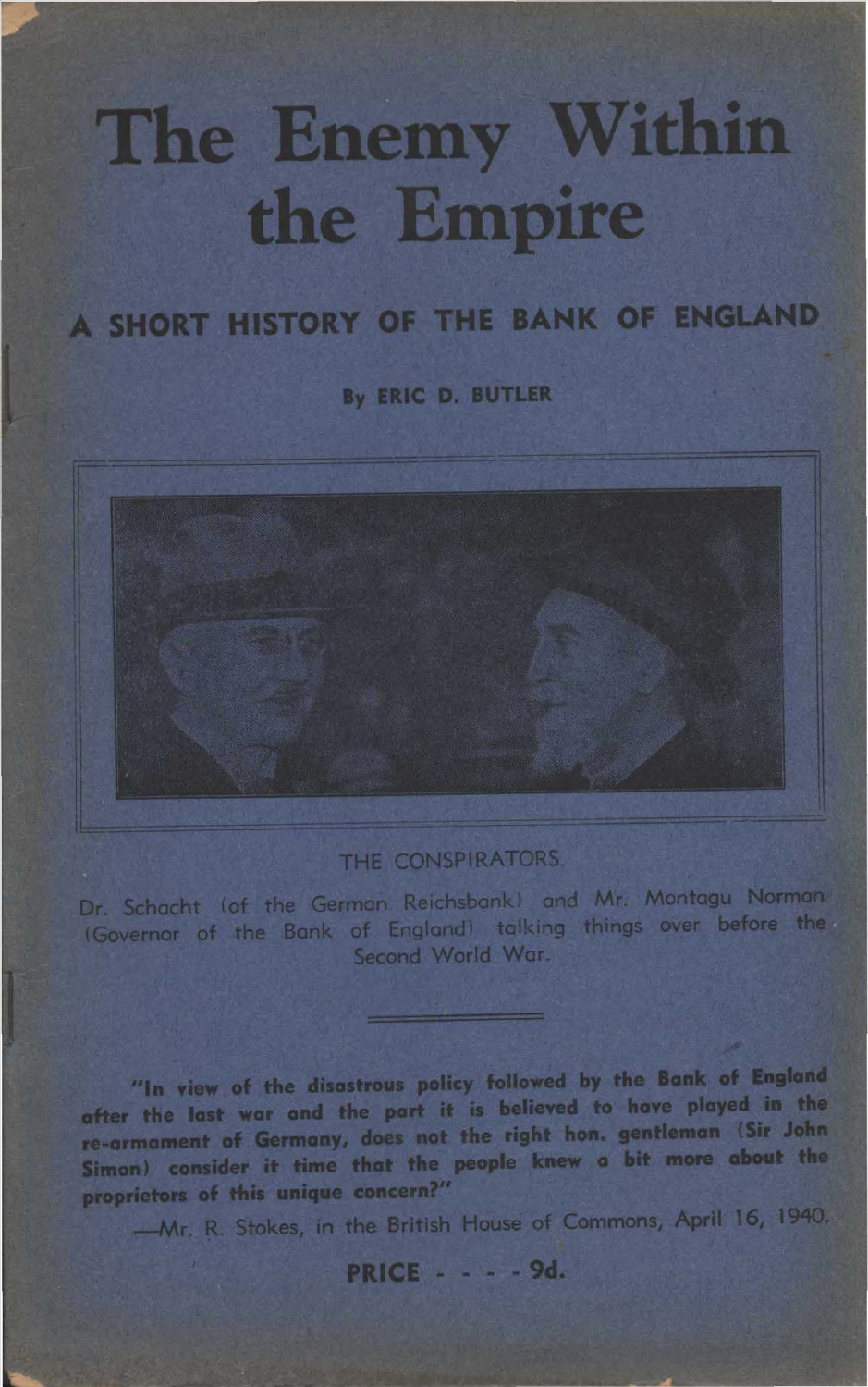### **The Enemy Within the Empire**

#### **A SHORT HISTORY OF THE BANK OF ENGLAND By ERIC D. BUTLER.**

#### **INTRODUCTION**

Most orthodox history that is crammed into the heads of our children is one long list of contradictions. There is no real background to our social development because the main underlying factors have been completely ignored.

#### **The part played by the money system in the growth of society has been tremendous; yet how many of our historians mention it?**

We teach our children about the development of the British Commonwealth of Nations, although the real basis of this growth has been either neglected of distorted, while the development of that powerful, private and antisocial institution, the Bank of England, is very rarely mentioned.

If we are really desirous of preserving and developing British culture, it is essential that we attempt to gain at. least an elementary knowledge of the attack which was launched against the British people at the time of Cromwell.

It is significant that the introduction of what has been termed a "spurious Whig culture," marked the origin of the present banking racket in Britain. This cultural and financial attack has been going ever since, although there is sound reason to believe that the enemy is at last being turned on both flanks However, as yet, there is no sign of a rout in the enemy's ranks. Even the London "Times," one of the chief mouthpieces of the financial oligarchy, offered the following criticism of "Whigism" in its issue of August 4, 1840:

*"There is certainly in 'Whigism' an inherent propensity to tyranny; and of all the methods which tyranny ever invented for sucking out the essential vitality of free institutions, without appearing materially to touch their forms, this centralising system is the most plausible and the most pernicious. . . If it shall be fully carried out, British liberty ... will rest no longer on the possession of constitutional power by the people, but upon the sufferance of a majority of those who, for the time being, may call themselves the people's representatives.*"

The man who wrote the above lines, 100 years ago, had a deep insight into the principles of social organisation. Those who seek to re-write history find it a very formidable undertaking, because it has become a "vested interest" with the official historians. Any historian who refused to portray Cromwell as a saviour of the British people, pointed out that his real name was Williams, and that he belonged to a small group of men who had been enriching themselves at the expense of the Monarchy and the people, while bringing a group of foreigners from Holland to batten on the British people, would not find his books recommended for use in our schools or universities.

Our "Whig" historians tell us about the tyrannies of Charles I. and Charles II, and how they reigned without Parliament. The impression is given that Parliament in those days was similar to what we have to-day. Nothing is further from the truth. It was comprised of. a group of wealthy men who were not very responsible to the British people.

The real fight was between the Money Power and Monarchy, with the victory of the Money Power in 1688 when James II was driven off the throne by his son-in-law, William III., who was brought to Britain at the behest of the financial interests. The Bank of England was formed six years later - 1694 - and with it began the National Debt. The Bank was formed for the purpose of lending money to the crown and was modeled on the Bank of Amsterdam, founded in 1609, the first bank in Northern Europe. The part played by Jews in this formation of the modern banking system, together with the modern Stock Exchange, was considerable.

#### **THE PRELUDE IN BRITAIN**

It is essential that we make ourselves conversant with the growth of the forces which paved the way for the establishment of the Bank of England and the debt-system. Anyone who cares to study British history during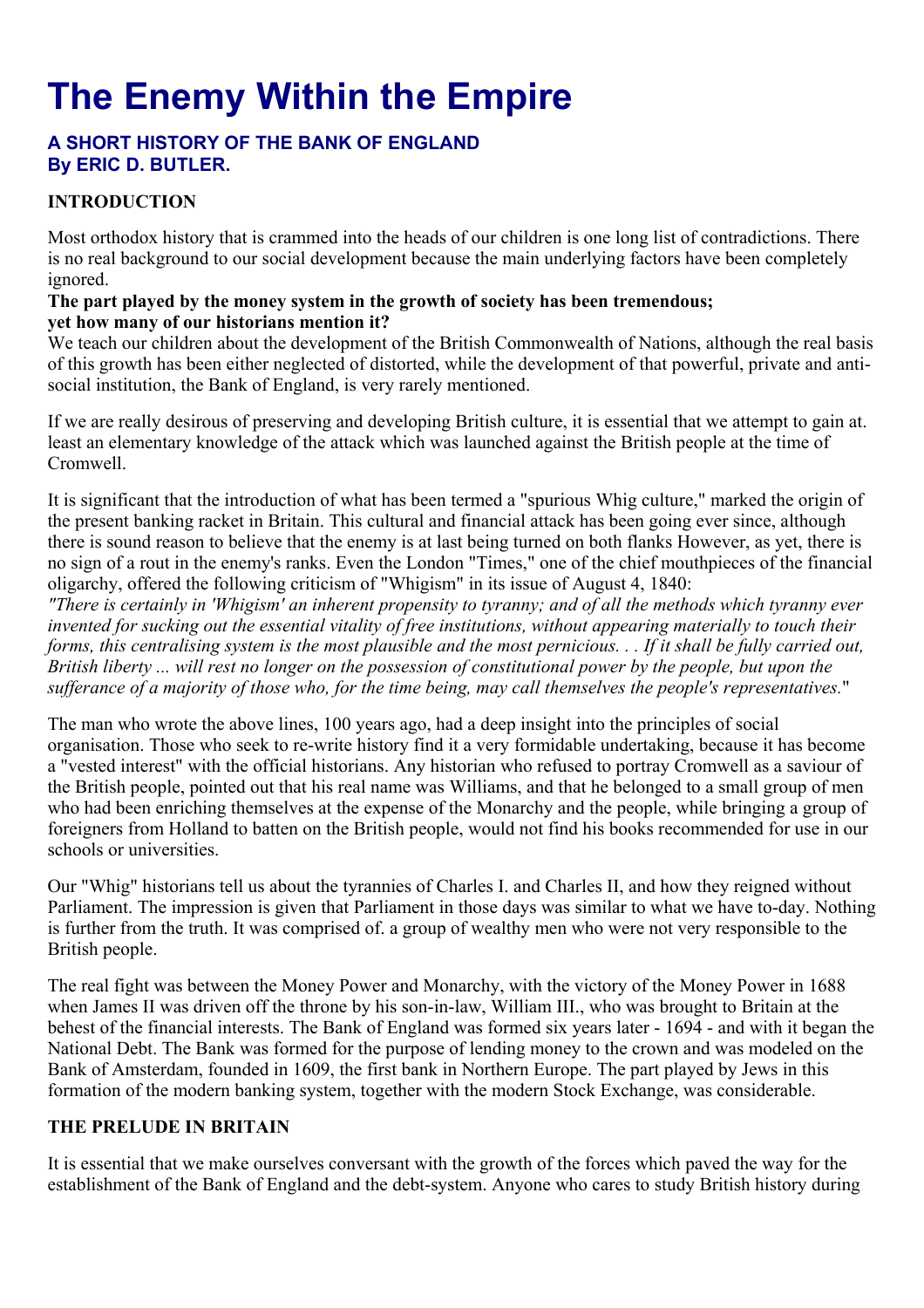the six and a half centuries from the Norman Conquest, until the financiers arrived at the invitation of Cromwell, will find that the Monarchy did exercise its sovereign right of issuing money. There was adequate money for the people's needs. Modern history books fail to tell us of the general standard of prosperity and culture which existed prior to the banking swindle. It has remained for such writers as William Cobbett and Thorold Rogers to give us a true picture of those times. Writers like Sir John Fortesque (about 1460) give detailed evidence of the general prosperity of the English people. There is no need for me to deal with the Trades Guilds and the great architecture of which the British people still have much evidence - although aerial bombing has wrought much destruction. With a population of three millions, there were ten thousand students at Oxford University.

In Queen Elizabeth's reign Britain produced some of the finest minds the world has ever seen. Both Bacon and Shakespeare have had a tremendous influence on Western civilisation - particularly Bacon, to whom we chiefly owe the modern system of experimental science based on inductive reasoning.

In 1655, the Jewish influx under Cromwell started. Cromwell first called Councils to consider the matter, but all were against it. Cromwell dismissed his counsellors and allowed the Amsterdam Jews to enter Britain surreptitiously. The following extracts from *"The Jewish Encyclopedia"* are most instructive on this matter: *"Toward the middle of the seventeenth century a considerable number of Marrano merchants settled in London, and founded there a secret foundation at the head of which was Antonio Fernandez Carjaval. They conducted a large business with the Levant, East and West Indies, Canary Islands and Brazil, and, above all, with the Netherlands, Spain and Portugal."* 

*"Outwardly, they seemed as Spaniards and Catholics, but they held prayer-meetings at Cree Church Lane . . . meanwhile, public opinion in England had become prepared by the Puritanical movement for a sympathetic treatment of any proposal by the Judaizing sects among the extremists of the Parliamentary Party for the readmission of the Jews into England".*

This is a most interesting admission, confirming what I have mentioned concerning the attack on British culture by the Puritans, or Whigs. It was in 1650 that Manasseh ben Israel, the man through whom the Jews had financed Cromwell, published his *"Hope of Israel,"* in which he said that the Messiah could not appear until the Jews had settled in every country. He said that if England would only admit them the Messianic Age might be expected.

Further extracts from "The Jewish Encyclopedia" will prove of interest:

*"Meanwhile the commercial policy which led to the Navigation Act in October 1651, made Cromwell desirous of attracting the rich Jews from Amsterdam to London so that they might transfer their important interests from the Spanish Main from Holland to England . . . the mission of St. John to Amsterdam, which had previously proposed as an alternative to the Navigation Act a coalition between the English and Dutch commercial interests had negotiated with Manasseh ben Israel. . . ."*

M. ben Israel then left for London where he *"printed his 'humble address' to Cromwell . . . as a consequence, a National conference was summoned at Whitehall. Both the divines and the merchants were opposed to the re-admission and Cromwell stopped the discussion in order to prevent an adverse decision." "The question came to a practical issue through the declaration of war against Spain, which resulted in the arrest of Antonio Rodrigues Robles and forced the Marranos of London to avow of their Judaism as a means of avoiding arrest as Spaniards, and the confiscation of their goods. As a final result, Cromwell appears to have given informal permission to the Jews on condition that they did not obtrude their worship on public notice. Under cover of this permission Carjaval and S. de Carcerces purchased a piece of land for a Jewish cemetery . . . and Solomon Dormido, a nephew of M. ben Israel, was admitted to the Royal Exchange as duly licensed broker to the City of London without taking the usual oath involving faith in Christianity."*

This somewhat surreptitious method of solving the Jewish Question in England had the advantage of not raising anti-Semitic feeling too strongly, and it likewise enabled Charles II., on his return, to avoid taking any action on the petition of the merchants of London asking him to revoke Cromwell's concession. Although several determined attempts were made to have the Jews removed, they maintained rather a precarious position until the arrival of William III., in 1688. He was surrounded by Jewish bankers from Amsterdam.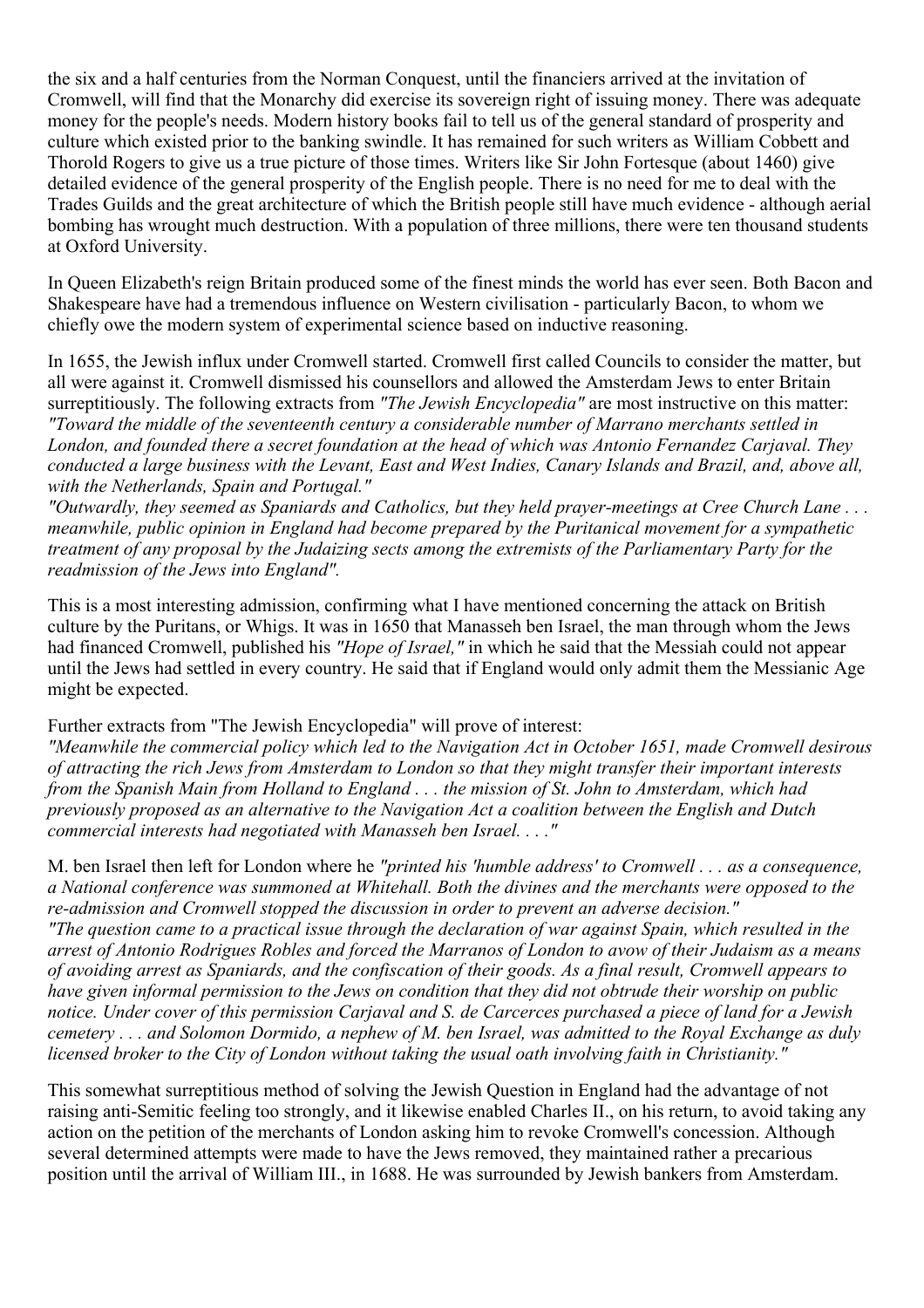In an article in *"The Jewish Encyclopedia"* on Holland, we read that the reign of William III. marked a *"period of exceptional prosperity for the Jews . . . the prince employed Jews in his negotiations with foreign kings . . . and Isaac Lopez Suasso (who lent 2,000,000 gulden to William for his descent upon England)."*

The following extract is from Sir Archibald Alison's *"History of Europe"*:-

*"The Prince of Orange brought from the Republic of Holland, where it had been already practised and thoroughly understood, the secret of governing popular assemblies and extracting heavy taxes from popular communities. . . . His whole efforts were directed to gain the majority of the constituencies by corruption, and of votes in Parliament by patronage. . . . It was then that the National Debt began; and government was taught the dangerous secret of providing for the necessities, and maintaining the influence, of present times by borrowing money and laying its payment on posterity."*

#### **THE FORMATION OF THE BANK OF ENGLAND**

The modern banking system did not exist in Britain until Cromwell's regime. In his history of England, Macaulay says that banking had not started at the time of the Restoration (1660). Merchants had their strongboxes and paid out honest coin on demand. A. E. Feaveryear, in *"The Pound Sterling"* (Clarendon Press, Oxford, 1931) fixes the origin of English banking as 1662. Goldsmiths started to give receipts for money held. These were passed about, and thus the cheque and banknote were born. The goldsmiths began to find that they could make more loans than they had cash. Macaulay quotes a pamphlet, published in 1695, as saying: *"Indeed, no goldsmith had in his vaults guineas and crowns to the full value of his paper".* In other words, the goldsmiths were swindling their customers by lending, or pretending to lend, what they did not possess.

William was finding that his war against France was not very popular. Money was hard to obtain. It was at that stage that William Paterson, a Scottish economist and financier, hit upon the brilliant idea of forming a Bank, to be called the Bank of England, for the purpose of lending the King money. Whatever the present supporters of the banking swindle may say, the man who was primarily responsible for the Bank of England frankly admitted what he was doing. In a plan for forming the bank which he drew up at that time, he said: *"The Bank hath benefit of interest on all moneys which it creates out of nothing."*

This Scot knew the real basis of banking, and, unlike his successors, did not bother to conceal it. The merchants of London were very keen on the idea, although the Government of the day was not very enthusiastic. In his *"History of His Own Times"* (1693), Bishop Burnet wrote:

*"The fear of centralisation of the money power was indeed the grounds upon which the Tories and Commons fought so bitterly against the founding of the Bank of England, thinking that the bank would grow to be a monopoly. All the money in England would come into their hands, and they would, in a few years, become the masters of the stock and wealth of the nation."* 

Needless to say, the majority of the Whigs favoured the establishment of the Bank. The first Governor was Sir John Doublon, a Dutchman. The formation of the Bank in 1694 was incredibly camouflaged in its authorisation by 'The Tonnage Act." As far as I am aware, there had been no attempt to have the Charter of the Bank revoked until August 13, 1940, when Mr. Stokes, Labour Member for Ipswich, asked the Prime Minister whether there would be time made available to discuss a motion to that end standing in his name. Mr. Attlee, replied, and said that no time for discussion was possible. Which indicates quite clearly that there is very little hope of financial reform from the British Labour Party.

Mr. Stokes's resolution read as follows: *"That this House calls upon His Majesty's Government to revoke the Charter of the Bank of England, whereby the right to issue money was passed to private interest in the reign of William and Mary, and to repeal all Acts of Parliament passed in support thereof since its granting, so as to take back for the benefit* " of the people the power which rightly belongs to them. . . .

The ownership of the Bank of England has always been a matter of much speculation, although its close contact with International Jewish finance is well known. In 1696 the law laid it down that stock in the Bank might be held by "any and every persons, natives and foreigners, bodies politick and corporate, who may so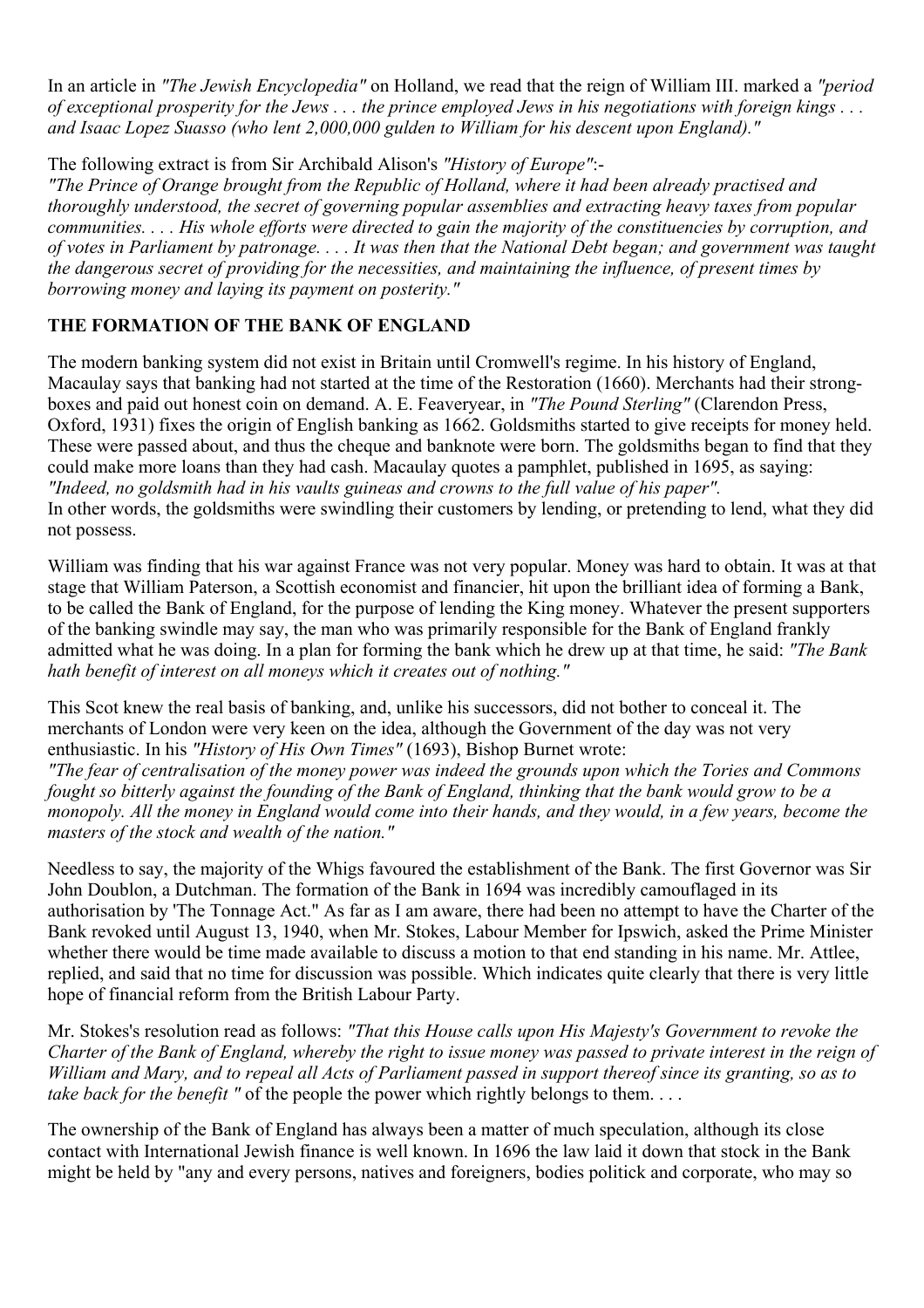subscribe."

Later legislation has required that the Governor, Deputy-Governor, and Directors must be "natural-born or naturalised" British subjects.

In 1847 a British Parliamentary Committee took evidence about the Bank of England. One witness, a Mr. Samuel Gurney, was asked a question concerning the functioning of the Bank in the public interest. The question was as follows: *"Is it not a principle laid down by the Act of 1844, that in all its dealings with the public the Banking Department of the Bank of England is to carry on its transactions with reference to its own interest alone, arid not with any view to the public advantage?"* Mr. Gurney, known in his time as "the bankers' banker," replied:

*"That is one of the principles to be followed under that Act."* 

The following interesting report in connection with the Bank of England appeared in the *"Manchester Guardian*" on December 28, 1839, and was republished in that paper on January 6, 1940:- "A special general meeting of the Manchester Chamber of Commerce and Manufacturers was held at their offices, Town Hall Buildings, King Street, on Thursday last, to receive a report from the board of directors on the effects of the administration of the Bank of England upon the commercial and manufacturing interests of the country. (The report of the meeting, which ran to five and a half columns, contained the lengthy report of the directors on the Bank, the concluding paragraphs of which were):

*"Although it scarcely comes within the scope of their present object, the board will add a reflection upon the subject of the undue privileges possessed by the Bank of England. That such a power over the property, and, as has been seen, the health, morals, and very lives of the community should be vested in the hands of 26 irresponsible individuals for the exclusive benefit of a body of bank proprietors, must be regarded as one of the most singular anomalies of the present day - that the secret of these individuals, veiled as they are even from the eyes of their own constituents, should decide the fortunes of our capitalists, and the fate of our artisans - that upon the error or wisdom of their judgment should depend the happiness or misery of millions and that against the most capricious exercise of this power there should be neither appeal nor remedy; that such a state of things should be allowed to exist, must be regarded as a reproach to the intelligence of the age, and as totally irreconcilable with every principle of public justice.*

*If instead of having been handed down to us from our ancestors, it had been proposed in the present day to create a joint stock bank, to be endowed with the powers and privileges enjoyed by the Bank of England, the common sense of the country would have revolted against the attempt to establish so dangerous a monopoly."* 

At the famous Macmillan Commission in 1929, the evidence of Sir Ernest Harvey, Deputy Governor of the Bank of England, dealt with this same. point. He said: *"The Bank of England is practically free to do whatever it likes. . . . "*

In the "Manchester Guardian" of May 23, 1940, the financial editor wrote: *". . . It still remains to be seen whether the Treasury, with all the enabling powers in the world, can make the views of the War Cabinet prevail over the views of the Bank of England."*

As we trace its influence on the affairs of the British people, and practically every country throughout the British Commonwealth of Nations, we will see that this private monopoly is the greatest internal enemy the British people have in their midst.

#### **BANK ASSESSES ITS OWN INCOME TAX**

One of the outstanding features of the Bank of England is the manner in which its history and operations have been shrouded in secrecy. A very good orthodox history was published in 1908, but revealed nothing. Research in regard to this institution has not been simple. There are no publicly available files of the Bank of England. Since it is not a limited company, but operates under Parliamentary charters, it has no registered offices, and, therefore, no place where, by law, its accounts may be examined.

The following is a reply to one enquiry: - "In reply to your recent letter I have to inform you as follows: (1) The list of stockholders published by the Bank is for internal use, and is available to proprietors of Bank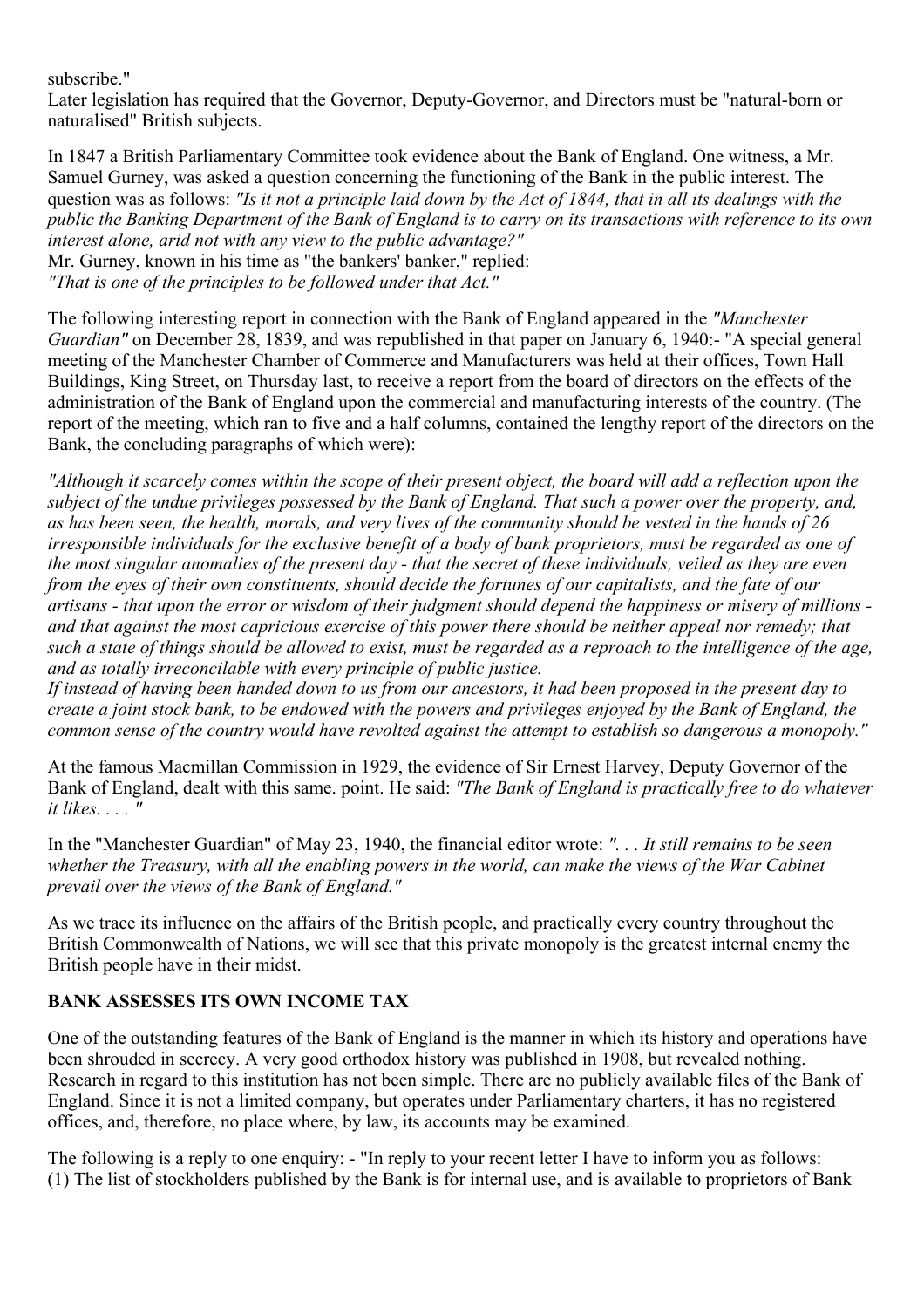Stock only.

(2) The Bank has no Statutes or Articles of Association; the constitution being based upon a Charter of 1694 and various Acts of Parliament, of which the chief is that of 1844.

"I may mention that a Statistical Summary, compiled by the Bank of England, has recently been made available at an inclusive charge of 12/- per annum, payable in advance." RONALD DALE, Secretary.

One of the most remarkable facts about the Bank is that it assesses its own profits for Income Tax. The following extract is from the British "Hansard," dated June 13, 1940: *"Mr. Stokes asked the Chancellor of the Exchequer whether he is aware that the Bank of England assesses its own profits for Income Tax; and whether he will take such steps as may be necessary to have them assessed by an independent authority? "* Sir Kingsley Wood: *"I would refer the hon. Member to Section 68; the actual computation of liability is subjected to examination and check by the officers of the Board of Inland Revenue."*

Mr. Glenvil Hall: *'How can they make an assessment if they do not issue a balance-sheet?"*

Sir Kingsley Wood: *"That is another matter."*

It was by Section 24 of the Income Tax Act, 1842, that the Bank of England, a private institution, was empowered to assess and tax itself with no other person or body in control. The present authority for this is contained in the Consolidation Act, the Income Tax Act, 1918, Section 68, from which I quote the opening paragraphs:

"For the purposes of assessing and charging Income Tax and in the cases mentioned in this Section, the following persons shall be commissioners, and shall have all the powers of the general commissioners for that purpose, and shall make assessments under and subject to the provisions and rules of this Act, that is to say: (1) The Governor and directors of the Bank of England and Bank of Ireland respectively, in respect of interest, annuities, dividends and shares of annuities, and the profits attached to same, payable to either bank out of the public revenue of the United Kingdom;

(2) The Governor and directors of the Bank of England and of the Bank of Ireland respectively, in respect of: (a) Interest, annuities, dividends and shares of annuities, entrusted to either bank for payment;

(b) Profits or gains of either bank chargeable under Schedule D;

(c) All other interest,, annuities and dividends, and salaries and pensions payable by either bank; and

(d) All other interest profits chargeable with tax arising within any office or department under the management or control of either bank."

These important concessions not only indicate that the Bank has something to hide; it is definite evidence that the Bank of England has power over the British Government.

#### **THE MACMILLAN ENQUIRY**

The Macmillan Committee was appointed by a Labour Government in 1929 *"to enquire into banking, finance, and credit, paying regard to the factors, both internal and international, which govern their operation, and to make recommendations calculated to enable their agencies to promote the development of trade and commerce and the employment of labour.* "

The list of members on this committee is particularly interesting:

The Rt. Hon. **Lord Macmillan** (Chairman)-Lawyer.

Mr. **Ernest Bevin** - Trade Union Official.

The Rt. Hon. **Lord Bradbury** - Treasury Official; President, British Bankers' Association.

The Hon**. R. H. Brand** - Managing Director, Lazard Bros., Merchant Bankers; Director, Lloyds Bank; Vice-President, International Financial Conference, League of Nations, 1920; member of Expert Committee advising German Government on stabilisation of the mark, 1922.

Professor **Theodor Emanuel** Guggenheim Gregory-Bankers orthodox economist.

Mr. **J. M. Keynes** - Orthodox economist; Treasury, 1915-1919;

Principal Representative of Treasury, Paris Peace Conference, 1919.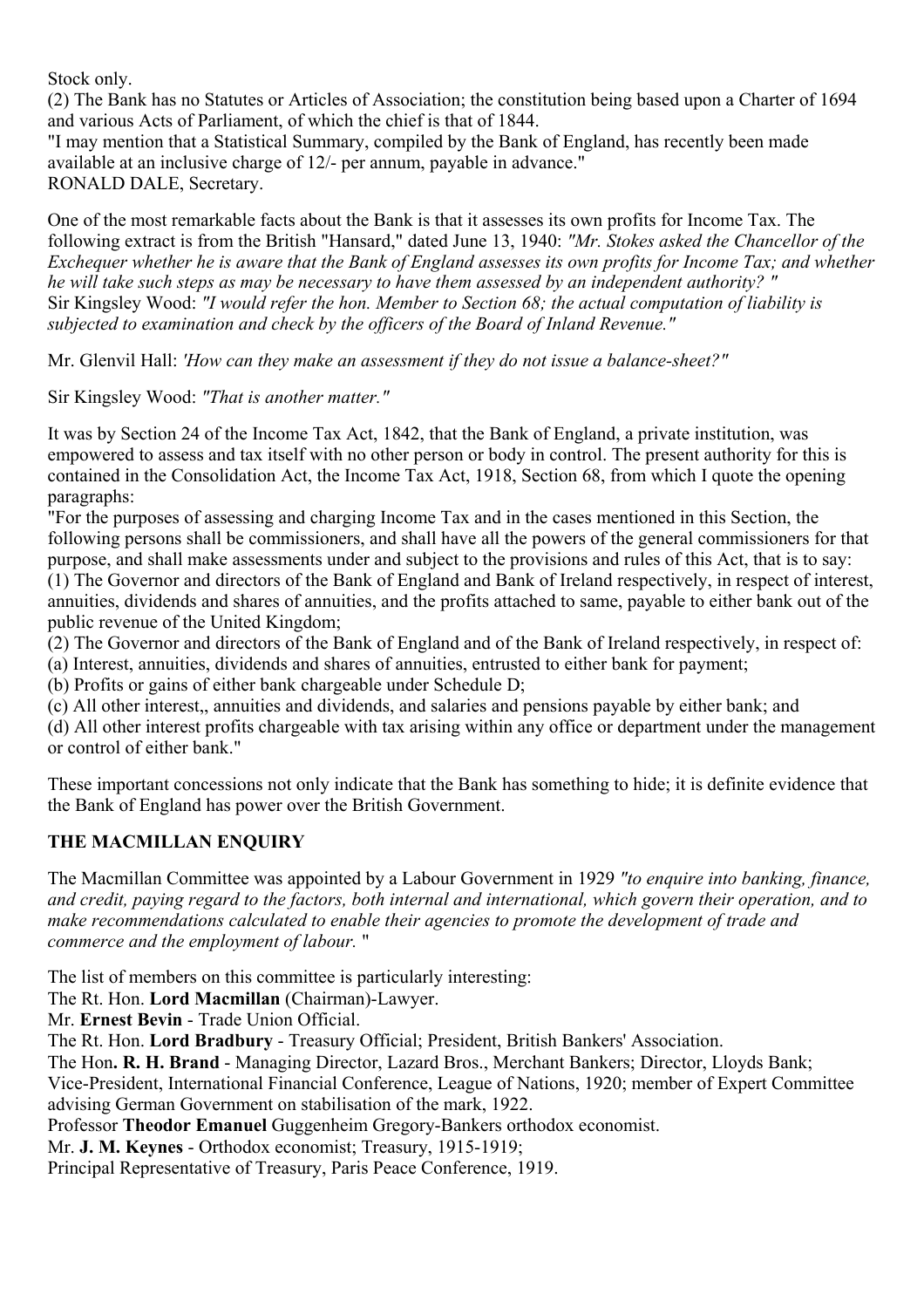Mr. **Lennox B. Lee** - Chairman, Calico Printers Association; member of Advisory Council, Board of Trade; President, Federation of British Industries, 1929.

Mr. **Cecil Lubbock** - Director, Bank of England.

The Rt. Hon. **Reginald McKenna** - Chairman, Midland Bank since 1919; Chancellor of Exchequer, 1915-16. Mr. **J. T. Walton Newbold** - Fabian Society 1908; Independent Labour Party 1910; Plebs League 1917; left I.L.P. to join Communist Party 1921; member of the Executive, Labour Research Department 1922-26; member of the Executive of the Communist Party and Communist International 1921-23; resigned from Communist Party and International 1924; Labour Party candidate (Epping), May, 1929. Sir **Walter Raine** - Coal Exporter; ex-President, Association British Chambers of Commerce;

ex-Chairman Coal Exporters Federation of Great Britain.

Mr. **J. Frater Taylor** - Associated with various industrial undertakings in England, India, Canada, U.S.A.; Director, International Power and Paper Co., Newfoundland; Director, Canadian and Foreign Investors, Ltd. Mr. **A. A. G. Tulloch.**

Sir **Frederick Leith Ross** - Entered Treasury 1909;

British Representative on Finance Board Reparation Commission, 1920-25.

Mr. Paul Einzig, in his admiring biography of Mr. Montagu Norman, wrote: *"The efforts of the Macmillan Committee to throw more light upon the machine of the Bank of England failed almost completely. . . . Indeed, the evidence of Mr. Norman is a study in non-committal and evasive answers."*

However, some significant facts were brought to light. Mr. A. N. Field, the New Zealand author, writes as follows:

*"The Bank of England is controlled by a Governor, a Deputy Governor, and twenty-three directors elected by holders of £500 or more of Bank Stock. The Court of Directors is not required by law to meet more than twice a year. Sir Ernest Harvey explained that the Bank is really managed by what he called 'an Inner Cabinet,' known as the Committee of the Treasury. This Inner Cabinet consists of the Governor, Deputy Governor, and nine directors elected from among their number by the Court of Directors. The rest of the directors stay outside."*

From the questions asked of Sir Ernest Harvey, some members of the Macmillan Committee were strongly under the impression that certain powerful firms had permanently reserved seats on the Bank of England. Mr. J. M. Keynes, the economist, asked whether 'the class of merchant bankers from whom the directors of the Bank are largely drawn historically, by reason of ancient tradition, is suited to modern conditions.' Sir Ernest Harvey replied that recent tendency 'has not been to follow quite the old historical tradition.' He doubted whether it would be possible to collect by any other method a body of men 'so absolutely unbiassed and disinterested in judgment,' and 'if the names of the representatives of certain firms do appear it is generally the result of seeking for somebody of the very highest financial standing in the City of London,' etc., etc

Mr. J. T. Walton Newbold, another member of the Committee, chipped in with a remark that: 'It is very strange how certain merchant bankers have members of their firms appearing on the Court of Directors over a period of fifty years. As fast as one goes off another comes on.'

Sir Ernest Harvey replied that this was not true in recent years except in one case. Mr. Newbold rejoined that there had been a continuity in merchant bankers since 1889, adding, 'I checked it the other day.' Sir Ernest Harvey said: 'No, pardon me, there has always been an interval, except once.' Whether the 'interval' was in the nature of hours, days, months, or years, was not disclosed, the matter being dropped at this point.

The 'merchant bankers' referred to as sitting so continuously on the directorate of the Bank of England and thus controlling the British Empire were later on described to the Macmillan Committee by Sir Robert M. Kindersley, himself a director of one of these firms, that of Lazard Brothers. They are also known as 'issuing houses' for big loan flotations and as 'acceptance houses.'

'Practically every acceptance house of long standing in this country,' said Sir Robert M. Kindersley, 'commenced purely as merchants trading with foreign countries, and a great many of them, most of them, I think I may say, are of foreign origin. If you take the names, Goschen, Hambro, Klienwort, and Lazard, and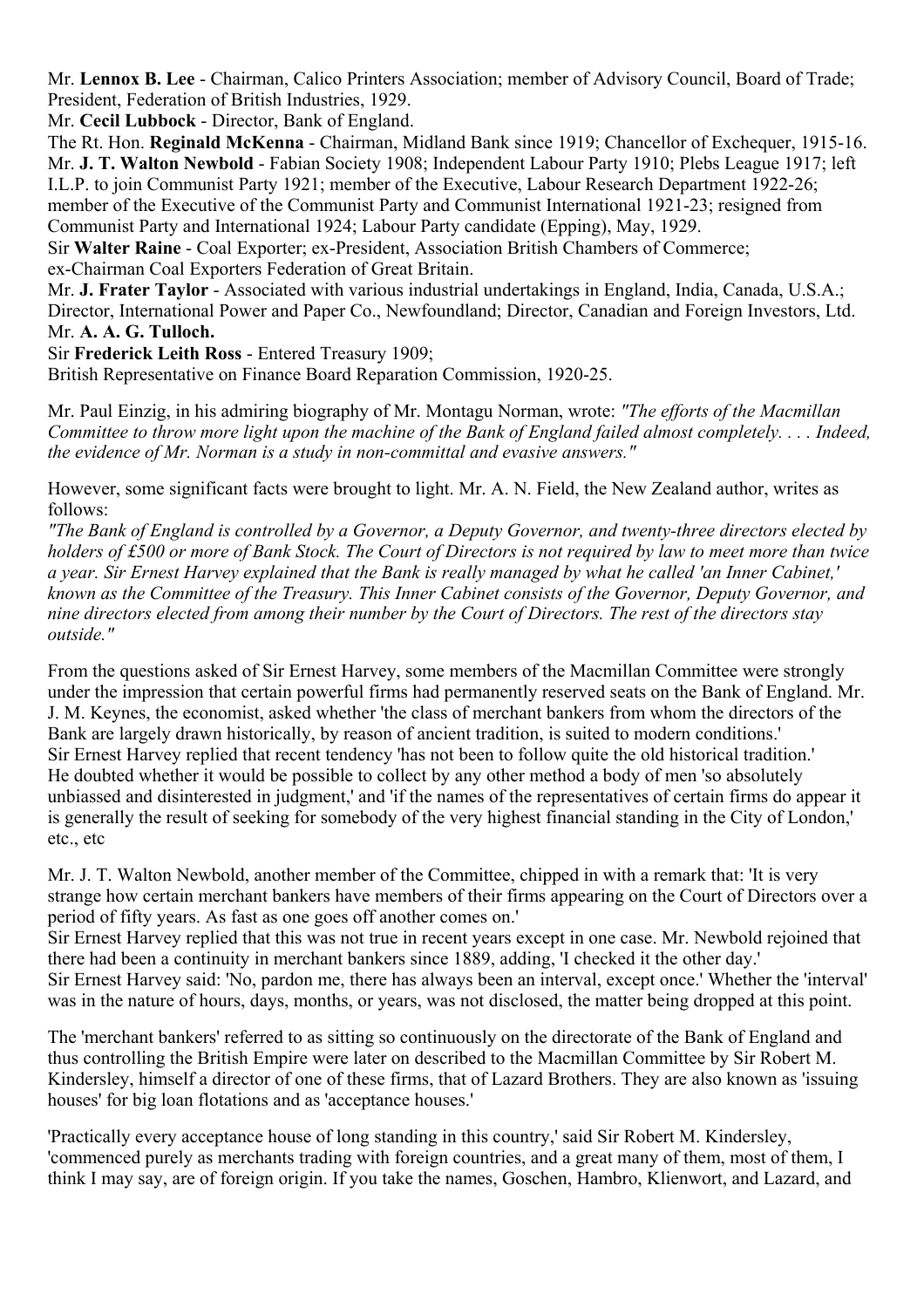Brandt, you can go through the whole list of them, and I think you will find a very large number, the majority, are people of foreign origin. . . . It is only the origin . . . some people might think they are still very largely, perhaps, under foreign influence, which, of course, is not so.'

In spite of Sir Robert Kindersley's assurances, the fact remains that when the Great War broke out in 1914, the head of one prominent firm of merchant bankers, long represented on the directorate of the Bank of England, was discovered to have omitted even the easy formality of naturalisation. This was Baron Bruno von Shroeder, who, according to statements by Lord Wittenham in the House of Lords on July 26, 1918, had to be naturalised after war was declared in order to save the solvency of the City of London.

Having got so far in our glance at the Bank of England, which governs our Empire in its monetary affairs, we have next to note another pleasant little trait in its habits. It is answerable to nobody, and never explains its actions. On Mr. Keynes asking Sir Ernest Harvey if this was the case, the reply was, 'Well, I think it has been our practice to leave our actions to explain our policy.'

What about the reasons for the Bank's policy? asked Mr. Keynes.

'It is a dangerous thing to start giving reasons,' said Sir Ernest Harvey.

#### **HOW WAR DEBTS ARE JUGGLED**

People who urge that the present disastrous financial policy of needless debt and taxation should be abolished in order to allow the British peoples to win this war FOR THEMSELVES, in the shortest possible time, are sneered at by our financial "'experts," who tell us that "we must pay the cost of the war." I agree. But the real cost of a war is the sacrifice in men and materials. This cost is paid as the war is fought.

Under the present financial swindle the people are sacrificed in order to pay financial tribute in the form of taxation for all time. To ask men and their families to pay the interest bill for all time on the materials they used to defend themselves is little short of treachery. Those who think that we should be sacrificed to an insane financial policy at the end of the war might note that Britain, during the last war, actually increased her assets by 25 per cent. This was done in spite of the millions of men taken out of production and doing the fighting in France. When these men had won the military conflict, they came back to civil life and started producing further goods.

In 1919 Britain possessed the greatest industrial machine in the world. She was in the position to give her people the highest standard of living the world has yet seen - in fact, a land really fit for heroes to live in. But, as we have seen previously, while the British people were standing up to the German military machine, the financiers were plotting to obtain ever a greater control of the nation. No wonder that William Jennings Bryan, the famous American statesman, once said: **"The money power preys upon the nation in times of peace and conspires against it in times of adversity."**

We should always remember the sinister Cunliffe Committee, and its recommendations to put Britain back on the gold standard after the war. Dealing with these recommendations, Mr. A. N. Field, the New Zealand writer, has stated: "The recommendation of the Cunliffe Committee was 'for the maintenance of a complete and effective gold standard.' In plain language, this simply meant that the enormous debt incurred in 8/- and 10/- pounds should be paid back in 20/- pounds. The nation was saddled with a debt more than ten times that existing in pre-war days, in nominal value; but in actual value, in consequence of. the depreciation in the purchasing power of the pound, about five times the pre-war debt. This committee recommended that the load on the back of the people should be doubled by a restoration of the pound to the value it had possessed before the banks had lowered its value by lending thousands of millions of imaginary money.

To realise the enormous fraud which was perpetrated by this juggling with money it is sufficient to take one example. An important item in munitions manufacture was copper. A good deal of this was purchased from the United States. In a publication at hand it is stated that the average price for copper in the United States during the ten years preceding the war was 16.2-3 cents per pound; the war price was 27 cents per pound. Commodities bought with 8/- and 10/- pounds at wartime prices of this sort were lumped in the huge bill tied round the nation's neck, to be paid off in 20/- pounds. In the words of Mr. Reginald McKenna, in his annual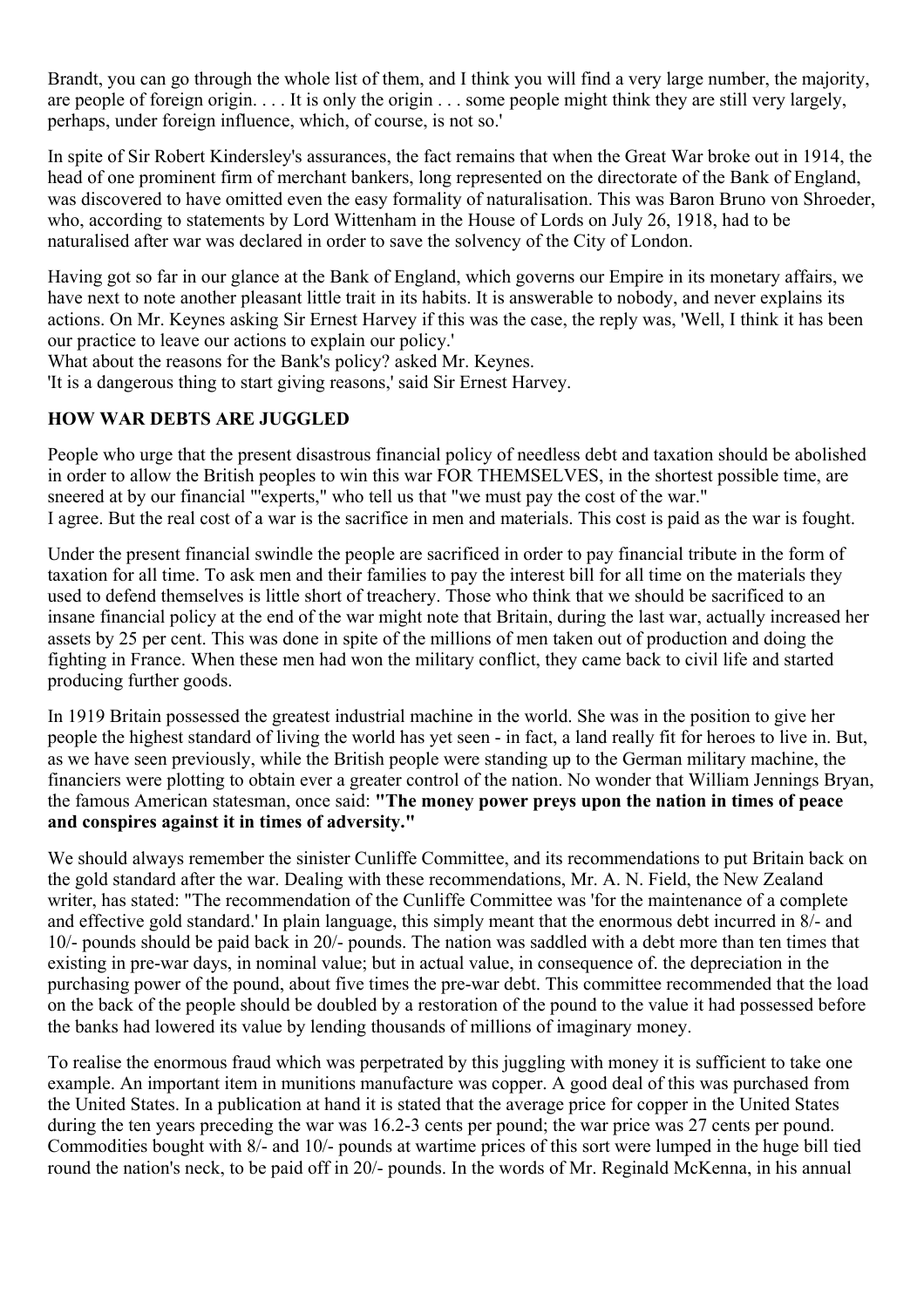address as chairman of the Midland Bank at this time, the whole proceeding was 'repugnant to every principle of equity and economic propriety.'

Dealing with the recommendations of the Cunliffe Committee in a series of articles in the London *"Times*" from May to October 1918, Mr. Arthur Kitson said: *" . . . The nation should be on its guard to see that the war debt is not enhanced by some jugglery with our legal tender after the war. . . . The method is so insidious and can be accomplished so easily that the public may be cheated before they are aware of it. The war debt has been incurred in cheap pounds, and honest dealing requires repayment in pounds and commodities of the same value as when the debt was incurred.*

*To raise the value of money after the war is an old trick of the financiers. . . . At all costs a repetition of such jugglery should be prevented."* 

#### **MONTAGU NORMAN TAKES CONTROL**

In spite of the warnings of Kitson and others, the policy of deflation was introduced in 1920 by the new Governor of the Bank of England, Mr. Montagu Norman. He introduced Wall Street's deflation policy. Norman was a former partner in the banking house of Brown, Shipley and Company, the London end of Brown Brothers and Company, international bankers, New York. He was partly trained in America. He became Deputy Governor of the Bank of England in 1915, and Governor in 1920. Immediately upon his rise to the Governorship, Dr. Oliver Sprague, of the Federal Reserve Board, which is dominated by the Wall Street group, Warburgs, etc., was sent over from America to help him with his task. Within three years of Norman taking control, Britain was reduced to chaos unemployment figures rose to approximately 2,000,000. Men who fought to beat the German military gangsters were stabbed in the back by the financial gangsters. Shipbuilding yards closed, never to open again. Slum areas increased, while the defences of the nation were whittled away. There was no money!

Millions of British people have lived in hell under the dictatorship of Norman and his Wall Street friends. **It is a magnificent tribute to the millions of people in Britain who have been crucified by the financial system for so long, that their morale remained unbroken under the Nazi blitzkriegs.**

In 1922 Mr. Norman went to America with Stanley Baldwin to fix the American debt. The result of this visit was to "fix" the British people more firmly under the heel of the Wall Street group. Stanley Baldwin immediately afterwards had a meteoric rise to the Prime Ministership of Great Britain, and played a traitor's role in introducing Planning and Boards - part of the Bank of England's program of Socialism, as we will see later - and acquiesced in the reduction of Britain to a second-rate Power. When Mr. Montagu Norman returned from America with the Debt Settlement, Mr. Bonar Law, Prime Minister of Britain at that time, is reported to have said: *"If I sign this I will be cursed for generations."* Nothing more prophetic could have been uttered.

That Mr. Norman had the "right" outlook for his job of controlling the British Empire will be seen from the following significant extract from John Gunther's book, *Inside Europe:* **"Once, amiably chatting with a banker friend, he (Norman) listened imperviously to the argument that the gold standard would impoverish Britain in the long run. 'Tell me,' Norman is reported to have said, 'do you think it better to be rich than to be poor?' His friend replied: 'Well, I have been poor, and now I am fairly rich, and I hope to be richer.' Norman replied that he was not sure but that countries which were too rich went to pieces; he pointed to the examples of Periclean Athens and Imperial Rome. His friend did not reveal the substance of the conversation; the indication that the Governor of the Bank of England might consider it his duty to impoverish his country for the country's 'benefit' would not have been too popular."**

Just like Hitler and other gangsters: "I know what is good for you." "I will have you thrown into a concentration camp and have you beaten to death with a rubber truncheon," says Hitler . Norman and his associates are more subtle. The British people are much harder to deal with than the Germans. "I will have you living on the dole in slum areas. It is good for you," says Norman.

#### **Civilisation will never be safe until the Hitlers and Normans are removed from control.**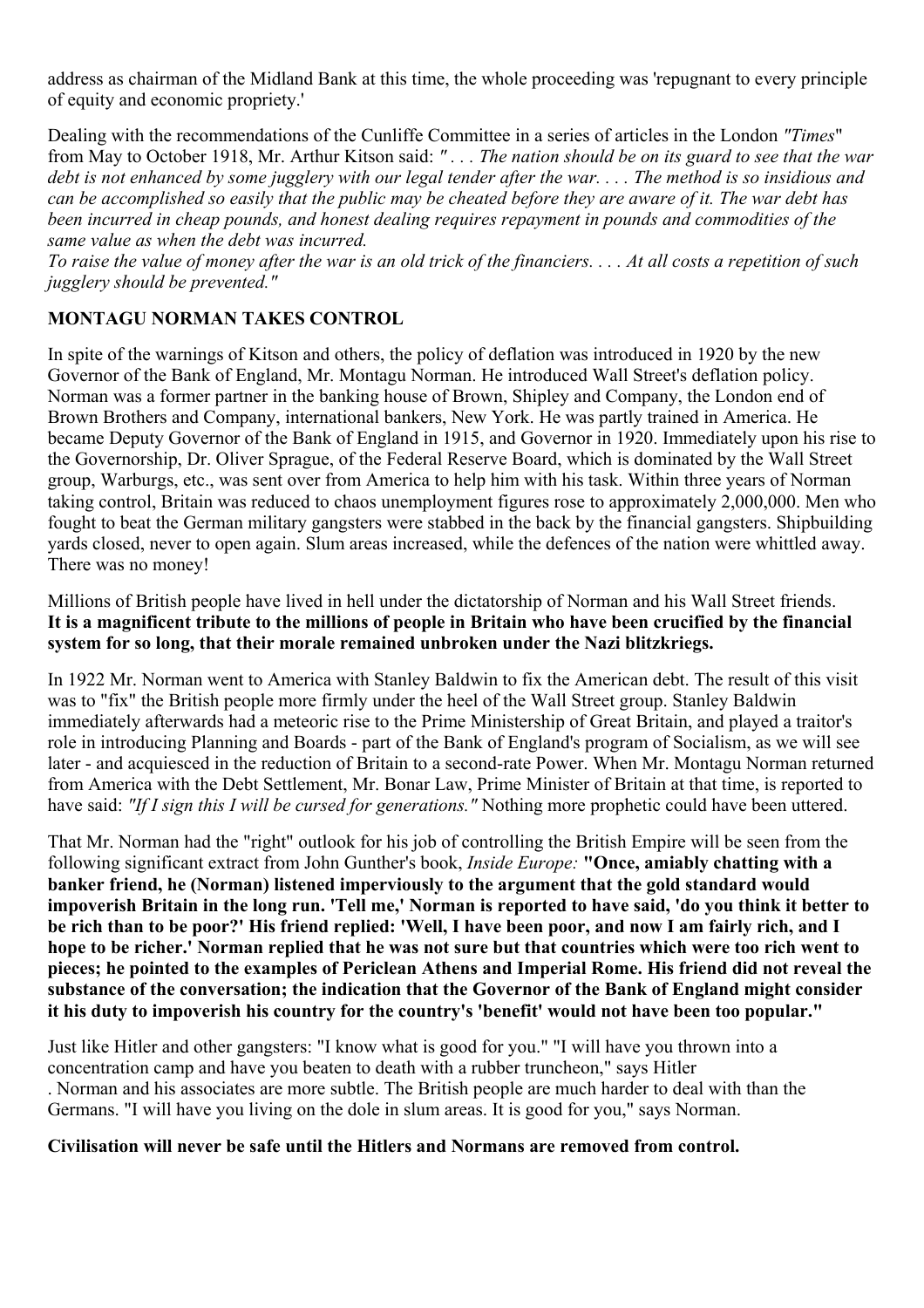#### **SOME INTERESTING QUOTATIONS**

Apart from the actual history of what took place after the last war, the following quotations, which I have selected from a variety of sources, leave no doubt that even many orthodox people realised that the control of the financial policy of Britain had been transferred to Wall Street: "The City, the financiers and the moneylenders in New York. and Paris, refused to put up credits in support of a balanced budget." 'They wanted humanity crucified on a cross of gold. We declined absolutely, and resigned. . . . Twenty men and one woman - a British Cabinet - waited one black Sunday afternoon in a Downing Street garden for a financial decision from the Federal Reserve Bank of New York." -Thomas Johnston, M.P., Civil Defence Commissioner for Scotland, and Lord Privy Seal in the Ramsay Macdonald Labour Government.

"Many nations may laugh at our State Department, but all must tremble before our Federal Reserve Board. . . . High money rates in the United States of America early in 1929, for instance, forced an increase in the official bank rates at once in England, ten European countries, in two Latin-American countries, and two in the Far East; and in almost every case that action restricted business and brought suffering to millions of foreign workers. That blow hit Britain hardest of all." -Mr. Ludwell Denny, well-known American banking authority, in his book, *America Conquers Britain,* published in 1930.

"Never in the history of the world has so much power been vested in a small body of men as in the Federal Reserve Board. These men have the welfare of the world in their hands, and they could upset the rest of us either deliberately or by some unconscious action." Sir Josiah Stamp, Director of Bank of England, reported in the *National Bank Monthly*, February, 1926.

The memoirs of the late Lord Snowden, who was Chancellor of the Exchequer in the Ramsay Macdonald Labour Cabinet, reveal the fact that during the 1929-32 depression Wall Street demanded a reduction in the British unemployment dole. Lord Snowden said: *"On Saturday, the 22nd August, the situation was hectic. The Bank of England submitted to Mr. Harrison, the president of the New York Federal Reserve Bank, the tentative suggestion for a reduction of unemployment payments, . . . Mr. Harrison replied by telephone that, while he was not in a position to give the answer until he had consulted his financial associates, his opinion was that it would give satisfactory assurance.*"

"The interdependence of the money policies of the U.S. and Great Britain, or - not to put too fine a point upon it - the dependence of the latter upon the former, has been dramatically demonstrated. We are informed that the bank-rate must certainly be raised from 4 to 5 per cent. next Thursday. There is nothing in the present position of British Industry which would in itself call for an increase in the rate. . . . The incident seems to show clearly who it is that cracks the whip and who obeys the signal." Sir Josiah Stamp, in a letter to the *Times*, London, February 3, 1923.

"Nor is the growing importance of American finance in international trade an assuring event. One of the things that can be assumed as a certain consequence of the war is that finance is to hold a more important grip on international industry than hitherto, and that in their own interests communities must protect themselves so far as possible against an imperious international financial trust. In any event, it is quite clear that this country will have to watch not only Lombard Street, but Lombard Street and Wall Street. . . . For finance can command the sluices of every stream that runs to turn the wheels of industry, and can put fetters upon the feet of every Government that is in existence. Those who control finance can paralyse the nation, can make it drunk, can keep it normal. And in all their transactions their own interests are put first. Of course, these interests are 'involved in the general interest. They cannot flourish in a dead economic state. But they fix exchanges, bank rates, capital values; they can tighten or loosen the purse strings of Governments and manufacturers; they control the means upon which the political and industrial State depends for its existence." Mr. Ramsay Macdonald, in *Socialism, Critical and Constructive.*

"The Prime Minister, at his interview with the junior Ministers on Monday, said the proposals which the Government submitted to the Bank of England had to be telephoned to America to see if they could be approved of there."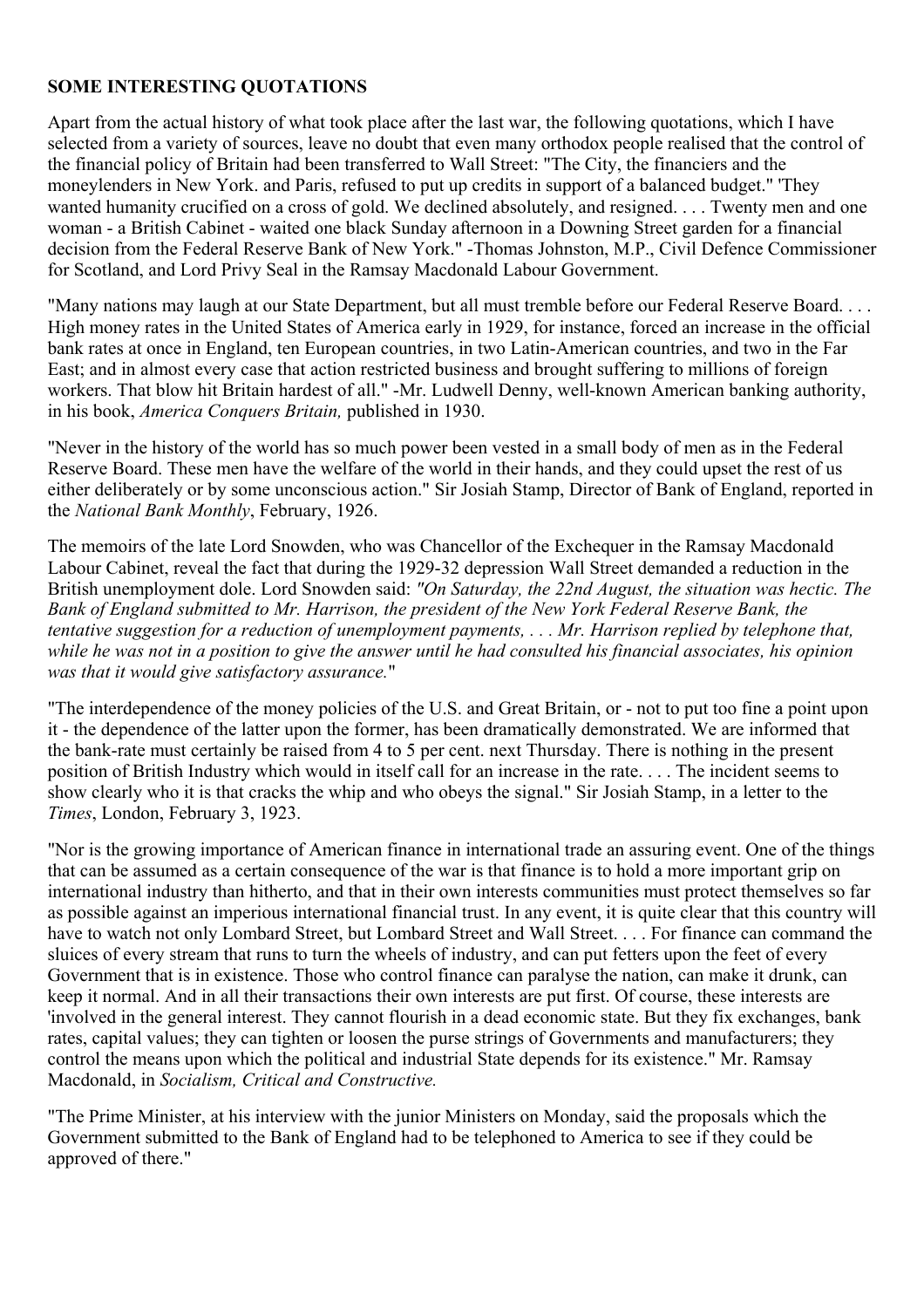Mr. Ernest Thurtle, Labour Government Whip, in the "Daily Herald," August 27, 1931.

Speaking in the British House of Commons on September 10, 1931, Mr. W. Graham explained how the British Government was forced to reduce the dole rates at the instigation of Wall Street: " . . It was specifically put to us (the late Ministers) that. unless one item in particular - a 10 per cent. cut in unemployment benefit, to yield £12,250,000 - was included in the program, it would not restore confidence, and we were told that no other item could be put in substitution. . . . Let the House be under no misapprehension. It was because of an outside insistence upon that specific point that the late Government broke."

"To propitiate Wall Street, British industry is to be taxed another 1 per cent. From the list of directors of the Bank of England we publish (under the heading of 'Our Masters: Who's Who at the Bank: Who are the Financial Dictators of Great Britain?'), it will be seen how few of them are engaged in the daily uphill task of making goods and finding markets. Their eyes and minds are more on the ends of the earth than on the troubles and needs of their immediate fellow-citizens. The voice of Wall-street is heard and obeyed in their councils. . . . The Governor of the Bank has followed his customary line by leaving industry to shift for itself, while he moves his pieces on the board as though credit, and all that depends on it, were merely favours in a game of international chess. We have to face the fact that the power of the world today is in the hands, not of kings or governments, nor of armies or navies, but of financiers." *Sunday Dispatch*, August 16, 1931.

On the previous day the Dean of Winchester had written in the *Times*: "The recent experience of Australia shows us that the banking community is at long last a very effective Second Chamber."

When we study the control of Australian Governments by the local representatives of the Bank of England we must agree that the Dean of Winchester was right. On September 25, 1929, following a rise in the London bank rate, the editor of the *Daily Express* said, in an open letter to the Governor of the Bank: "Among your colleagues are several who are closely identified with large foreign interests, and who may be tempted to consider questions of current policy from the standpoint of international finance. But the Bank of England is, or should be, a British institution serving British interests."

The questions which every Britisher, loyal to the principles upon which the British Commonwealth of Nations has been built and the sovereignty of the Monarchy - particularly in the issue of the nation's money supply should ask: "Are the British peoples still controlled by a financial policy dictated by a group of aliens? Can we hope to preserve British institutions and British culture under such domination?"

#### **THE FINANCING OF NAZI GERMANY**

In the British House of Commons on April 16, 1940, Mr. Stokes asked the Chancellor of the Exchequer whether he would introduce legislation to alter the charter of the Bank of England, so as to enable the names of the bank proprietors, together with the capital holding of each of such proprietors, to be published. Sir John Simon: "No, Sir."

Mr. Stokes: "In view of the disastrous policy followed by the Bank after the last war and the part it is believed to have played in the re-armament of Germany, does the right hon. gentleman not consider it time that the people knew a bit more about the proprietors of this unique concern?"

The following humorous item, which appeared in the *News-Chronicle* on May 10, 1940, is very pointed: "Germany is an ungrateful beast, and I don't care who hears me say it," declared Miss Ruby Fossicks, the Bank of England May Queen for 1940, at Brighton yesterday, opening the £500,000 Golden Calf Rest Home for Tired Usurers. A wane smile from a Mr. Skinner and frantic applause from 5000 City usurers, each with features more brutally degraded than the last, rewarded this stinging attack. '*Heil der interest on der Unprodugtif Loan*!' cried Sir Henry Glockenspiel, a leading British financier. A resolution never to arm the Prussian Spirit with money ever again till the present war is over was carried unanimously."

*Le Canard Enchaine* for August, 1939, published the following interesting item: "In 1933 there appeared in Holland a book, written by a certain Sidney Warburg, which quickly disappeared from booksellers' windows. In it the author stated that in the preceding year, 1932, he had attended meetings in the United States of financial gentlemen who were seeking means of subsidising Hitler. It appears that among those present were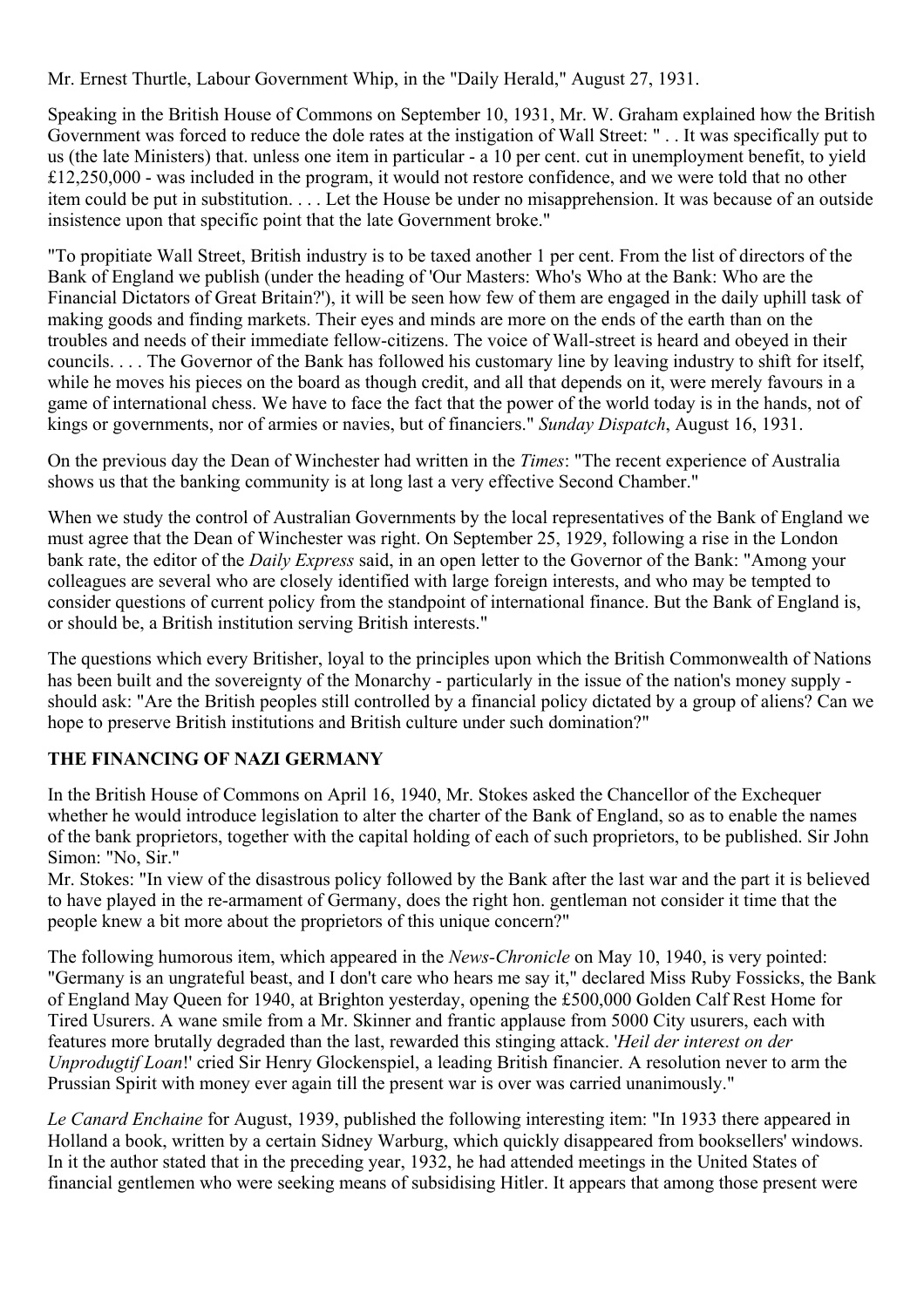Sir Henri Deterding, representatives of Morgan's Bank, Mr. Montagu Norman (Governor of the Bank of England), and representatives of the Mendelssohn Bank."

Mr. Montagu Norman was openly in favour of supporting the new Hitler movement by 1931.

By 1935 the Bank of England was openly pro-Nazi, as revealed even in the *Financial News* of May 15 of that year. In 1937, the "Banker" said that "we regret to have to admit that from a small but influential circle in the City of London there flows a constant stream of propaganda in favour of credits for Germany."

The following report appeared in the *Sydney Sun* on April 3, 1941: "A sharp attack on Mr. Montagu Norman is made by the foreign editor of the conservative *'Financial News*,' urging a public enquiry into the governship of the Bank of England. 'We ought to probe more deeply into Mr. Norman's apparently unending reign as Governor,' he writes. 'Any criticism of this reign from financial quarters is still regarded as something akin to sacrilege, but we ought to ask ourselves whether it is to Britain's advantage that Mr. Norman remains Governor at such a critical period. . . Mr. Norman was largely responsible for our ill-advised return to the gold standard in 1925. He strongly opposed the Treasury's "cheap money" policy, which he reversed. Shortly before the outbreak of war he pursued a policy of financial appeasement towards Germany. Until the outbreak he allowed the City to over-lend to Germany. He did not exert his influence to obtain a

reduction in excessive German bank debts . . .' " As anyone with even an elementary knowledge of the present financial system knows, the Bank of England

did not send millions of pounds to Germany. These millions of pounds - created out of nothing by the Bank of England - were written up as a credit to Germany in Britain. Germany could then buy goods in Britain to this amount. A loan of £80,000,000 to Germany would mean that Germany could buy that amount of materials in Britain.

#### **The terrible fact emerges that the British people were working to re-arm their future enemies because they did not control financial policy**.

The same individuals who were building up Germany were keeping Britain weak by telling the people that there was a shortage of money. Stanley Baldwin, one of the chief puppets of the Bank of England, openly admitted on one occasion that he kept the fact concerning German re-armament from the British people in order to win the general elections. Mr. Paul Einzig says, in "World Finance, 1918-36," that "there can be no doubt that practically the whole of the free exchange available to Germany for purchase of raw materials was supplied, directly or indirectly, by Great Britain in giving her enemy free exchange for the purpose of raw materials. If the day of reckoning ever comes the liberal attitude of the British Government in this matter may well be responsible for the lives of British soldiers and civilians."

These facts are widely recognised by responsible authorities all over the world. Unfortunately, the people and their governments have very little say concerning policy. The following is an extract from a report of an interview which Mrs. Lillie Beirne, of Sydney, had with Mr. Mackenzie King, Prime Minister of Canada, while she was lecturing in Canada. (Reported in the *New Era,* February 14, 1941):

"Mrs. Beirne: 'Why on earth, Mr. Prime Minister, did you not keep these promises?' (She was referring to one of Mackenzie King's statements in 1935, when he said that he would take control of the issue of credit and currency on behalf of Canada.) 'The people would have immortalised you.'

Mackenzie King (rather sadly and in a slow tone): 'Well, we do the best we can, Mrs. Beirne.'

Mrs. Beirne: 'Well, it is a terrible position we are in. English and American finance gave Hitler the money and metals and chemicals to slaughter our men, women, and children, and destroy the British Empire - forgive me, Mr. Prime Minister, for speaking so hotly!'

Mackenzie King: 'I agree with you. I never did agree with financing Hitler.'

The following extracts are from a sensational article which appeared in *Ken* (Chicago, U.S.A.), November 3, 1938. The article was reprinted in many journals throughout the world and caused a considerable stir:- "In the spring of 1934, a select group of city financiers gathered around Montagu Norman in the windowless building of the Bank of England, in Threadneedle Street. Among those present were Sir Alan Anderson,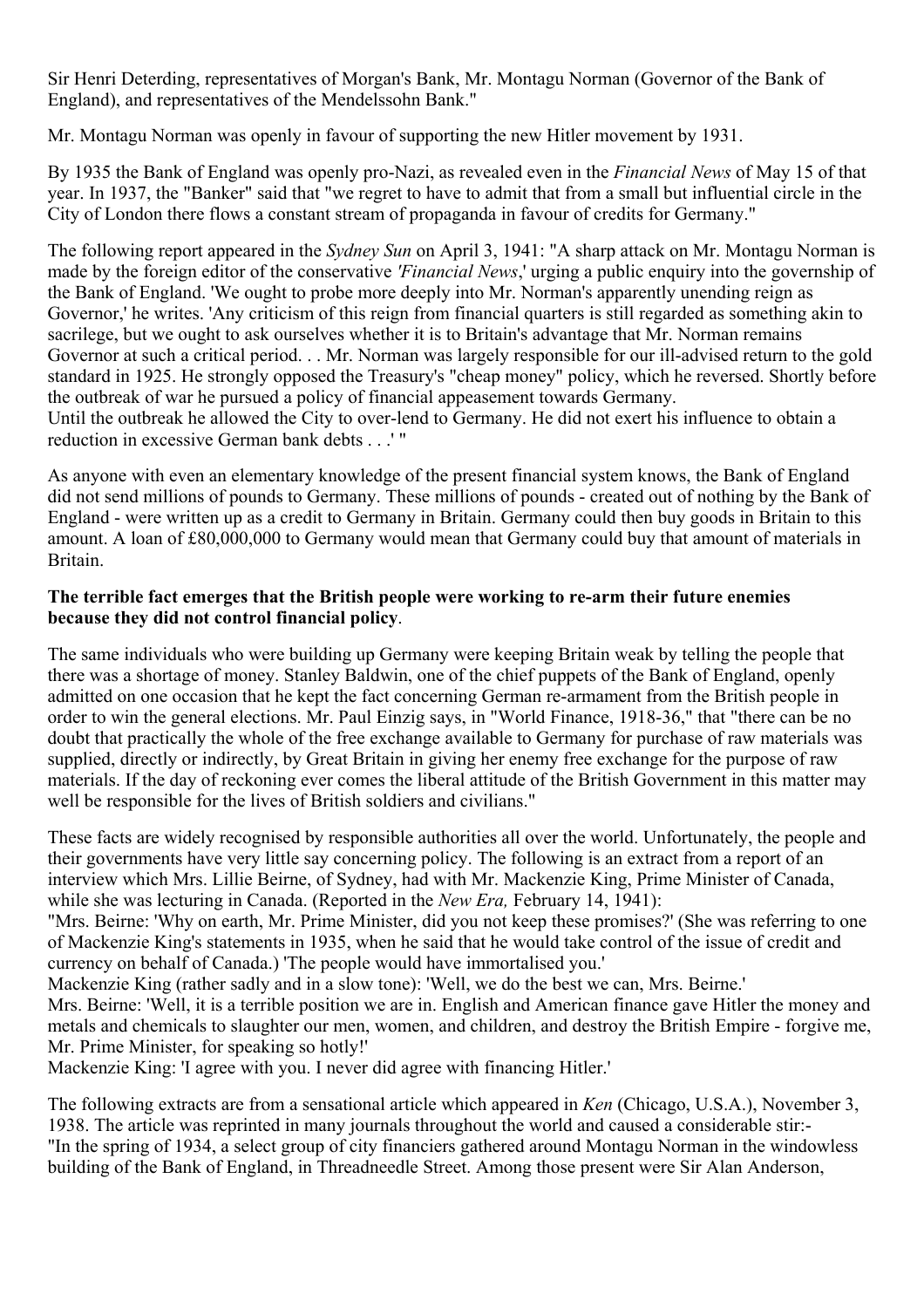partner in Anderson, Green & Co.; Lord (then Sir Josiah) Stamp, chairman of the L.M.S. Railway System; Edward Shaw, chairman of the P.& 0. Steamship Lines; Sir Robert Kindersley, a partner in Lazard Bros.; Charles Hambro, partner in Hambros Bros.; and C. T. Tiarks, head of J. Shroeder Co. . . . But now a new power was established on Europe's political horizon-namely, Nazi Germany. Hitler had disappointed his critics. His regime was no temporary nightmare, but a system with a good future, and Mr. Norman advised his directors to include Hitler in their plans. There was no opposition, and it was decided that Hitler should get covert help from London's financial section until Mr. Norman had succeeded in putting sufficient pressure on the Government to make it abandon its pro-French policy for a more promising pro-German orientation."

Immediately the directors went into action. Their first move was to sponsor Hitler's secret re-armament, just about to begin. Using their controlling interests in both Vickers and Imperial Chemical Industries (ICI), they instructed these two huge armament concerns to help the German program by all means at their disposal. . . . In the same year English armament firms placed huge advertisements in the *Militaerischer Wochenblatt*, offering for sale tanks and guns, prohibited by the Versailles Treaty.

A statement made by General Sir Herbert Lawrence, chairman of Vickers, furnished the necessary evidence that the British Government knew about and approved these advertisements. When, at his company's annual meeting, he was asked to give the assurance that Vickers arms and munitions were not being used for secret re-arming in Germany, he replied: 'I cannot give you an assurance in definite terms, but I can tell you that nothing is done without the complete sanction and approval of our Government.'

The excuse has been made that, although this financing of Nazi Germany did take place, it was for the purpose of building a rampart against Russian Communism. I quite appreciate this viewpoint, and believe that many sincere British interests were made the victims of a carefully drawn-up program of propaganda. The fear of Communism was deliberately played upon. Little did many people know that the real controllers of the Bank of England - the Jewish oligarchy of Wall Street - were also very interested in Russia. I believe that the opposition between Germany, Russia, Japan and Italy was for the deliberate purpose of making the British people acquiesce in a policy which was weakening the foundation of the Empire.

The following extract from an article by D. E. Faulkner-Jones, in *The Fig Tree* (England), June, 1937, is almost prophetic, when we see the position today: "Secret fear makes us seize eagerly on the comfortable assumption that the three militaristic Powers (Russia, Germany and Japan) to be reckoned with are arming for internecine conflict. Common sense would suggest a very different view; the view that it would pay the three to unite, at least temporarily, for the dismemberment of the British Empire. An appearance of mutual enmity between two of the three conspirators would recommend itself as a simple and politic means of delaying British re-armament as long as possible, and should, therefore, be discounted by prudent statesmen."

Russia's pacts with Germany and Japan - although only of a temporary and expedient nature, as demonstrated by Hitler's attack on Russia - confirm the above viewpoint. (Clashes between Hitler and Stalin must not blind us to the fact that National Socialism and Marxist Socialism are only different sects of the one "religion." An overwhelming victory for either sect would be a further danger to the British way of life.)

While Britain's defences were being depleted - particularly her navy - the totalitarian countries were being built up. Dictator Montagu Norman kept the British shipbuilding yards closed. It is not without significance that the Governments of both Ramsay Macdonald and Stanley Baldwin - dominated by Wall Street and the Bank of England - played a big part in destroying Britain's naval power. By no stretch of imagination could it be suggested that the British Navy was ever likely to be used in an aggressive role. It was essential for the defensive purpose of keeping the trade routes of the Empire open.

Writing in the *Fig Tree*, March, 1937, D. E. Faulkner-Jones said: "If America had insisted strongly and openly on the repayment of our immense debt to her, there would have been no alternative but to expose the real truth. The so-called 'investors' in America no more desired this exposure than our own rulers; but they pressed their advantage home and made Britannia give up her title of Mistress of the Seas. . . . If we are now unable to protect our coasts, let alone our food routes, future historians may well find a very potent cause in the financial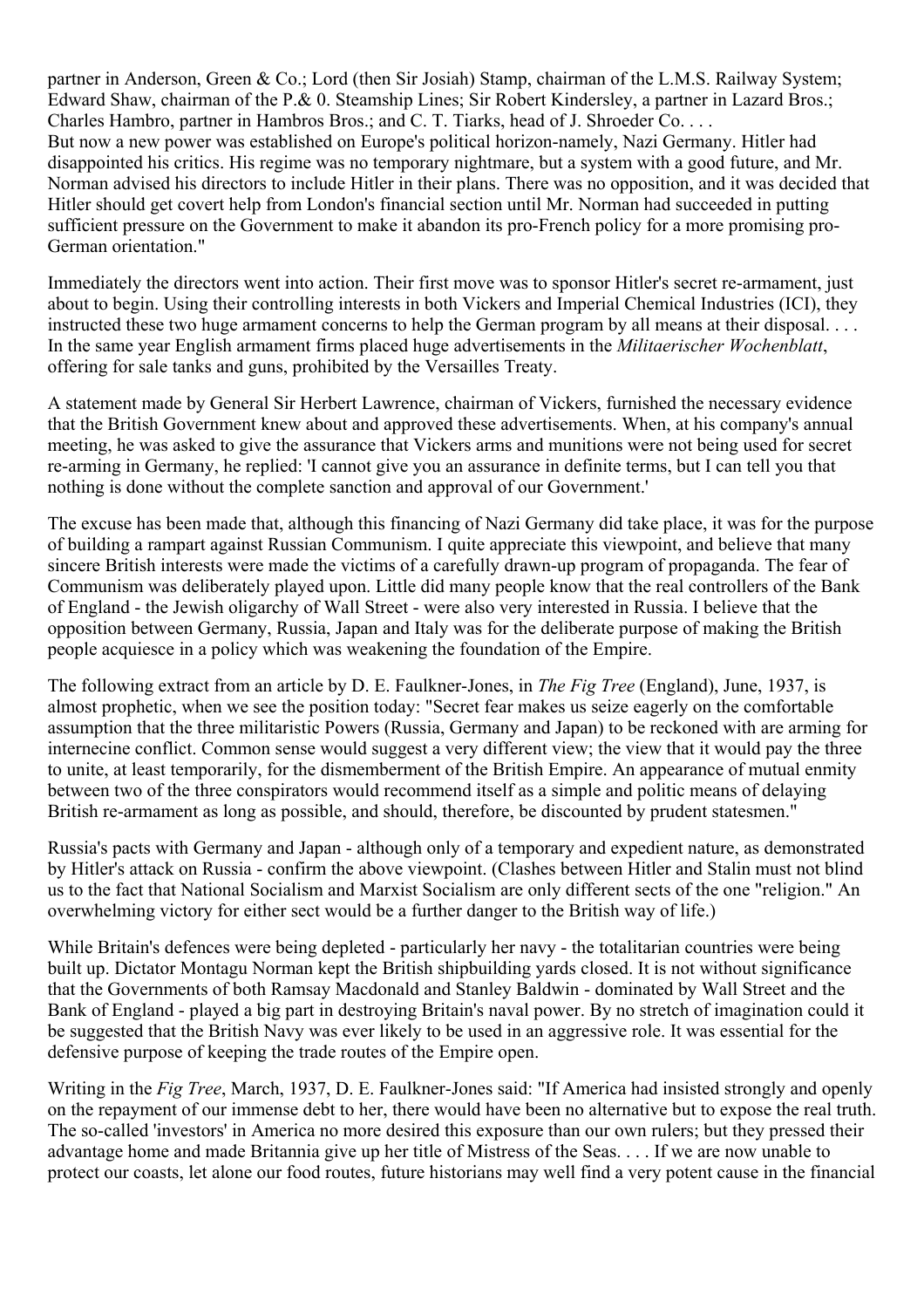control exercised by America (the writer is referring to Wall Street) over us in the first years immediately after the War, when our financial policy was watched over directly by an American adviser. This control existed not because we owed America money; it existed because our Government could not pay America the true debt we owed her - which was a debt in goods, not money - without explaining to the public the secret of creditcreation.

It was quite easy to persuade the English to weaken fatally their first, and essentially unaggressive, line of defence: their Navy. The instructed press ingeniously 'smote the chord of self, which, trembling, passed in music out of sight.'

There was a shameless press exploitation of every generous emotion, every heart-throb of repentance for the four years' butchery, which a healthy instinct made us feel to be a common responsibility of all the participants, enemy and Allies alike. During the high tide of this emotion, our Navy was quietly shorn of its strength."

In view of the seriousness of Britain's shipping position in this War, the following extract from an editorial in *Social Credit,* of September 20, 1935, a typical attack launched by loyal Britishers against the treacherous policy of the Bank of England, is well worth quoting:. "By a strange twist of irony a Bank of England concern which has probably done more in the last few years to undermine Britain's security than all the Communists and all the machinations of foreign Powers put together, is called National Shipbuilders' Security Ltd. A more suitable name would be International Bankers' Security, for this concern is engaged in making ship-owning safe for bankers who now control the 'British' mercantile marine. It is 'rationalising' the shipbuilding industry by scrapping so-called redundant yards. According to its annual report, this company has spent, in the last three years, a total of £1,153,387 to buy shipbuilding yards for the deliberate purpose of scrapping them. To replace this destruction would cost at least twenty times as much. This is but one more instance of the sabotage of real wealth in the attempt to make facts fit an archaic financial system.

Those who remember the submarine blockade of the last war, which resulted in the loss of millions of tons of ships and thousands of human lives, and nearly resulted in starving this country into surrender, should ponder the dangerous activities of National Shipbuilders' Security, particularly at the present time. We trust that if, unfortunately, war comes again, no plea of ignorance or 'sound' financial reasons will enable those responsible for this sabotage to escape the penalty of traiters, should Britain suffer for lack of these yards to build ships to replace those sunk."

And yet we are told that the Bank of England is today more powerful than ever!

This sabotage of Britain's shipbuilding industry was referred to in the British House of Commons on January  $21, 1941$ 

"Mr. James Griffiths (Llanelly): . . . 'I came into this House very largely because of the way industry was being neglected. We are paying the price for the last 20 years in allowing our industrial equipment to rust and to rot. For 20 years we lived in a period when coal mines, workshops and shipbuilding yards were being closed down. By whom? By the financiers of this country. . . . I cannot give way, as I have not much time, and I am entitled to make my point. I want the nation to remember that for 20 years we have pursued a policy of restricting and cutting down production, and now we are paying the price for it. I will give one example. What would this nation give today for a shipbuilding yard at Jarrow? Who closed down Jarrow? . . ." Jarrow was closed by the Bank of England!

Looking back over past history it is almost beyond comprehension that the Bank of England. should be allowed to continue its domination of the financial policy of an Empire fighting for its very existence. All loyal Britishers will make every effort to make these facts as widely known as possible in order that this internal financial cancer can be removed and thus allow the British Empire to develop its tremendous potential strength. Such a step would bring us real victory within a remarkably short time.

#### **MR. NORMAN AND DR. SCHACHT**

Dr. Hjalmar Schacht was the financial adviser in Germany; he was connected with the interests responsible for the financing of Soviet Russia; was closely connected with some of the "Left" movements in Germany prior to the rise of Hitler; helped bring Hitler to power and, if International Finance accomplishes its objects, will be still in a position of power long after Hitler has been swept from the world stage. However, we are determined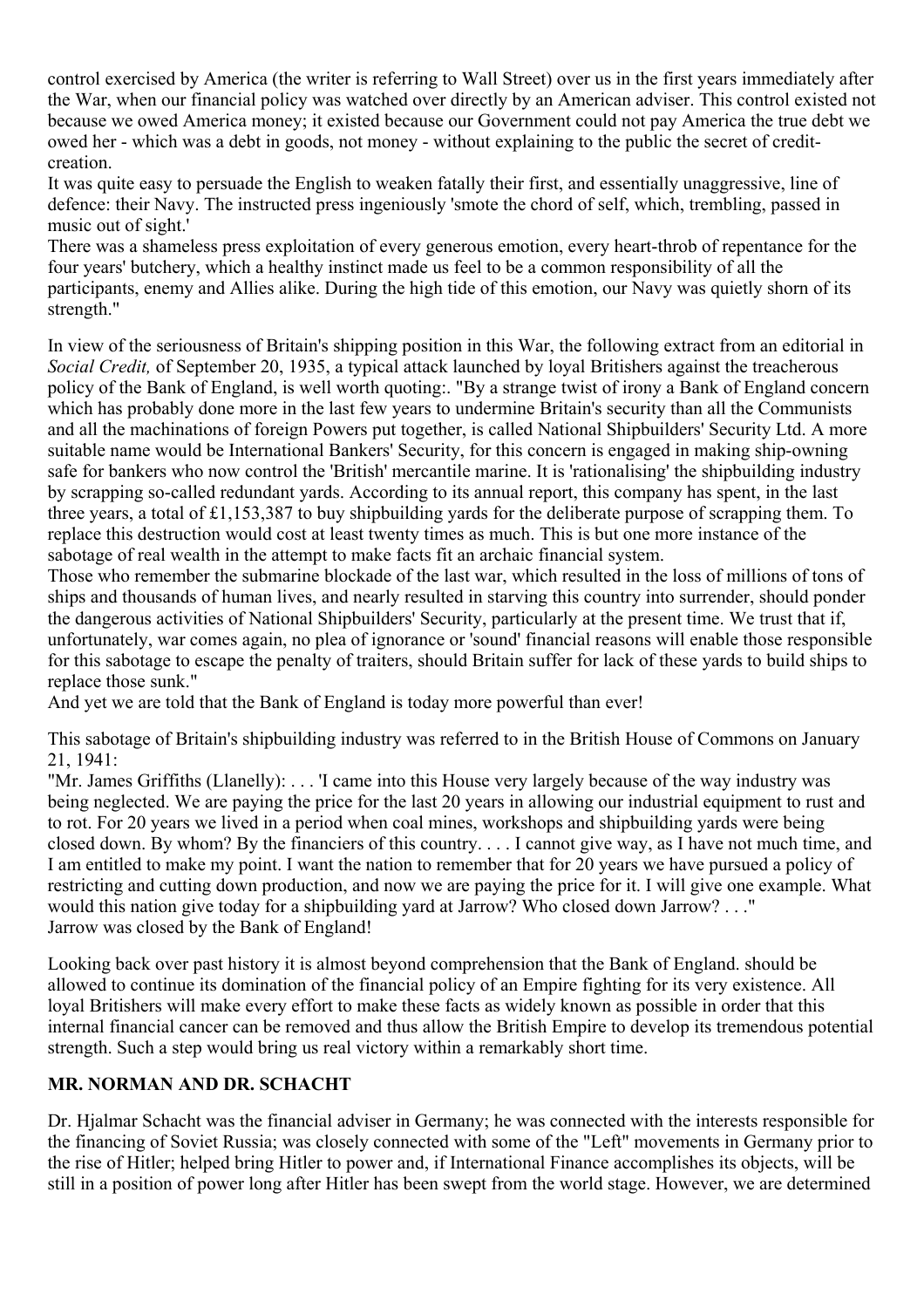to sweep them all out. That is one of our major objectives in this war. Dr. Schacht has been intimately connected with Mr. Montagu Norman.

In July, 1925, they both were at a conference of international financiers in Nice. They were discussing how "to save France" from financial collapse. In answer to a question by the Chairman of the Macmillan Committee, Mr. Norman said, in outlining the proposals to form a Central World Bank: *"But, . . . there were at that time outstanding individuals, as I believe, in the Central Banking World, who made co-operation possible in the earlier stages, and pre-eminent among them were Governor Strong and President Schacht. They were both dominant men, extremely interested from different sides - and very differently they were - in co-operation. They were the most wholehearted supporters of the idea and did, in its early stages, I believe, a great deal in trying to bring about a common policy as between the various banks."* 

In May, 1934, a private conference took place between Dr. Schacht and Mr. Norman. They met again at a "secret conclave" at Badenweiler, in the Black Forest, while on their way to a meeting of the Bank of International Settlements at Basle. A loan for Nazi Germany was being negotiated. A further meeting between the two bankers took place in October of the same year. Towards the end of 1935 Mr. Norman was again in secret discussion with Dr. Schacht. Already the Bank of England had pledged itself to a financial scheme for stabilising the Nazi regime!

The *Times* Basle correspondent reported, April 5, 1936: *"For the first time since the existence of the Bank of International Settlements a board meeting was held today in a country other than Switzerland. Dr. Schacht had invited all the Governments to meet at Badenweiler, a German health resort in the Black Forest, where Dr. Schacht has several times spent weekends with Sir (!) Montagu Norman."* 

After Munich, Dr. Schacht went over to England and was a guest of Mr. Norman. In January, 1939, Governor Norman was on his way to the monthly meeting of the B.I.S.; he called on Dr. Schacht in Berlin on the way. War was declared in September, but, as questions in the British House of Commons on September 17, 1940, revealed, the Bank of International Settlements is carrying on, with representatives of the bankers from all the belligerents. The following is taken from the British "Hansard":

"Mr. Parker asked the Chancellor of the Exchequer whether he is aware that, in the report of the Bank of International Settlements, dated May 27, 1940, the names of Mr. Montagu Norman, Governor of the Bank of England, and Dr. Funk, German Economic Minister, are included together amongst the list of directors; and as it is not desirable at the present time Mr. Norman should be listed in a public document as a colleague of a German Cabinet Minister, he will take the necessary steps to terminate this country's connection with the Bank of International Settlements?"

Mr. Craven-Ellis asked the Chancellor of the Exchequer whether he is satisfied that the enemy gain no advantage from the Bank of England's association with this bank, which is now controlled by representatives of enemy countries, he will take steps to ensure that all connection with the Bank of International Settlements is revised? . . . "

Mr. Shinwell: 'Is it desirable to retain this informal association between Mr. Montagu Norman and Dr. Funk, and if the arrangement which was previously operative is now inoperative, could not this association be brought to an end?"

Sir K. Wood: 'No, sir, I do not think so, because, as I have said, I think there are advantages to this country in retaining the connection. We have a little money there. . . ."

Mr. Gallacher: 'Does the right hon. gentleman remember the words of the Prime Minister, that the gold sent through this bank by Montagu Norman to Germany would come back to this country in the form of bombs; and in view of the correctness of that prophecy is it not about time to put an end to this bank?"

Sir K. Wood: 'I have already said we have some interest there.'

#### **THE FINANCING OF RUSSIA**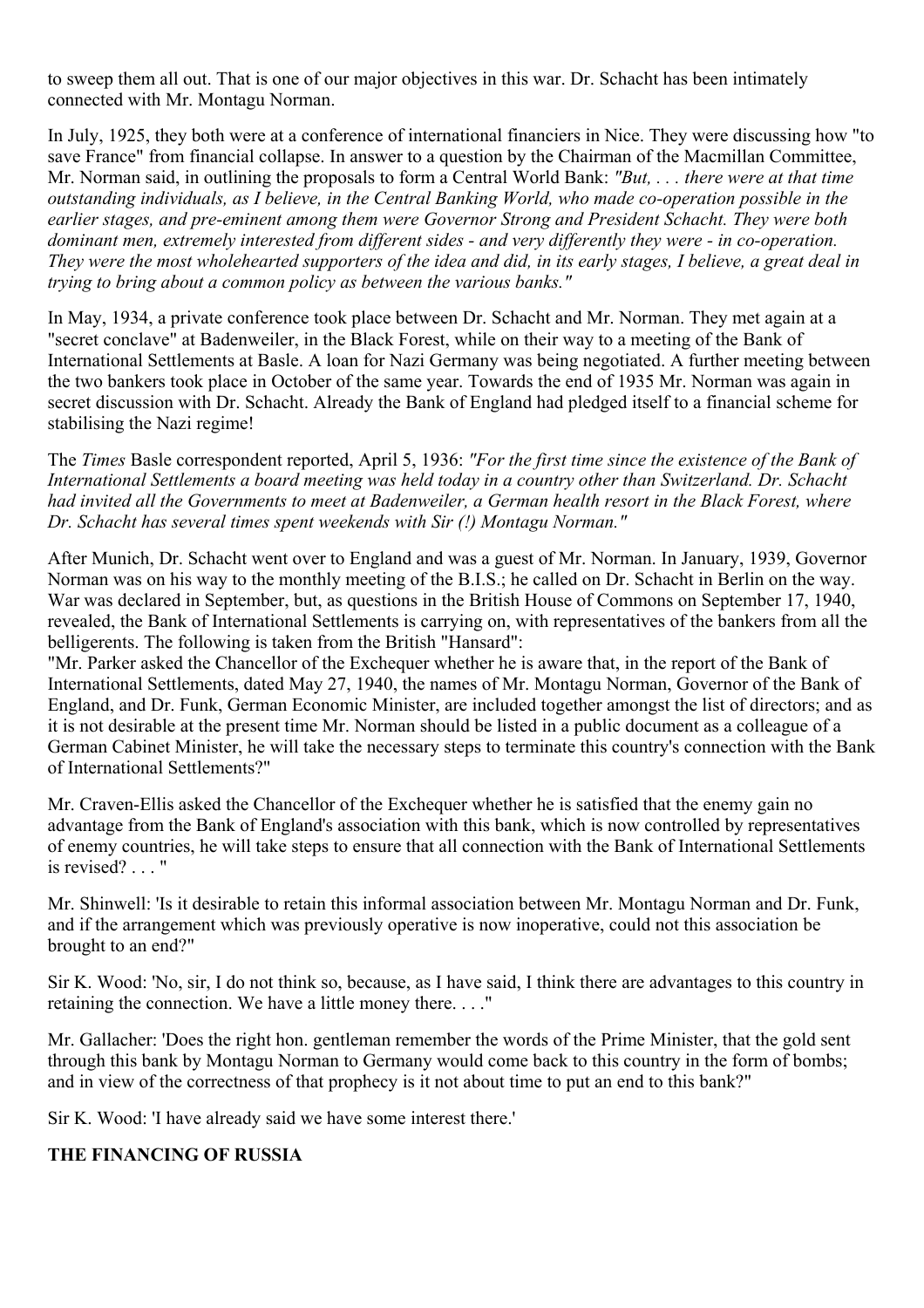It is now common knowledge in well-informed circles that certain German-American-Jewish financial interests were directly associated with the financing of the Russian revolution and the exploitation of that country. The same interests seek to foist International Socialism on the entire world - particularly the British Empire. The same interests were responsible, both directly and indirectly, for Hitlerism. Hitlerism and Communism are almost synonymous terms - as the world was shocked to learn when the Russo-German Pact took place just prior to the outbreak of the present war. The fact that Germany has since attacked Russia does not alter the underlying fact that International Finance is gaining more in power at the expense of the British peoples. We can only judge who wins a war by asking "Who benefits?"

In 1921, a certain Krassin - who had been a direct representative of the International Financiers in Russia after the revolution - went to London as leader of the Soviet Trade Delegation - the negotiations for which had been initiated by persons in the City of London with powerful international financial groups behind them. The "Morning Post" of December 16, 1921, claimed that this delegation was for the purpose of arranging a project for the combined exploitation of Russia by British and German financial interests. Mrs. N. Webster, reviewing these facts in T*he Surrender of the Empire,* says: "Viewed from this angle the Trade Agreement with Great Britain and Russia in 1921 takes on a different aspect. No longer a compact with a derelict empire, but with the most formidable Power in the world, the Power of International Finance, it is seen not as an act of folly, but as a surrender to forces with which its authors were either unable or unwilling to contend."

The forces behind Russia are forces which have consistently sought to destroy the British Empire; far too many of our Empire's "leaders" have been prepared to betray us to these alien forces. In his book, *The Alien Menace*, the late Colonel A. H. Lane, one of the most patriotic Britishers who has ever written on this matter, said: "Our financial crisis in July, 1931, was largely due to the international financiers in the City of London having granted large credits to Germany, which Germany declared herself unable to repay. The newspapers described these loans or credits as being 'frozen' in Germany. Germany had passed on these loans, or a good portion of them, to Russia, and it was in Russia where they were - or are still - 'frozen.' The financial collapse of Germany, or even of Great Britain, would not necessarily mean any loss to the international financiers who 'wangled' our money into Soviet Russia. . . .

The following extracts from recent statements on this question of 'frozen' credits not only prove that the relations between International Finance and Bolshevism continue, but they suggest that these relations may have serious consequences for this country.

"On 18th September, 1931, Mr. James W. Gerard, American Ambassador in Berlin during the War, after returning from a visit to Europe, declared that Germany 'did not need any financial assistance and that a large percentage of the loans from the United States was lent to Russia.' He added: 'If we're going to do business with Russia, let us do it directly and not through Germany, which has arranged to give Soviet Russia millions of dollars' credit to purchase commodities in Germany' ('*National Review,*' January, 1932). . . .

This story of Germany passing loans received from England and America to Russia has been told many times in the Socialist journal, *'Forward*'; and the story is now confirmed by a paper closely associated with Soviet interests.

The *'British-Russian Gazette and Trade Outlook,'* December, 1931, said, in an editorial article: 'It must be ironic for them (British manufacturers) to view the forced cessation of work on the giant Cunard liner, which is attributed to this country's 'frozen' credits in Germinany - credits which have been used in great part by Germany to finance orders from Russia. During 1931, orders amounting to over £45,000,000) have been placed with German firms by the Soviet buying organisations.

Further information on these credits was given by Lord Beaverbrook in an address at Lincoln, reported in the *'Daily Express,'* 16th January, 1932. Speaking on German Reparations, Lord Beaverbrook said: 'It is true that Germany owes our international financiers in the City of London £500,000,000. . . . Our international financiers in the City borrowed that money from France and America and paid 2 per cent. for the accommodation. They lent it to Germany for 8 per cent; and what did Germany do with the money? She lent it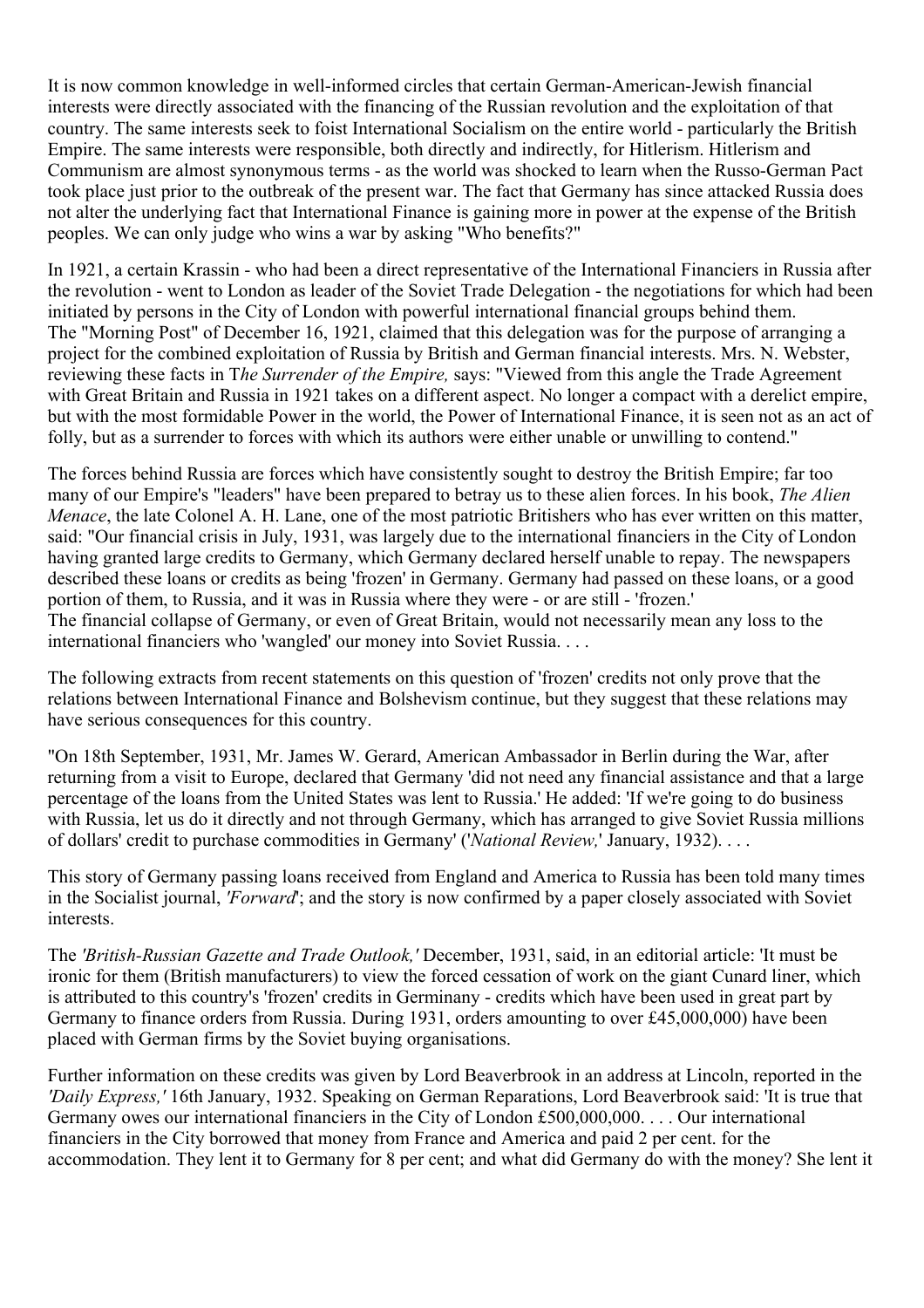to Russia for 15 per cent, interest. That is what became of the money'

Lord Beaverbrook added that 'these buck-jumping financiers . . . have ramifications all over Europe. We need not worry ourselves about them.'

While Lord Beaverbrook was right concerning the ramifications of the international financiers, he was wrong when he said that we have no need to worry about them The Bank of England is a vital factor in the plans of the international financiers. As we will see later, the Bank of England has been deliberately introducing a form of Socialism into Britain under the term, "Planned Economy." This is similar to the Russian idea. It is being fostered by banking interests in all parts of the Empire.

#### **THE ANGLO-GERMAN FELLOWSHIP**

We have' dealt with the close connection between the Bank of England and the financing of Nazi Germany. Most people have heard of the Anglo-German Fellowship Association which existed before the outbreak of war. I have no doubt that many people who belonged to this organisation were sincere in their outlook. Whether we can believe the same of other members who belonged to the financial world is another matter. In the membership of the Anglo-German Fellowship were three directors of the Bank of England, three directors of the Midland Bank, Sir Walter Runciman (director of Lloyds Bank), a director of Barclay's Bank, two directors of the National Bank of Scotland, including the late Lord Lothian, three directors of Schroder and Company (Anglo-German Bank), two directors of the British Linen Bank, two directors of Ratti Brothers (Anglo-Italian Bank), Sir Sydney Peel (director of the National Bank of Scotland), and Lord Hutchinson of Montrose (director of the London board of the National Bank of Australia) .

#### **THE ADMISSIONS OF 1924**

The year 1924 will always be remembered by students of economic history as the year in which Reginald McKenna "blew the gaff" on the banking system in his now-famous admission to the shareholders of the Midland Bank, in January, 1924; **"I am afraid the ordinary citizen will not like to be told that the banks can, and do create money. The amount of money in existence varies only with the action of the banks in increasing and decreasing deposits and bank purchases. Every loan, overdraft or bank purchase creates a deposit, and every repayment of a loan, overdraft, or bank sale destroys a deposit. AND THEY WHO CONTROL THE CREDIT OF A NATION, DIRECT THE POLICY OF GOVERNMENTS, AND HOLD IN THE HOLLOW OF THEIR HANDS THE DESTINY OF THE PEOPLE."**

Such an admission must have shocked Mr. Norman. But there was even worse to come. Sir Drummond Fraser, vice-president of the Institute of Bankers, said: 'The Governor of the Bank of England must be the autocrat who dictates the terms upon which alone the Government can obtain borrowed money."

#### **THE DESPOT OF THREADNEEDLE STREET**

Writing in the *New Leader* of October 9, 1931, Lieut. Commander Kenworthy (now Lord Strabolgi) said: *"On one memorable occasion the present Governor of the Bank was asked the relationship of the Court of Directors to the Treasury. He replied that it was the relationship of Tweedledum and Tweedledee."* No wonder, then, that one authority dubbed Mr. Norman the "Despot of Threadneedle Street."

The following extracts, from various sources, are most striking evidence of the power of Mr. Norman's dictatorship: "Mr. Montagu Collet Norman, the Governor of the Bank of England, is now head and shoulders above all other British bankers. No other British banker has ever been as independent and supreme in the world of British finance as Mr. Norman is today. He has just been elected Governor for the eighth year in succession. Before the war, no Governor was allowed to hold office for more than two years; but Mr. Norman has broken all precedents. He runs his bank and the Treasury as well." *Wall Street Journal,* 1927.

Well, Wall Street should know. The *Wall Street Journal*, of March 11, 1927, had quite a lot to say concerning Mr. Norman: "Montagu Collet Norman, as Governor of the Bank of England, has wide powers in determining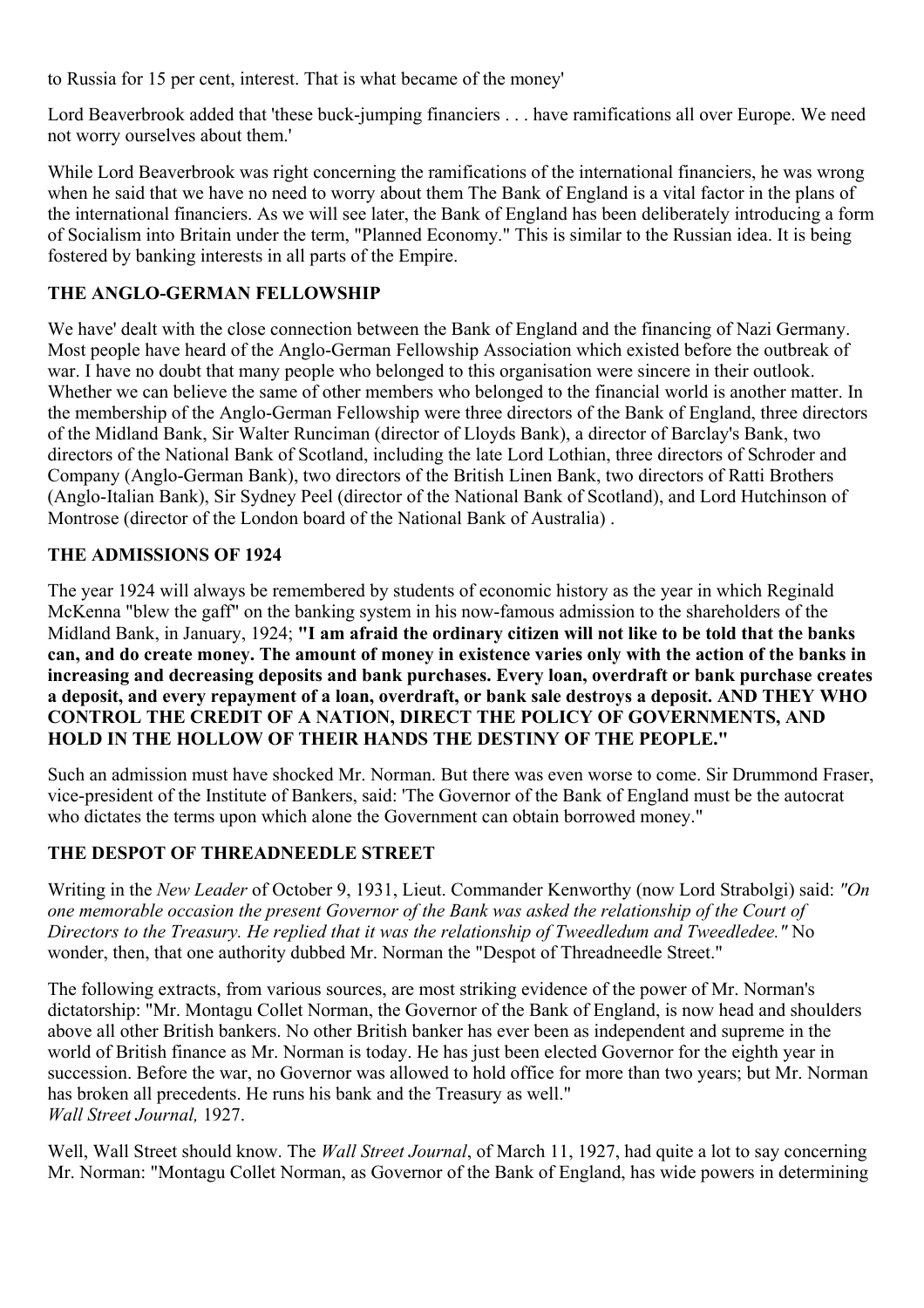the course of British credit. . . . He, more than any other banker, has inspired the policy of banks of issue in a dozen countries. His personal influence is such that he has variously been called 'a Crusader' and 'the Currency Dictator of Europe.'... When Britain returned to the gold standard, many Continental banks shifted gold balances to the Bank of England. Mr. Norman insisted that Poland, Greece, and other countries maintain gold deposits at the Bank of England, in order to get credit accommodation. He berated the Governor of the Austrian Bank a couple of years ago for Austria's failing to make administrative economies." "Since 1919 the monetary policy of the Government has been the policy of the Bank of England, and the policy of the Bank of England has been the policy of Mr. Montagu Norman" Mr. Vincent Vickers, Bank of England director, 1910-19.

"Now, let us turn to those we can congratulate. The Court and directors of the Bank of England have agreed to recommend to the proprietors in April next that the Right Hon. Montagu Collet Norman be re-elected Governor. Mr. Norman will then have held that post for a decade, and he can look back on the period of his office and say, without fear of contradiction, that during his term of governorship America has experienced ten years of unexampled prosperity." Viscount Castlerosse, 1928.

"I can say, with regard to a certain public appointment, Mr. Montagu Norman, Governor of the Bank of England. not only objected to a decision reached by a responsible Government Department and its Ministers, but insisted on the appointment of another person, and also further advised the salary he was to receive. In this case, the views of Ministers were overruled, and Mr. Norman's advice accepted. The salary granted was also twice as high as that originally proposed."

Mr. E. Shinwell, ex-Minister of Mines, September 13, 1931.

#### **On May 13, 1925, Mr. Norman forced Britain back on to the gold standard. The poverty-is-good-foryou theory was being rigidly enforced. The worship of a yellow metal was more important than human values.**

Sir Charles Morgan-Webb, in "Ten Years of Currency Revolution," writes: "The operations of currency management conferred upon the Bank of England the power to restrict credit, to postpone new enterprises, to lessen the demand for constructional materials and other capital goods, to create unemployment, to diminish the demand for consumable goods, to cause difficulty in renewing loans, to confront manufacturers with the prospect of falling prices, to force dealers to press their goods on a weak market, and to cause a decline in general prices on the home market."

Following the appointment of Lord Catto, Cohn Campbell and Sir B. Hornsby - all bankers - to the British Treasury in 1940 the following appeared in the London *Evening Standard* of July 3: "The Bank of England is now taking over Whitehall. That is the true meaning of appointments to the Treasury in the past few days. The Bank of England today is probably more powerful than it has been for years."

It might be appropriate here if I deal briefly with the famous incident in the British Navy on September 15, 1931.

Montagu Norman and his friends in Wall Street were calling upon the British people to make even more sacrifices. This was too much for the Navy at Invergordon, and, as a result of certain drastic action, Macdonald, Baldwin and Norman had to "ease it off" a bit, so far as the Navy was concerned. The *Daily Express* of October 24, 1931, came out with a picture of the ex-Kaiser on the left-hand side and Montagu Norman on the right. This was part of Admiral Dewar's election propaganda in North Portsmouth. As a background to these two figures was a picture of the sea, with battleships and other symbols of naval power. The title read as follows: "Leaders of Lost Causes"; "The British Navy at Jutland in 1916 beat the ex-Kaiser; and at Invergordon in 1931 it beat Mr. Montagu Norman." However, Mr. Norman's system of borrow, boom and slump went on.

#### **THE CZECHOSLOVAKIAN GOLD EPISODE**

What is now known as the famous "Czech Gold Incident" further demonstrated the power of the Bank of England and the Bank of International Settlements. It also demonstrated the fact that the British Government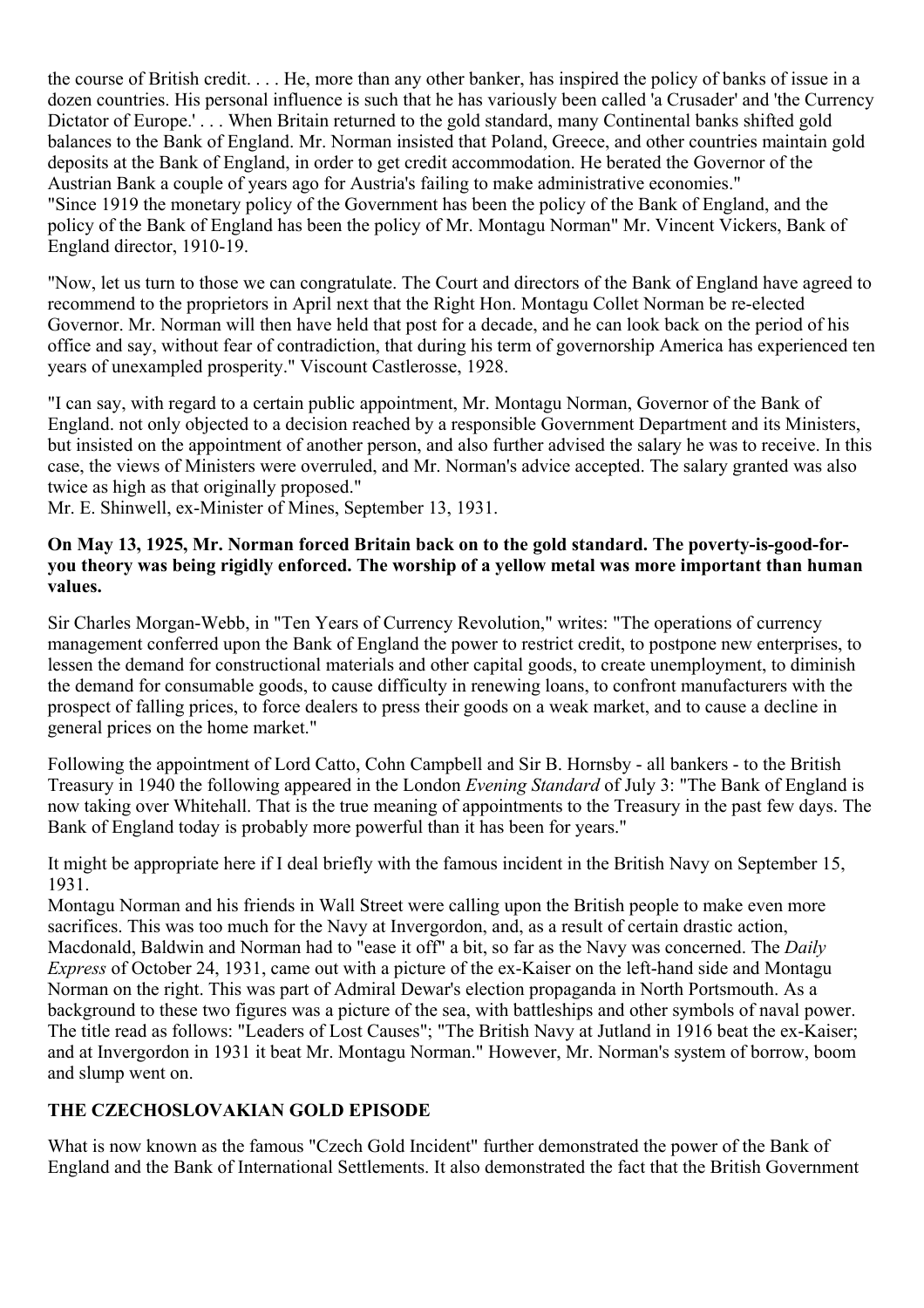had no control over the actions of the Bank of England. When the Nazi machine crashed into Czechoslovakia in September 1938, it took the assets of the Czechoslovakian National Bank. Approximately £5,000,000 worth of Czech gold held by the Bank of England was transferred to Germany, with the result that, when this fact became known, there was an uproar in the British House of Commons. The following extracts from the *Sydney Morning Herald* of May 24, 1939, speak for themselves:

"The Secretary for Mines, Mr. Crookshank, said in the House of Commons that the Government had no power to restrain the movement of gold held in the Bank of International Settlements on behalf of the Czechoslovakian National Bank. . . . This means that more than £5,000,000 worth of Czech gold deposited in the Bank of England for the Bank of International Settlements will be transferred to Germany. . . . The City Editor of the '*News-Chronicle'* says: '. . . It now turns out that more than £5,000,000 was, in fact, released, although not by agreement with the Treasury, BECAUSE THIS WAS NOT REQUIRED." (My emphasis.)

Three days after this report, the following appeared in the Sydney *Sun*: "The charge that Germany had 'stolen' £ 6,000,000 of Czech gold held in England was made in the Commons today. The gold, it was stated, was claimed by the Bank for International Settlements, acting on behalf of the German Reichsbank, from the Bank of England. "Mr. B. Bracken (Cons.), who raised the subject, declared that the British delegates on the Bank for International Settlements should have informed the Chancellor of the Exchequer of the claim. He said that gangsters had got into Czechoslovakia and stolen the title deeds. . . . Mr. Lloyd George (Lib.) asserted that the £6,000,000 had already been transferred to the Reichsbank, which had no more right to it than a burglar. It was amazing, he said, that the Treasury could have agreed to the decision without consulting the Government." No doubt Germany utilised this gold to further increase her supplies of raw materials for war purposes from British and other countries.

#### **A BLOW AT THE MONARCHY**

I pointed out earlier, in this "*History of the Bank of England*," how the Money Power has been endeavouring to undermine the British Monarchy since the time of Cromwell. I have also mentioned the conditions prior to the start of the debt system, when the issue of the nation's money supply was one of the Monarchy's greatest prerogatives. Here is an interesting table of comparison of conditions in England:

#### **Thirteenth Century**

Debt. Nil. Meat: ½d. per lb Fat Goose: 2d Beer: 1d gallon Shoes: 4d. pair Holidays: 152 a year Week's Work: Four days Productive Power: Man and horse Man's Achievement: Cathedrals, Guildhalls, Art, Literature.

#### **Twentieth Century Debt:**

Debt: £8,000,000,000.(This is considerably more now.) Meat: 2/- per lb Fat Goose: 8/6 Beer: 5/4 gallon Shoes: 12/6 pair. Holidays: 56 a year. Week's Work: 6 days Productive Power: Steam, Electricity, Petrol. (About a million times greater than the 13th century.) Man's Achievement: Slums, Crowded Hospitals, Distressed Areas, Public Assistance Committees.

Until 1928 in Britain, the pretence of the King's sovereignty over the nation's money was maintained by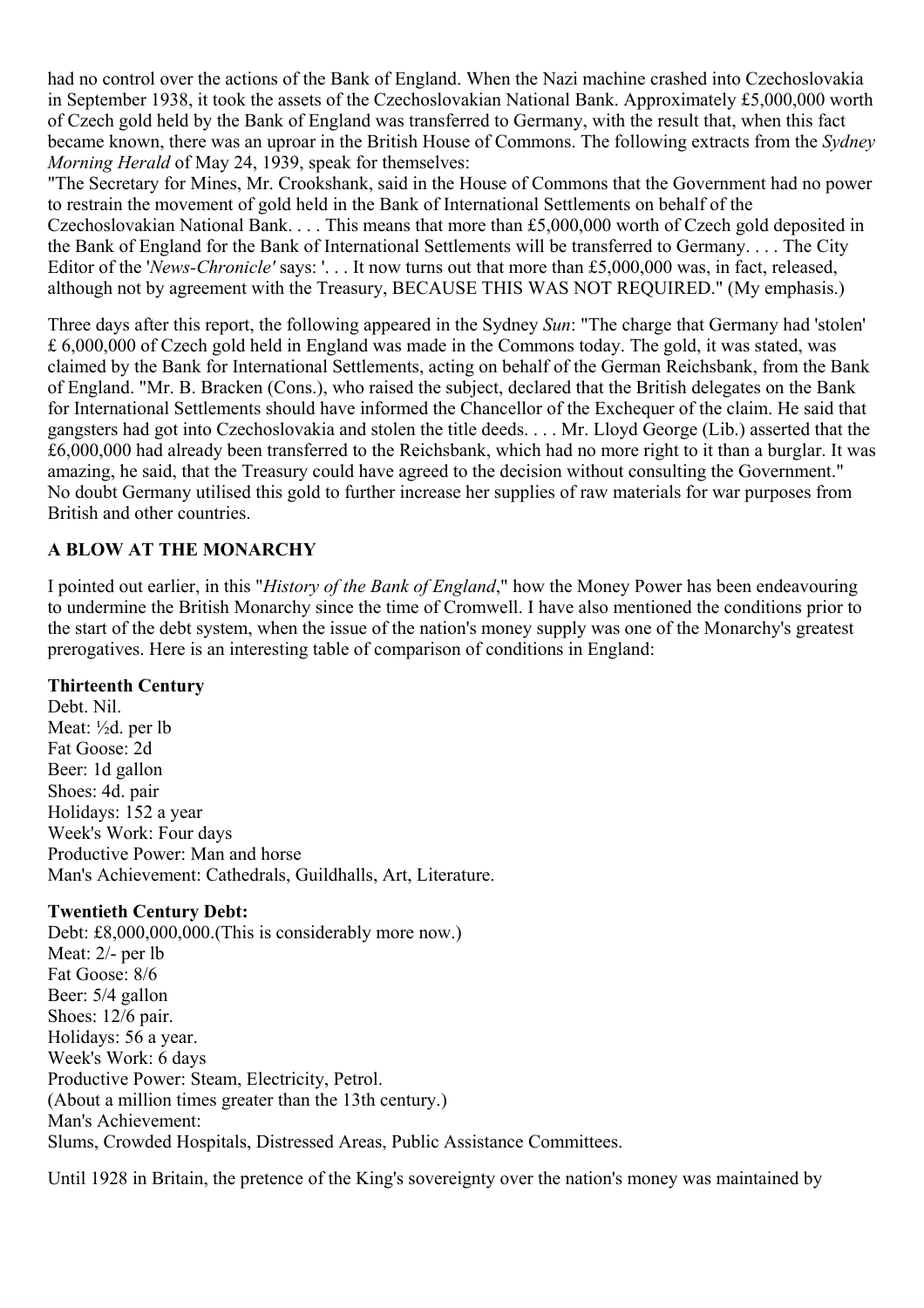keeping his head upon all Treasury notes. But, as we know, this is only a small portion of the total money supply. The great bulk of it is manufactured in the form of bank credit by the private trading banks. However, the private financiers wanted every suggestion of the Monarchy's sovereignty in money matters removed.

In 1928 an Act was passed which transferred the King's currency to the Bank of England. In the design of the new Bank of England notes the King's head disappeared! The people's paper money ceased to have any authority under the Crown, and was now issued to them, very kindly, by the private joint stock concern called 'The Governor and Company of the Bank of England.'

" In an article on this matter, the *Daily Mail* said: "The new green £1 and brown 10/- notes have a curiously foreign aspect. They look as if they had been designed in the United States. . . . The old Treasury notes were not particularly artistic productions, but they did not produce this impression of foreign provenance. The King's head and the design of St. George killing the dragon stood out plainly on the front, and Houses of Parliament equally plainly on the back. . . . "

The following pointed criticism was offered by the *Morning Post*: "The first impression on the mind is that the design-perhaps in token of our debt to America - has been modelled on that of the Greenback, and that if the denomination had been expressed in dollars instead of in sterling, the effect would have been more complete."

Whether there was any connection between what was little short of a personal attack upon King George V, and his breakdown has caused some speculation. King George V, was very pointed in his remarks when opening the World Economic Conference in 1933: *"I appeal to you to co-operate for the ultimate good of the whole world. It cannot be beyond the power of man so to use the vast resources of the world as to assure the material progress of civilisation. No diminution of these resources has taken place."*

He went on to say that it was surely not beyond the capacity of man to distribute the benefits of science. He clearly indicated that it was a problem of distribution, which means that it is a money problem. He also said: *"All nations are suffering from a common ill. This is shown only too clearly by the use of unemployment figures. Interpreting these figures in terms of human suffering has been my constant concern in recent years."* What a human appeal!

What a reproach to those responsible for the mal-administration of the Empire! King George V died very saddened in spirit, but he left a fitting epitaph in the words I have quoted.

Speaking before the National Congress of the London Chamber of Commerce on Commercial Education in 1933, his Royal Highness the Prince of Wales - now Duke of Windsor - said: "The depression and economic disturbance has been largely caused by maladjustment of distribution. The potential output is far greater than ever before. If all employable labour were employed for a reasonable number of hours per week, the world would have at its disposal a volume of commodities and services which would enable the entire population to hive on a higher level of comfort and well-being than has ever been contemplated in the rosiest dreams of the social reformer. Our urgent task is to bring consumption and production into a proper relationship - not a simple, but a quite possible, task."

Distribution depends upon the money system, which is largely controlled by the Bank of England. Other members of the present Royal family have shown a similar concern for the well-being of their people. Perhaps this evoked the famous slogan in some of the slum areas a few years back: "We may be lousy, but we're loyal."

If the British experiment - as it has been so aptly called - is to be preserved and continued, the creation of the nation's money supply will have to be wrested from the hands of the private financiers and become the sole prerogative of His Majesty's Governments. God save the King!

#### **MONTAGU NORMAN'S FOREIGN POLICY**

Mr. Montagu Norman told the Macmillan Committee that he had been devoting a great deal of his time after the war to two things: **The first was "the stabilisation of foreign countries which had lost what they possessed before the war," and the second was the setting up of central banks throughout the world.**

In 1922 a Conference of International Financiers took place in Genoa. Mr. Montagu Norman was the leading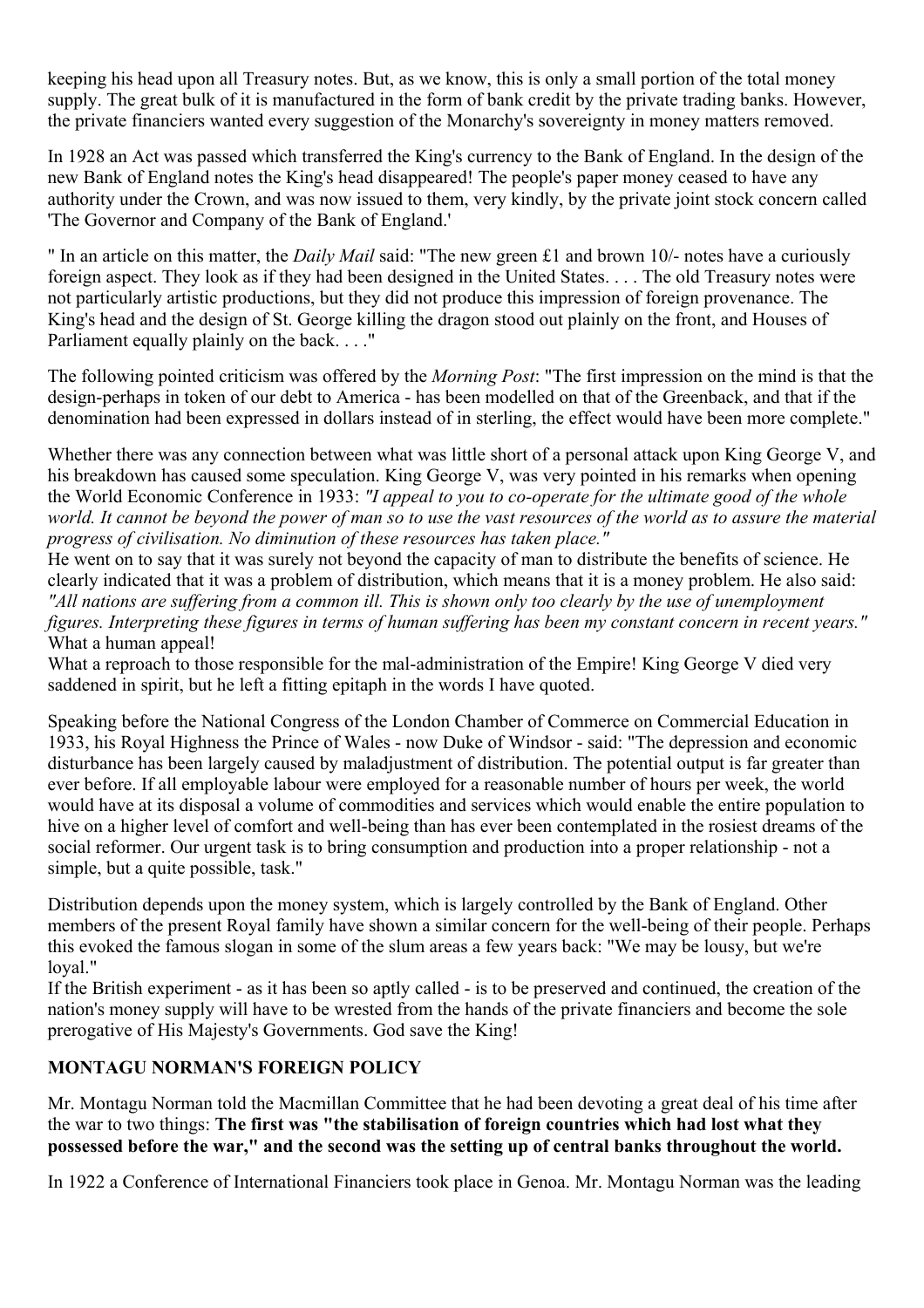exponent of the Central Reserve Bank System. In *"Montagu Norman, a Study in Financial Statesmanship,*" Mr. Paul Einzig, editor of the London "*Financial Review,*" says that Mr. Norman "raised central banking after its early haphazard growth to a scientific system." He was "assisted by able and experienced experts such as Sir Otto Niemeyer (Australians and New Zealanders remember this gentleman quite well) and Mr. Siepmann."

Mr. Einzig also says: "Another condition on which Mr. Norman and his collaborators insisted was that the central banks should be independent of their governments."

This policy has certainly been well carried out. Since the Commonwealth Bank in this country has become a Central Bank it has been dominated by the private trading banks and the Bank of England. " Political interference is rigidly opposed.

In his biography of Mr. Norman, Mr. Eimzig says: *"His conception of a Central Bank is that it should be a State within a State. This implies immunity from political interference on the part of the political authorities of their respective countries, and also the observance of rules adopted in the intercourse between sovereign powers. . . . The most important step in the course of the endeavours to promote co-operation between central banks has been the establishment of the Bank of International Settlements. . . . As usual, he remained entirely behind the scenes. . . . In spite of this he had more to do with it than anybody else."*

Mr. Einzig also says: "It is a fact that in chronological order he devoted his attention in the first place to the reconstruction of the ex-enemy countries." We are told that this was "only because they were in urgent need of help." (The crushing of the British people by Mr. Norman was apparently a matter of very little importance. Mr. Poverty-is-good-for-you-Norman knew what was best!) The first countries to be "assisted" by the Bank of England were Germany, Austria, Bulgaria and the City of Danzig.

The activities of the Bank of England in connection with Austria, as related by Mr. Bruce Lockhart in "*Retreat from Glory,*" published in 1934, are well worth quoting. From 1919 to 1922 Mr. Lockhart was Commercial Secretary at the British Legation at Prague. He says:

"Before the war there had been a large bank called the Anglo-Oesterreichsche Bank in Vienna - a Jewish concern with some English capital, and with branches all over Old Austria." This bank fell into difficulties and the Bank of England, to which it owed money, decided to put it on its feet again. Mr. Spencer Smith was representing the Bank of England and, upon arriving at Vienna, had some difficulty, in which he needed the diplomatic services of Mr. Lockhart. Mr. Lockhart relates: "All the assets of the Viennese Bank were in Austrian Treasury notes, which had been deposited in Prague. While the Austrians claimed that the notes were entitled to be valued in Czech currency, the Czechs were equally insistent that they were not."

Czechoslovakia had formerly used Austrian currency, but when this paper money became worthless in the inflation of 1921, the Czechoslovakian Government held up the value of this money, and on a given date separated it from Austrian currency by stamping all notes in the country with a Czechoslovakian brand.

Unfortunately," says Mr. Lockhart, "the Jews in the A.O. Bank had been too far-seeing. Instead of sending the bank-notes into Czechoslovakia on the given day, they had transferred interest-bearing Treasury notes. The Czechs had stamped the bank-notes. . . . Greed for interest had defeated its own ends. . . . If the 148,000,000 Treasury notes of the A.O. Bank had a Czech value, they were worth over £1,000,000. If they had an Austrian value they were worthless. Without the assets the Governor (of the Bank of England) could not go ahead with his scheme."

This was where the services of Mr. Lockhart came in. He was to try and persuade the Czechoslovakian Government to make this worthless pile of paper (if Austrian) into a million sterling (if Czech) . The Government felt disinclined to do anything of the kind, but in the end gave the A.O. Bank a loan of 148,000,000 kronen at 1 per cent. Six months later, as a reward, the Czechs were allowed to float a loan of £10,000,000 in New York and London. In this manner, that section of Central Europe, represented by the parties interested in the A.O. Bank, was brought under the control of the Bank of England.

#### **OBTAINING CONTROL OF INDUSTRY**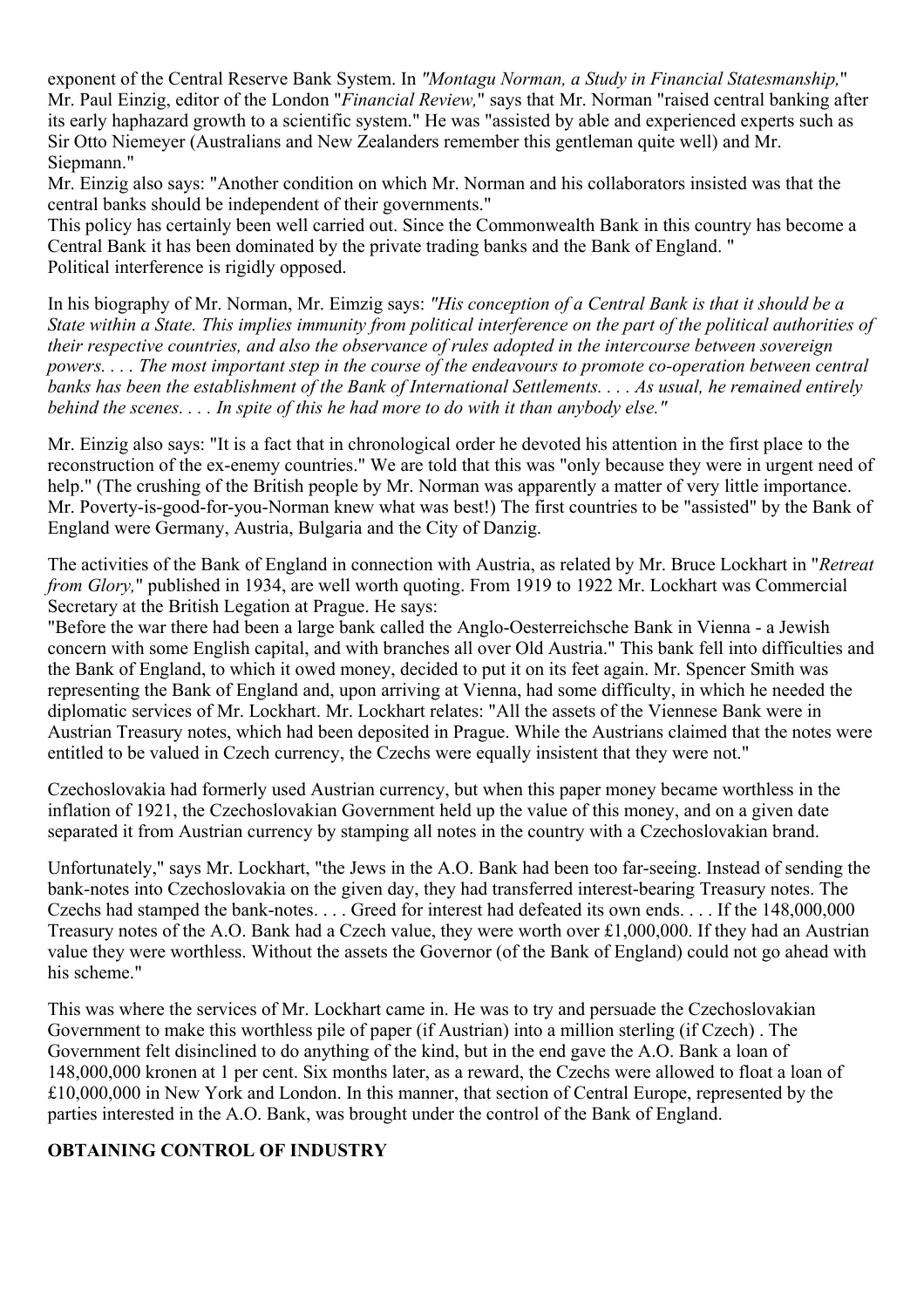At the World Economic Conference of 1927, there was a suggestion of the "rational organisation of production and distribution" by the "bringing of the whole of an industry under intelligent direction and administration." One of the most prominent men in this movement in Britain was the Jew, the late Sir Alfred Mond, head of the powerful Imperial Chemical Industries(ICI) combine. In 1927 he sought the support of the trade unions for his scheme of rationalisation. The General Council of the Trades Union Congress stated that "while rationalisation can never prove an alternative to nationalisation, the movement was prepared to welcome such changes in the organisation of industry during the period of private ownership as would lead to improvements in the efficiency of industry and to the raising of the standards of living of the people."

#### **Here we had the financiers and the socialists more or less agreeing on basic principles.**

When Mr. Norman made his first appearance before the Macmillan Committee, on March 26, 1930, he said that he was devoting some attention to "an attempted study of industry, mainly the heavy basic industries of the country." His idea was that "the salvation of industry in this country, without which commerce and finance cannot long continue, lies in the process of rationalisation . . . and that is to be achieved by the unity or unification, or marriage, of finance and industry."

#### **Here was an open admission that the Bank of England was attempting to get control of industry and organise it for its own ends under big trusts.**

Small, independent firms were to be crushed out.

Mr. J. W. Beaumont Pease, chairman of Lloyds Bank, in his evidence before the same committee, said: "Of course, the whole question of amalgamation affords a certain amount of ironical amusement to bankers, because as the wheel comes round what used to be considered a danger, a step in the direction of monopolies, and so on, is, in other industries, now held out very much as one of the means of salvation."

Crushed financially by the Bank of England's deflation policy, British industry in sheer desperation was ready to accept any solution. **We see exactly the same technique in this country where the local agents of the Bank of England are pursuing the same policy. The result is the centralisation of industry into monopolies and the rapid growth of innumerable bureaucratic boards to control the primary producers.**

Sir Ernest Harvey, Deputy Governor of the Bank of England, admitted in his evidence that about October, 1929 - about the beginning of the world depression - the Bank of England had set up a Securities Management Trust to buy up control of industrial concerns. As we have seen, the policy of credit contraction was initiated by the Wall Street group through their control of the Bank of England.

Mr. Louis T. McFadden, ex-President of the Pennsylvania Bankers' Association, and for twelve years Chairman of the U.S.A. House of Representatives' Banking and Currency Committee, speaking in the U.S.A. Congress on December 15, 1931, said, in referring to the slump: **"It was not accidental. It was a carefully contrived occurrence - the International Bankers sought to bring about a condition of despair here so that they could emerge as rulers of us all."**

Mr. E. L. Payton, in giving evidence before the Macmillan Commission on behalf of the National Union of Manufacturers on February 27, 1930, dealt with the increasing difficulty of small firms to obtain capital. Further evidence of the elimination of small traders was given by Sir William Perring, President of the National Chamber of Trade, an organisation representing some 360 local Chambers of Trade. He said: "In each provincial town which you go into today, if you walk up the main street you will see five businesses out of six are multiple shops or chain shops. That is the position in the main street. They have been secured at fabulous rents and premiums. The banks handle the money of these multiple shops. The small man is being squeezed out, and I think ultimately it will be to the detriment of our people as a nation." Australians might look around and see if they can see similar tendencies in this country.

#### **A FURTHER MOVE**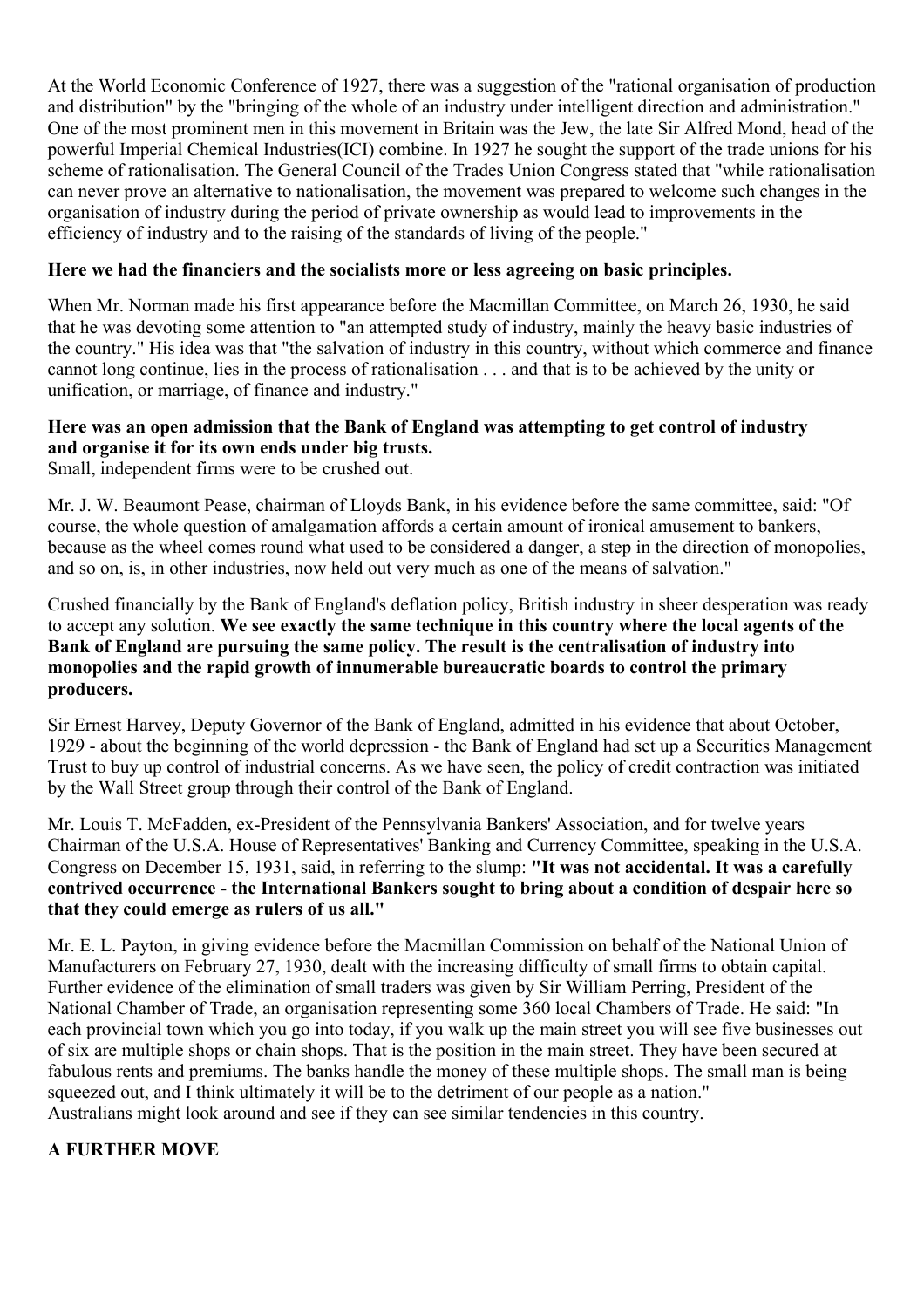In February, 1931, Mr. Norman told the Committee that his first company - Securities Management Trust had been developed into a much larger concern - the Bankers' Industrial Development Company. Its capital was provided by the Bank of England and the big acceptance houses. Some nasty allegations were made that the amalgamations of British industries were being affected by "foreign money."

Sir Otto Niemeyer said on this point: "I would not feel the least compunction about taking every sort of money from whatever source I could get it."

The head of the Bankers' Industrial Development Company was Sir **Guy Granet**, who also gave evidence before the Macmillan Committee. Sir Guy was partner in Higginson and Company, international bankers. Apart from Sir Guy, the board controlling this Development Company consisted of **Mr. Norman**; **Baron Schroeder,** of the international Jewish-banking house of J. H. Henry Schroeder and Company; **Mr. Peacock** of Baring's (who, in former years, were London agents for the Wall Street group, Kuhn, Loeb and Co.), and Mr. **Bruce Gardner**, managing director of the Bank of England Securities Management Trust.

#### **This fine group of "British" financiers set out to get control of British industries.**

That they were finding the average Britisher rather hard to deal with was evidenced by Sir Guy Granet's admission that tact was needed. He told the Macmillan Commission that "It would be a dreadful thing if industry thought that here was a body of bankers who were going to tell industry how they ought to be organised: that would at once get their bristles up."

Asked as to the position of the banks with respect to, say, the steel industry, Sir W. H. N. Goschen, chairman of the National Provincial Bank, stated: "They are very much in the hands of the banks in this respect, that the banks are able to put them in liquidation, if necessary."

Lord Macmillan asked: "The power behind your advice is 'If you do not take that course we shall cut off your supplies?"

Sir W. H. N. Goschen replied: "Yes."

The arrogant attitude of the bankers towards industry can be gathered by the following statement by Sir Ernest Harvey:

" . . . We claim the right to assure ourselves that those who are to be in charge of the industry are qualified. . . that there are financial advisers who can be relied upon from the point of view of finance. In that way we claim the right to a certain amount of control. . . ."

#### **MONTAGU NORMAN "SACKS" A STEEL-"KING"**

That Mr. Norman wields despotic powers and over-rides anyone who gets in the way of his policy was clearly demonstrated when he removed Sir William Firth, chairman of Richard Thomas and Co.; the £20,000,000 steel and tinplate combine. Sir William Firth started his career as a 10/- a week office boy. It was entirely due to his initiative and drive that the Richard Thomas steel combine was recognised throughout the world for the quality of its work. Control of the company was achieved by the Bank of England in 1938 when it lent the company seven million pounds to complete the great plant at Ebbw Vale. Speaking on this matter, Sir William Firth said: "I feel like a captain who has lost his ship and is here to report to the owners. About two years ago, in very dirty weather, some pirates pushed us on the rocks, and boarded us disguised as 'national interests' men. . . . The method of obtaining control by the appointment of a control committee is a technique new in this country; as unjust as it is un-English."

The main control committee, said Sir William, consisted of three persons - the Governor of the Bank of England, Lord Greenwood and Mr. Lever. It had been estimated by the banks, said Sir William, that the company would need about £7,000,000 to complete its capital expenditure program and operate its plant. But time had proved the maximum needs to be less than three and a half millions, despite heavy A.R.P. expenditure. There is not the slightest doubt that seven instead of three and a half millions was thrust upon the company in order to acquire control.

Commenting on Sir William's dismissal as a result of "irreconcilable difference within the board," the *New English Weekly* of May 9, 1940, under the heading "Finance Over Industry," said: "This dismissal of an industrial pioneer has taken place at the hands of a 'control committee,' instituted with a vast capital two years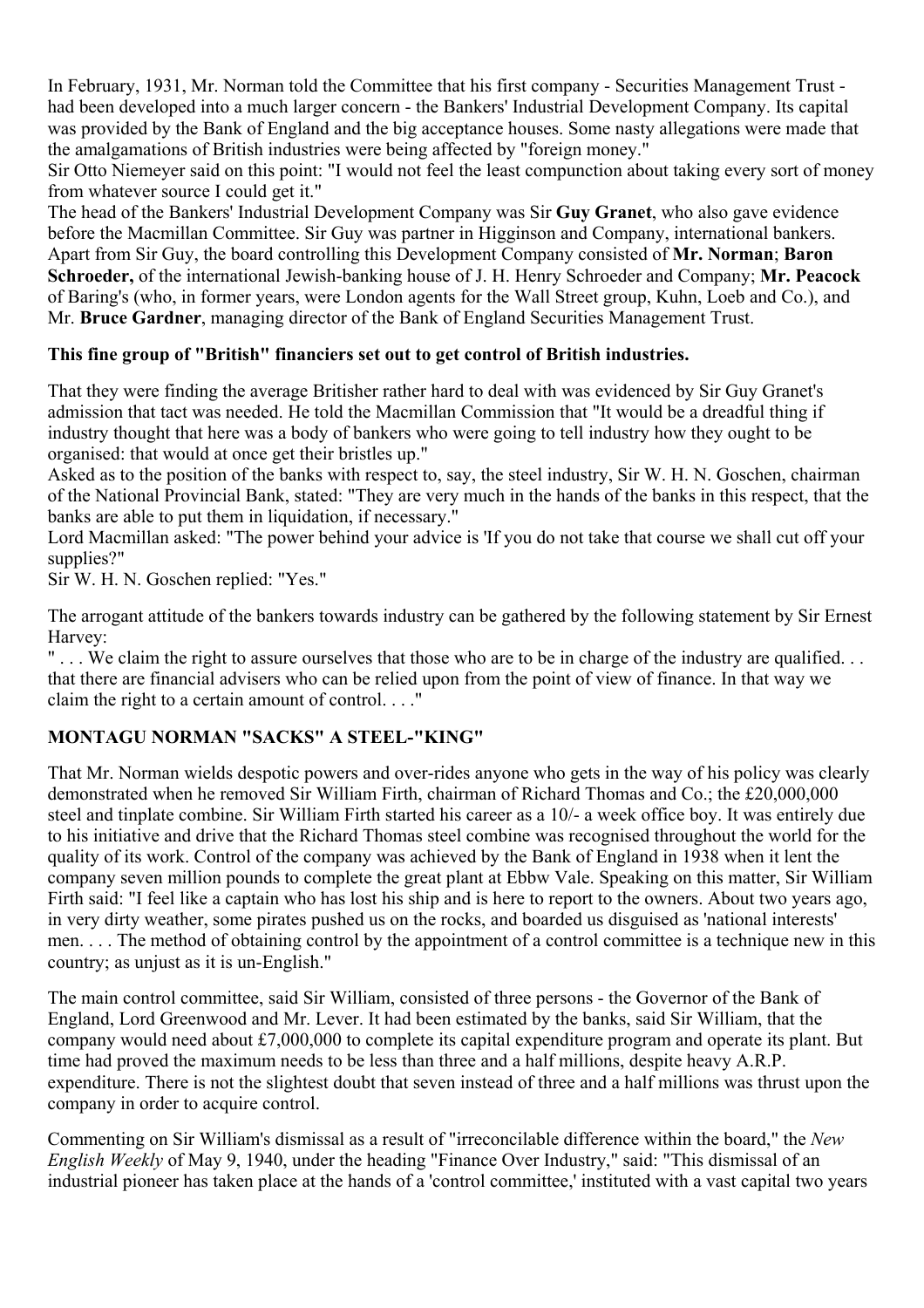ago, to finance the large-scale improvements then made at Ebbw Vale, and presided over by Mr. Montagu Norman; a committee powerful enough by its joint control of finance and technique to dominate the entire steel industry and, in fact, designed to do so. . . . But the dismissal of an industrialist, who had brought British steel production up to the best world standard, and who has been shown to have the confidence of his employees, by a committee consisting partly of bankers and partly of his rivals, is an extremely bad omen for the future of British industry. . . . Whatever the need of a true national planning . . . the worst possible approach to it is a surreptitious oligarchic control in the interests of a usurping finance; and we join with Sir William Firth, and those who have contentedly worked with him, to demand an investigation of the gangsterdom which has put him on the spot."

#### **This was part of Mr. Norman's program of "rationalising" industry.**

In the English *Social Crediter* of May 25, 1940, the following item appeared in connection with the above matter: "It is reported that certain sections of the huge plant, which in the present circumstances must be of national importance, were only working part time, and that the steel which had been imported to the Vale to keep the plant working to capacity was now going elsewhere."

War or no war, the Bank of England's program marches on.

#### **SOVIETISM BY STEALTH**

Apart from attempting to obtain control of industry, there was a move to obtain control of agriculture by the establishment of Boards. I shall deal with this matter at some length, because the future of civilisation may well depend upon the attitude that the primary producers adopt towards this plot to "Sovietise" them.

Every representative of International Finance who has ever been in this country - such as Mr. Bruce - has urged "planning" of primary production. It is essential that we understand the origin and motives of this sinister plan. Evidence given before the Macmillan Commission revealed that the Bank of England had set up an Agricultural Mortgage Corporation. Sir Otto Niemeyer took a leading part in this and became a director. The chairman was Sir W. H. N. Gosehen, chairman of the National Provincial Bank. Allegedly the corporation was for the purpose of "assisting" agriculture.

In 1931, there came into existence in England a movement for promoting "Planned Economy." Sir Basil P. Blackett, director of the Bank of England, was the first chairman. He was succeeded by Mr. Israel Moses Sieff, the present holder of that position. An examination of the list of people actively engaged in P.E.P. (Political and Economic Planning) reveals a curious mixture of **conservatives, financiers and socialists.** Mr. Sieff is director of a chain-store enterprise in England called "Marks and Spencer." His idea is to run the whole nation as one big trust.

By 1934 the "P.E.P." was in action in the following organisations: Milk Marketing Board, Pig Marketing Board, Electricity Grid, British Broadcasting Corporation, Import Duties Advisory Board, Town and Country Planning Board, United Steel Companies Ltd.

The following extract appeared in an English journal in 1940: "The Political and Economic Planning group, under the chairmanship of Mr. Sieff, is out to reduce every public and private activity in England to a compact mechanism of State-aided monopolies, combines and chain-stores, under the control of a few financiers. . . . This wonderful and genial movement for the enslavement of Great Britain is making a fair headway, and has succeeded in laying hands on pigs, bacon, milk, potatoes, turnips, buses. . . . The latest to join the movement is the National Birth Control Association, which has, accordingly, altered its name to Family Planning Association. It will tell when and whom to marry, how many children to bring into the world, when to divorce, when and how to die, all according to the lofty standards of a group of financiers' needs and benefits."

Speaking about this Political and Economic Planning group and its aims, Mr. McFadden is reported, in the *Congressional Record* of June 8, 1934, as saying: "This plan is already in operation in the British Government by means of the Tariff Advisory Board, which in many of its powers is somewhat comparable to the National Recovery Administration in the United States. This group organisation has gathered all data and statistics obtained by governmental and private organisation in administrative, industrial, social, educational,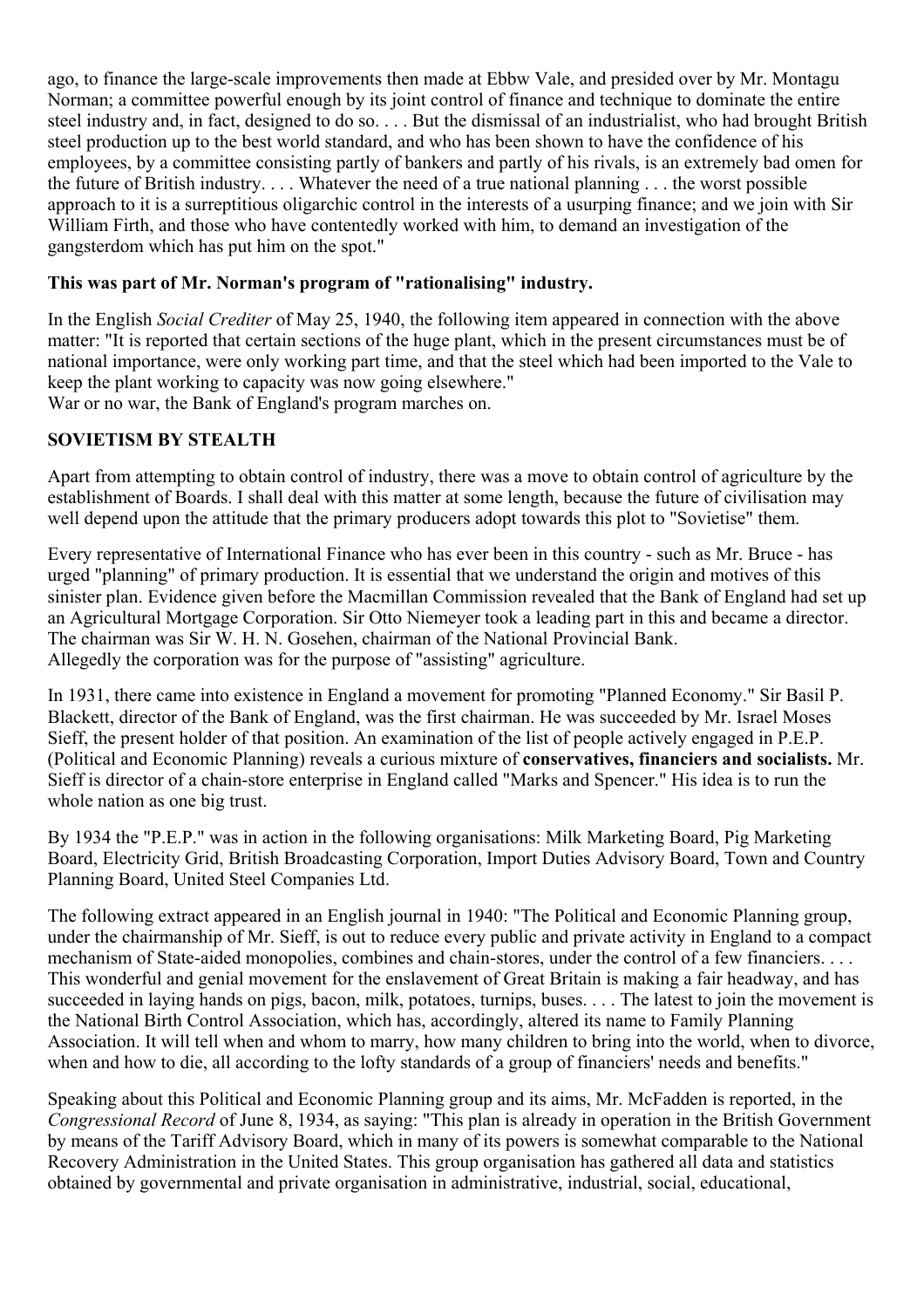agricultural and other circles; and Army, Navy and airport statistics are in their hands. This has been made possible from the fact that the Prime Minister, Ramsay MacDonald, being a Fabian, the 'Political Economic Plan' Fabian group has had all archives at its disposal.

Through the Tariff Advisory Board created in February, 1933, and headed by Sir George May, the control over industry and trade is being firmly established. This board works in direct connection with the Treasury and with it devises tariff policy. It has also been granted the powers of a law court and can exact under oath that all information concerning industry and trade be given it. "Iron and steel, as also cotton industrials in England, have been ordered by the Tariff Advisory Board to prepare and submit plans for the reorganisation of their industries and warned that, should they fail to do so, a plan for complete reconstruction would be imposed upon them. The Tariff Advisory Board has been granted default powers and can, therefore, impose its plan. . . .

An interesting bit of information has come to me in this connection to the effect that this Fabian group has close connections with the Foreign Policy Association in New York City. This Foreign Policy Association was largely sponsored by the late Paul M. Warburg, and has received the close attention and support of Bernard M. Baruch and Felix M. Frankfurter. "Many serious people in England feel that this Fabian organisation practically controls the British Government and that this Government will soon be known as 'His Majesty's Soviet Government.' It is asserted that both Prime Minister MacDonald and his son belong to the organisation and that the movement is well financed and well organised, and intends to practically Sovietise the Englishspeaking race.

About three months after the passage of the National Recovery Act of the United States, when Israel Moses Sieff was urged by members of his committee to show more activity, he said: "Let us go slowly for a while and wait and see how our plan carries out in" America.

#### **FINANCE AND SOCIALISM**

Sovietism, under the title of the New Deal, is being rapidly foisted on the American public. The fundamental idea is the same as "planning" and Communism: everything run by big State trusts controlled by Finance. Production is made to fit the money system which alone creates a set of circumstances conducive to getting the people to accept these ideas. The financiers know that primary producers have an independent outlook and have always found them hardest to deal with. This was particularly so in Russia. There should be no need for me to comment on the similar manner in which the primary producers are being treated in this country.

Writing of P.E.P. in 1935, Captain Bernard Acworth, R.N., said: "In the winter of 1933-34, Mr. Harold MacMillan, M.P., published a book, *'Industrial Reconstruction*,' in which, with the aim of establishing an equilibrium between supply and demand, and so of eliminating price-cutting, proposals were made for amalgamating all firms in the several industries into one corporation which would control the industry. The author frankly admitted that the proposed corporations would constitute monopolies and that this would tend to make prices rise to the consumer."

In November, 1934, Lord Melchett (of the great Imperial Chemical Industries (ICI) and a member of P.E.P.) introduced an Industrial Reorganisation (Enabling) Bill into the House of Lords. Its purpose was to promote the formation of corporations of the type proposed by Mr. MacMillan. It only secured a first reading, but an Industrial Reorganisation League, with Mr. MacMillan as chairman, came into existence to secure support in industry for its principles. . . . It should also be noted that Mr. Walter Elliot, Minister for Agriculture, is reported to have said on March 20, 1935, that 'the United Kingdom policy' for agriculture was 'the application of the principle of planning in all its phases.'

'It involves,' he said, 'the planning of supply regionally, nationally, and internationally, and as a consequence, the planning of consumption. . . .' "

#### **The planning of consumption!**

#### **There you have the financiers' plot in a few words.**

Instead of the people having sufficient money to buy what they produce, production will be planned - which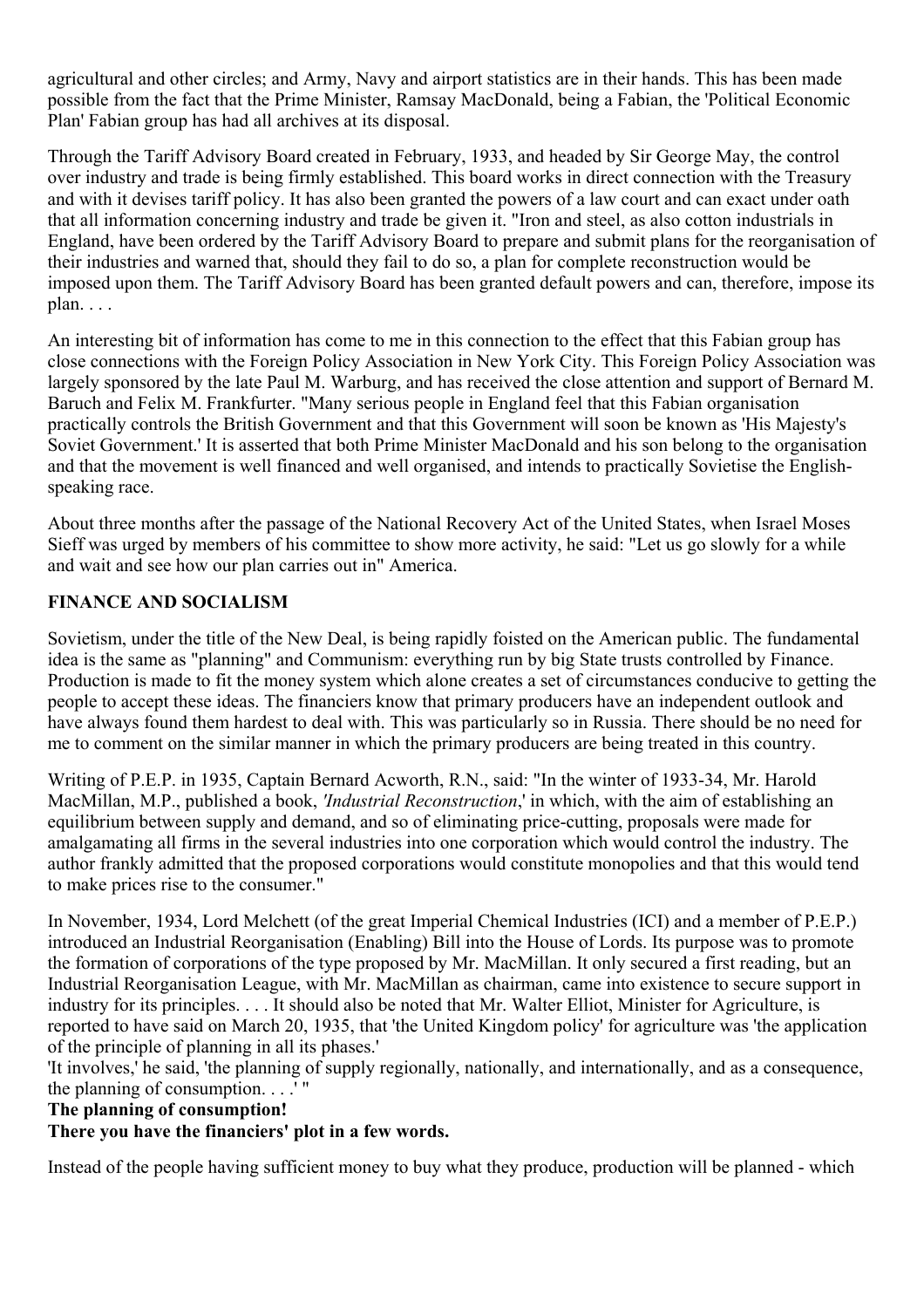means destroyed and restricted - in order to fit the artificial money shortage. The Apple and Pear scheme in this country is a working example of such planning.

#### **THE BANK OF ENGLAND AS A MODEL**

Mr. Sieff, chairman of P.E.P., embodies his ideas on planning in a remarkable pamphlet entitled "Freedom and Planning."

This document was kept secret for some considerable time before copies were obtained and given publicity. In a broad-sheet issued by the P.E.P., dated April 25, 1933, the following extract emphasises the secrecy and insidious policy of this group: *"You may use without acknowledgment anything which appears in this broadsheet on the understanding that the broad-sheet and group are not publicly mentioned, either in writing or otherwise. This strict condition of anonymity, upon which the broad-sheet goes to you, is essential in order that the group may prove effective as a non-partisan organisation making its contribution outside the field of personal and party polemics."*

It is interesting to note that Mr. Malcolm MacDonald, son of the late Ramsay MacDonald, belongs to this group, and now represents the British Government in Canada. Sir Geoffrey Whiskard spent some of his time advocating Political and Economic Planning while holding the position of Trade Commissioner in this country.

A careful study of Mr. Sieff's articles on *"Planning" clearly indicates the broad lines of a plan similar to that mentioned by Mr. Montagu Norman before the Macmillan Committee. Bearing this in mind, the following extract from Section 24 of these articles is revealing: "The Bank of England has in the course of its history lost practically all of its original profit-making characteristics and become in fact, if not in form, a leading example of a Public Utility Corporation devoted to rendering public service. It has also many of the features of a self-governing institution, its relation to the Government delicately adjusted so as to combine both due subordination and administrative independence so as to offer a significant parallel to the new institutions suggested earlier in the spheres of industry and distribution. It would appear to be sufficiently flexible to enable it to adapt itself to filling its place in the new order without requiring any radical changes in its constitution."* 

#### **SOME SINISTER EXTRACTS**

Australian electors might ask themselves if there is any resemblance between the trends in this country and the following extracts from Sieff's articles. It is stated of the farmer and manufacturer that: *"He may be conceived of as remaining in full control of his farm or factory, but receiving from the duly constituted authority instructions as to the quantity and quality of his production, and as to the markets in which he will sell."*

Small retailers must be dealt with: *"The waste -involved in . . . retail shops, one shop for every twenty households, cannot be allowed to block the flow of goods from producer to consumer."*

I would mention. that it is not the retail system which has blocked the flow of goods, but the present financial system. However, apparently the small independent retailers are to be crushed and the great chain-store monopolies to be extended. On the political side we learn that "big consequent changes will follow in the machinery of government."

The following gem should commend itself to the farmers who are now feeling the full blast of planning under various boards in this country: *"Whether we like it or not - and many will dislike it intensely - the individualistic manufacturer and farmer will be forced by events to submit to far-reaching changes in outlook and methods."*

Also the following: *"What is required, if with only a view to equitable treatment of individuals, is transfer of ownership of large blocks of land - not necessarily of all the land in the country, but certainly of a large proportion of it - into the hands of the proposed statutory corporations and public utility bodies and of land trusts."* 

#### **BANK OF ENGLAND AND NEW ZEALAND**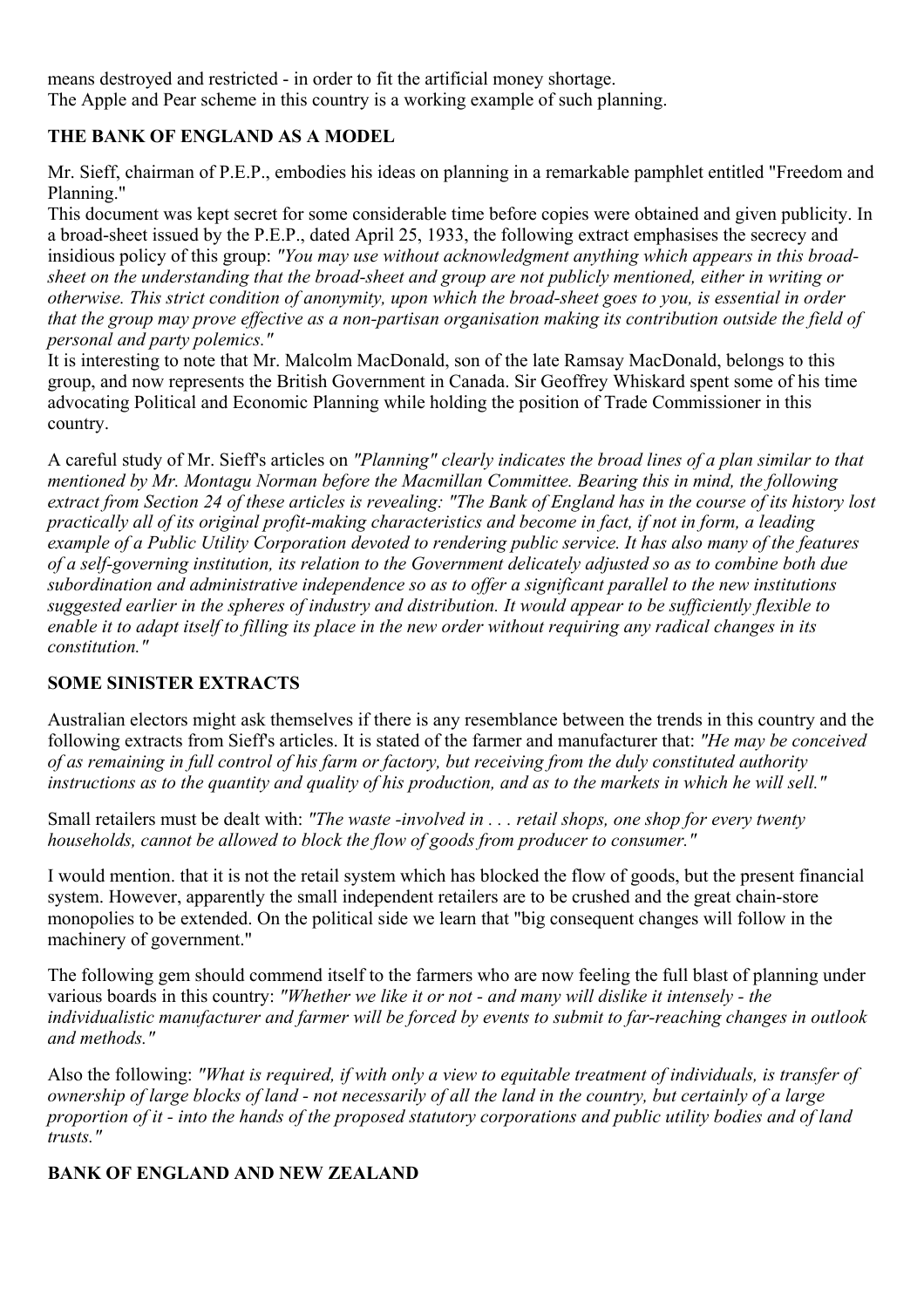The history of our sister Dominion has been one of ever-increasing financial dictatorship; ironically enough, the very Government which was elected with an overwhelming mandate from the people to break the private money monopoly has tightened the chains of bondage. I refer to the Labour Government.

The Colony of New Zealand was founded in 1840, and with it the foundations of the debt swindle which, at that time, had reduced the Mother Country to abject poverty as an aftermath of the Napoleonic Wars. A Government Colonial Bank of Issue was established in New Zealand in 1850, but, as it was only empowered to issue notes in exchange for coin, it was of little use, and lasted only six years.

Private trading banks then started, one of the first being the Union Bank of Australia, which is connected with the International Banking Ring. The Bank of New Zealand was established in 1861, and its connection with the Government was very intimate from the beginning. This bank handled the Government's account until the establishment of the Reserve Bank in 1934.

The establishment of the Reserve Bank was the result of Sir Otto Niemeyer's visit on behalf of Mr. Montagu Norman, and his policy of world dictatorship through the establishment of Central Reserve Banks throughout the world - particularly the British Empire. The following statements by prominent New Zealand citizens from 1860 onwards clearly reveal the manner in which banking interests have governed the policy of the Dominion:

Sir William Fox, several times Premier of New Zealand, said in Parliament on August 21, 1868: *"I only wish it was possible to exclude from this House a certain power behind the Treasury, or any other corporation, which had proved so capable of making the Ministry work in a diametrically opposite direction from that in which they at first intended to work, and so manifestly opposed to the interests of the colony. I cannot blame the recognised agents of the Bank or any influence they have brought to bear upon this House or upon the Ministry. . . . I do not hesitate to say this influence which has been exercised is a most mischievous interference with the independence of this House, and if it were possible to get hold of such an impalpable element, a Bill ought to be passed to exclude it from this House."*

#### **WHAT SIR GEORGE GREY SAID**

Sir George Grey, speaking in Parliament in 1875, said: *"I believe, for reasons which I shall presently show, that it would be actually in the power of one wealthy establishment in New Zealand to have any person they chose sent out here as Governor who would be likely to support their interests.*" As Sir George Grey had been five times Governor of different parts of the British Empire, he knew what he was talking about.

Later, in 1883, he said: *"I conscientiously believe that two or three great establishments, all really under one directorate, do exercise in the Legislature of this country an undoubted and dangerous influence. I sincerely believe that the existing Government is maintained in its place by these bodies.. . . I appeal to many honourable gentlemen sitting here whether they do not feel helpless of fighting the great phalanx opposed to us now. . . . I say that even among the voters it will be a long time before that independence can come about which ought to prevail, because I fear many of them are, in some manner, entangled with engagements which will place them at the mercy of those persons who rule those different great bodies of which I speak. I go further and say - and in saying this I know, of course, that I create, and must create, a great many enemies - I firmly believe that the same persons, by monetary influence, control a great portion of the press. . . . One great central power in New Zealand oppresses it from end to end. That central power is moved by the Premier, and the Premier is the solicitor of these great moneyed corporations. Is it just? Does it give the people of New Zealand a fair chance? Is it not hard for a man to know that if he cries for justice some debt upon his estate may be made the cause of his ruin instantly?... Is it right for us to feel degraded by knowing that such is the case here? . . . As long as this continues I see no hope for ourselves or our country."* 

This was strong talk from a Governor. Perhaps this representative of the King had heard something about the Royal prerogative of issuing the nation's money supply. Sir Francis Bell said on August, 28, 1895: *"The Bank (of New Zealand) is repeating what it did last year. They are holding a pistol at the head of this House and the Government, and the Government is yielding, as it yielded last year."* On the following day, the same speaker said: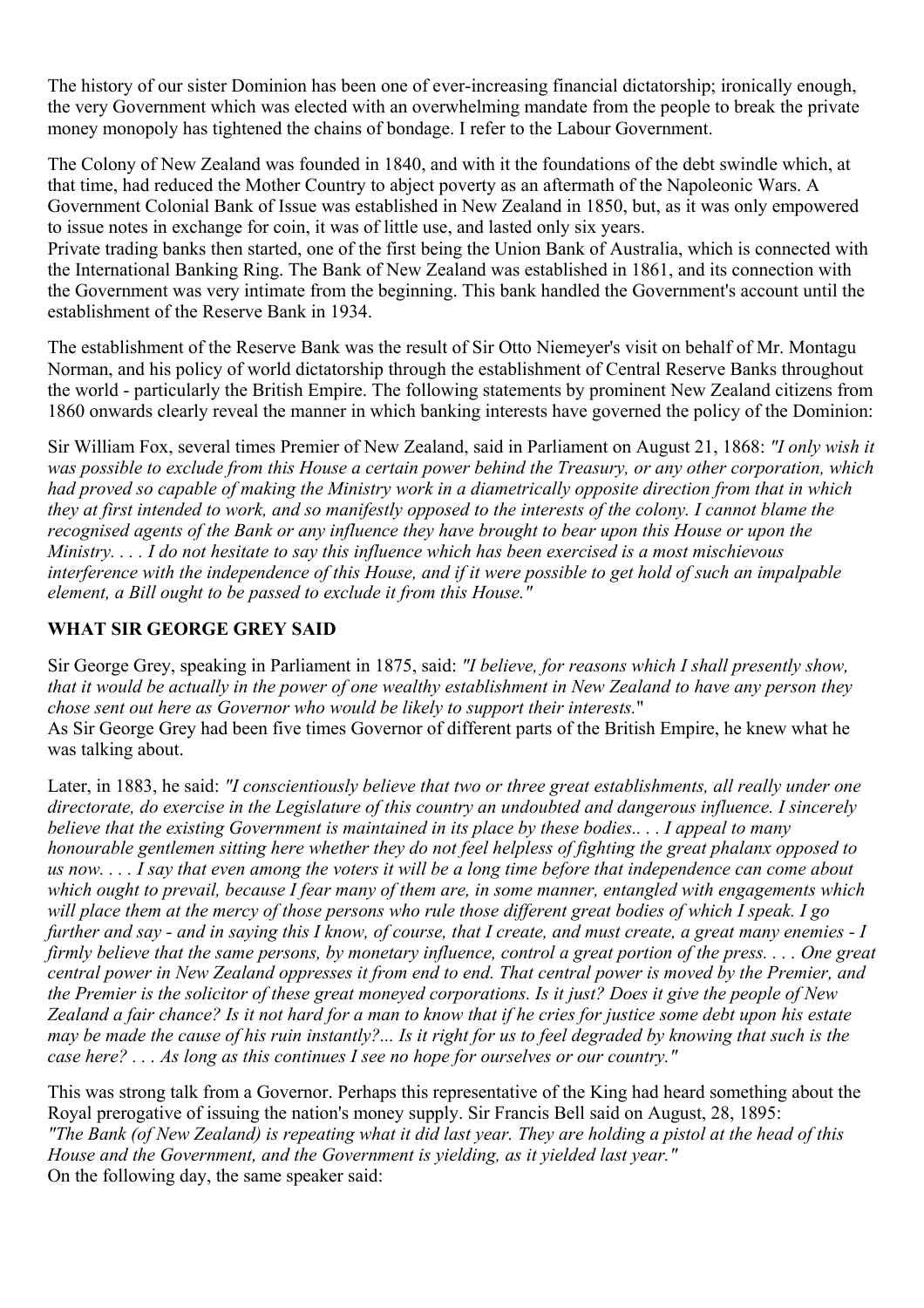*"The Bank has spread its tentacles all over the colony. . . . I am not sure that it is not more powerful than Parliament."* 

#### **INTERNATIONAL FINANCE MOVES IN**

Sir Otto Niemeyer, representing the Bank of England and the Bank of International Settlements, arrived in September, 1930. A balanced budget was demanded, and a general curtailment of the amount of money in circulation. The same appalling results eventuated as in other parts of the Empire that the agent of the Bank of England had visited: Poverty, unemployment, bankruptcies and misery everywhere.

As a result of his visit to New Zealand, Sir Otto Niemeyer forwarded a report to the Government recommending the establishment of a Reserve Bank. The Reserve Bank Act was passed in 1933, and the following year the bank was set up with the former chief cashier of the Bank of England installed as Governor. The New Zealand Reserve Bank Act contains provision for the bank joining the Bank of International Settlements. This was all in line with Mr. Montagu Norman's policy of world hegemony through a chain of central banks in every country. The next move was to establish a Mortgage Corporation, which was also in line with a move by the Bank of International Settlements to establish a world network of Agricultural Mortgage Corporations.

#### **SOCIALISM ENTERS**

The Coalition Government was defeated at the end of 1935. The swing to Labour was the result of the chaotic conditions during the depression and the promises made by the Labour Party to break the private banking monopoly. Unfortunately for the electors, they were not fully informed regarding the Labour Party's views on socialisation. Some authorities go so far as to say that Finance deliberately maneuvered the electors into the position where they had very little choice but to vote Labour; the Coalition had been discredited with its "sound finance" policy.

Planned Economy was affirmed by Labour in its 1935 election manifesto. It is interesting to note that Mr. Nash, Labour's Minister of Finance, is a great believer in Planning. He was a guest of the Political and Economic Planning Group (PEP) in Britain in 1937. The Industrial Efficiency Act, which the Labour Party never mentioned in its 1935 election program, was cleverly rushed through Parliament late in the first session. The Act set Mr. Nash up as virtual dictator of New Zealand. It gave power to socialise at will the entire industry of the Dominion without further reference to Parliament.

In *The Truth About New Zealand,* Mr. A. N. Field writes: "New Zealand's Industrial Efficiency Act at the outset was modestly applied. The cement industry, in the hands of a few works, has been brought under it. Motor spirit distribution is controlled, an operation unlikely to mean much more than rubber-stamping what the big, foreign oil combines want done. The pharmacy trade was induced to submit to being roped in on a threat that the Government would otherwise allow a giant chain-store chemist's concern from England to overrun New Zealand. Rubber tyres, cement, fish export, electric ranges, and wooden heels for footwear are also in the list of controlled industries. . . .

Extension, however, goes on. "Under the Act the Minister of Industries and Commerce has power to apply systems of licensing, control, and price-fixation to any industry, under which term is included 'any trade, occupation, business, manufacture, works, or service of any kind whatsoever.'

The Minister may withhold licences from individuals, close down undertakings, and order amalgamations and do many things. In fact, the powers appear to be such that the Minister may control any business brought under the Act as fully as if he were its sole owner. Administration is through a bureau, all the members of which hold office at the Minister's pleasure, and are thus merely the instruments of his will. The Minister may require an industry to appoint an industrial committee for control purposes, but, here again, he may add and remove members, dissolve committees and appoint entire committees himself. No question arises of industrial self-government; only of submission to what is imposed from above. All is at the Minister's pleasure.

"The sole right of appeal by any person injuriously affected under the Act is to the Minister himself. A man may be refused a licence, his business closed or interfered with to any conceivable extent, and all right of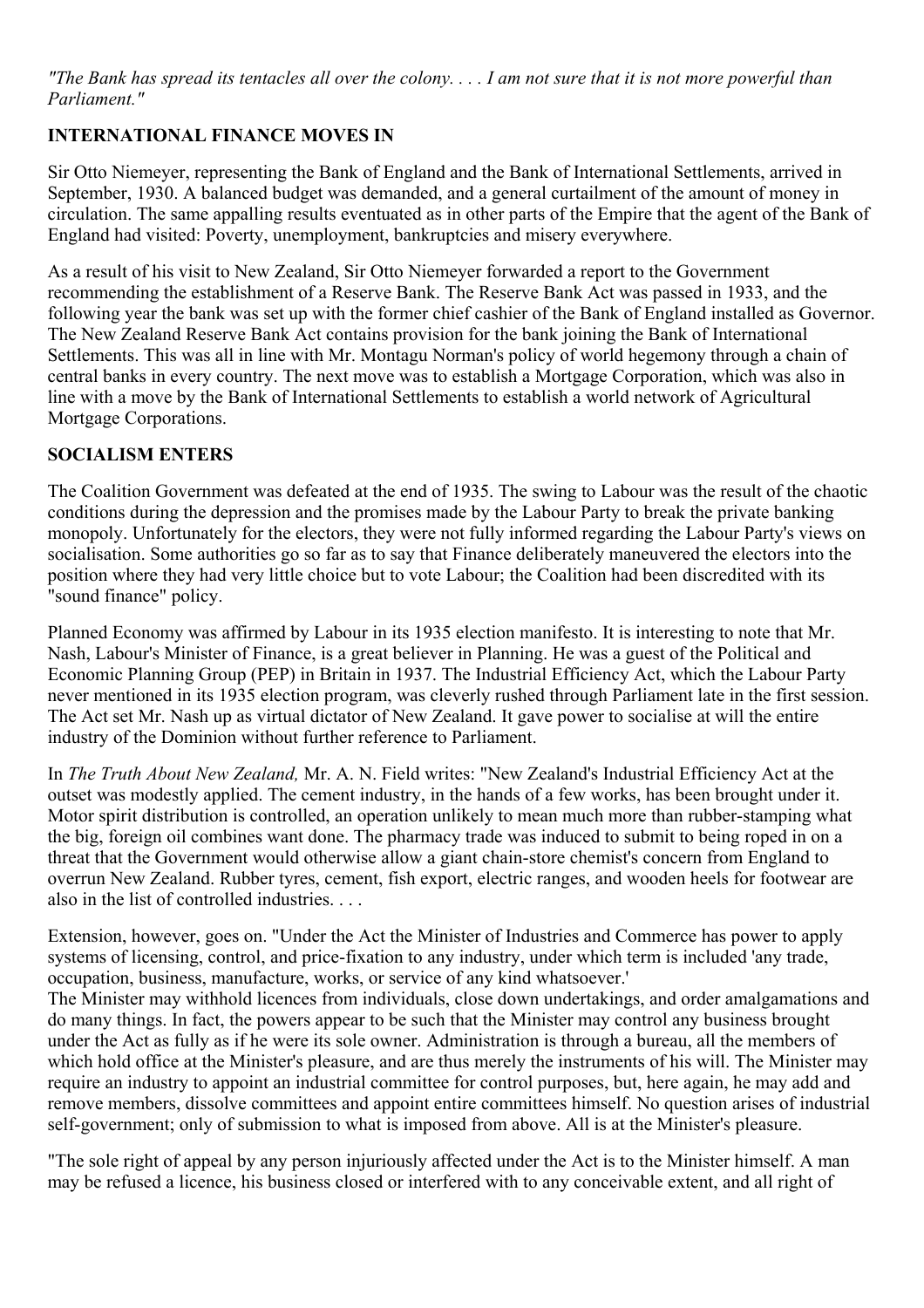appeal to the courts is denied him."

Two other important measures were brought in by Labour in its first session. The first was a Local Government Reform Bill which aimed at the destruction of the 684 local governing bodies of one kind or another. This is also part of the Bank of England's policy: Remove government further from the people, destroy their local institutions and centralise control.

A similar move has been fostered in this country; the campaign to abolish State Parliaments because these Parliaments are being used by the electors to bring indirect pressure on the private financial institutions. Fortunately for New Zealand democracy, the local bodies strongly objected to being abolished.

#### **RESERVE BANK AMENDMENT**

The second important measure referred to was Labour's Reserve Bank amendment. A lot of "blah" was uttered about this move by people who should have known much better. Although the move was good, insofar as it took power from private persons and restored it to the Government, there were significant features which were overlooked by many.

Mr. Lefeaux, the former chief cashier of the Bank of England, was not removed. Apart from this, the currency and credit of the country are issued against reserves held by the Reserve Bank - and these reserves are limited by gold and/or foreign bills of exchange - on which there is no fixed limit. This means that, in the last analysis, the policy of the Dominion can be dictated by international Finance.

Another feature worthy of note about Labour's Reserve Bank amendment was that it stated that the primary function of the bank is to regulate currency according to Government policy "as communicated to it from time to time by the Minister of Finance." Labour Party legislation not only failed to clearly state any principle on which the issue of money is to be regulated, but it authorised dictatorial Ministers to do whatever they liked.

This calls to mind a statement made in the United States Senate in 1834 by Mr. John C. Calhoun: *"Place the money power in the hands of a combination of a few individuals, and they, by expanding or contracting the currency, may rise or sink prices at pleasure, and by purchasing when at the greatest deflation, may command the whole property and industry of the community. . . . Never was an engine better calculated to place the destinies of the many in the hands of the few, or less favourable to that equality which lies at the bottom of our free institutions."* 

#### **REVERSING MAGNA CHARTA**

We might briefly note that our British forefathers, who gave us our basic conception of a free society, took action against King John in 1215 at Runnymede, because he was doing what Dictator Nash is doing today: Taking the means of livelihood from certain people. Our forefathers did not demand anything new from King John. They wanted their ancient rights restored.

Among the things enumerated in Magna Charta was the demand that even the lowest in the land was entitled to his accustomed means of livelihood. Even if a man broke the law he was to be left with his livelihood. It was stated: "A freeman shall only be amerced, for a small offence after the manner of the offence, for a great crime according to the heinousness of it, saving to him his contentment; and, after the same maimer, a merchant, saving his merchandise, and a villein saving his wainage; the amercement in all cases to be assessed by the honest men of the neighbourhood." 'Amercement' meant a fine. 'Contenement' refers to that which is indispensable for a man's support and maintenance, according to his rank or social condition. . . . 'Wainage' was the crop or tillage of the villain or husbandman."

(Taswell-Langmead's *"English Constitutional History."*)

These elementary rights have been abolished in New Zealand by the "progressives." Power was shifted from one group of dictators to another group. This legislation went further, it gave the Minister of Finance absolute power to discriminate between individuals desiring sterling for overseas trading. Trades were at the mercy of Mr. Nash, and when a protest was made, the Governor-General, acting on the advice of the Attorney-General,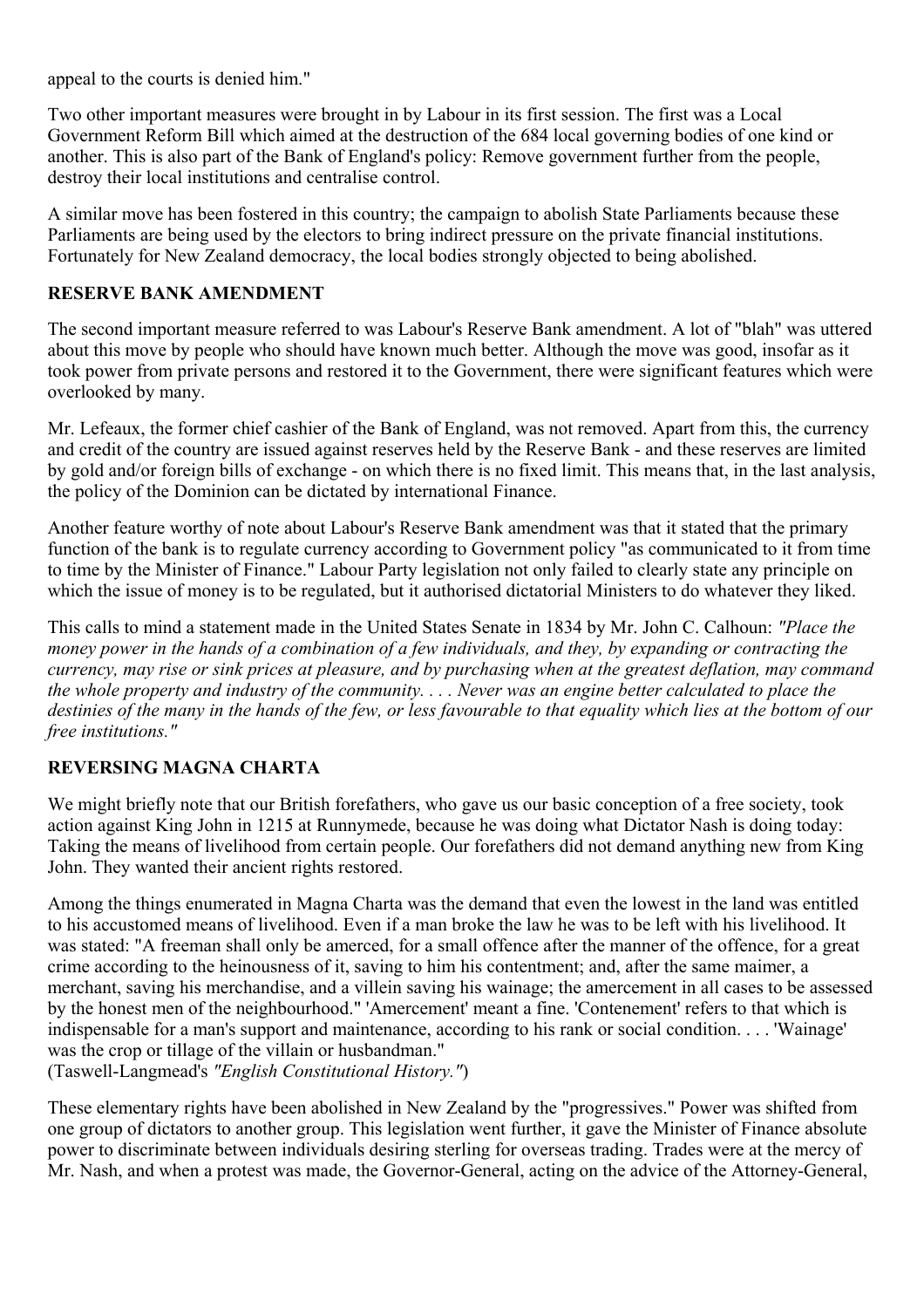disallowed any appeal to the courts to test the constitutionality of the measure.

#### **DEBT AND TAXATION INCREASE**

In case someone suggests that the Government could use all these dictatorial powers for the good of the people, the results belie any such implication. A "liberal credit policy" has certainly been introduced - but, credit is issued as a debt, carrying interest charges. The result has been a drastic increase in taxation and rising prices. This is part of the Finance-Socialist plot. Exponents of this "new order" have often stated that the people must be kept quiet with sops while their liberties and institutions are taken from them. Millions of pounds of debt-money provide the sops. "Taxation is the chief means," says Britain's socialist Fabian Society in its Tract No. 127, adding that "to the Socialist, the best of governments is that which spends the most."

This is all part of a world program laid down by the Bank of England and other international banking institutions. New Zealand is doing very nicely from their point of view. Even the late Mr. Savage was a great believer in taxation - and compulsion - as witnessed by the following statement made late in 1939: *"The Government believes in freedom of speech, but it is determined that that freedom must not be abused. Persons who advise others not to pay rent or taxes are enemies to the country, and will be treated accordingly."*

Mr. Nash visited London during 1939 to arrange for the conversion of a loan which was falling due. He was feted by the "City" in London, and did exactly as he was told. He went back to New Zealand, and the debt and interest racket went on, while more and more restrictive legislation was introduced. War was declared and still more dictatorial powers were taken by the Labour Government. Finally, compulsory loans were introduced! No wonder some Socialists believe that New Zealand will become a second Soviet Russia without bloodshed.

Surely New Zealanders will assert their British rights, even at this late hour, and take action to bring their representatives under their control. They will then get the results that they desire and not what someone else thinks is good for them.

#### **SIR OTTO NIEMEYER VISITS AUSTRALIA**

In 1930, Sir Otto Niemeyer arrived in this country in order to give us some "advice," on matters pertaining to finance. The result of his "advice" was the further enslavement of the people by the private bankers. Accompanying Sir Otto was Professor Theodor Emanuel Guggenheim Gregory, a member of the teaching staff of the London School of Economics, a nursery of Socialism and staffed largely by individuals of foreign extraction.

Sir Otto Niemeyer was an adviser to the British Treasury from 1906 until 1927, holding the post of Controller of Finance from 1922 to 1927. In 1927, he joined the staff of the Bank of England. He was also concerned with the disastrous American Debt Settlement plan. He addressed a conference of Commonwealth and State Ministers in Melbourne on August 21, 1930. The following extracts are from the Melbourne *Argus* of the following day (significantly enough, the *Argus* had Niemeyer's address reprinted in brochure form for free distribution):

"There is also evidence to show that the standard of living in Australia has reached a point which is economically beyond the capacity of the country to bear without a considerable reduction of costs resulting in increased per capita output."

#### **Ye gods! We were producing more real wealth than ever before, and we could have doubled the output if desired.**

"I should, perhaps, add certain alleviating factors. Australian stocks have for years enjoyed a privileged position in London as trustee securities under the Colonial Stock Act, and she has, to that extent, an advantage. There is a general desire to assist a Dominion and, indeed, the mere fact of my presence here and of the growing co-operation between the present Commonwealth Bank and the Bank of England as a sister central bank may, I think, be claimed as a sign of goodwill from responsible authorities."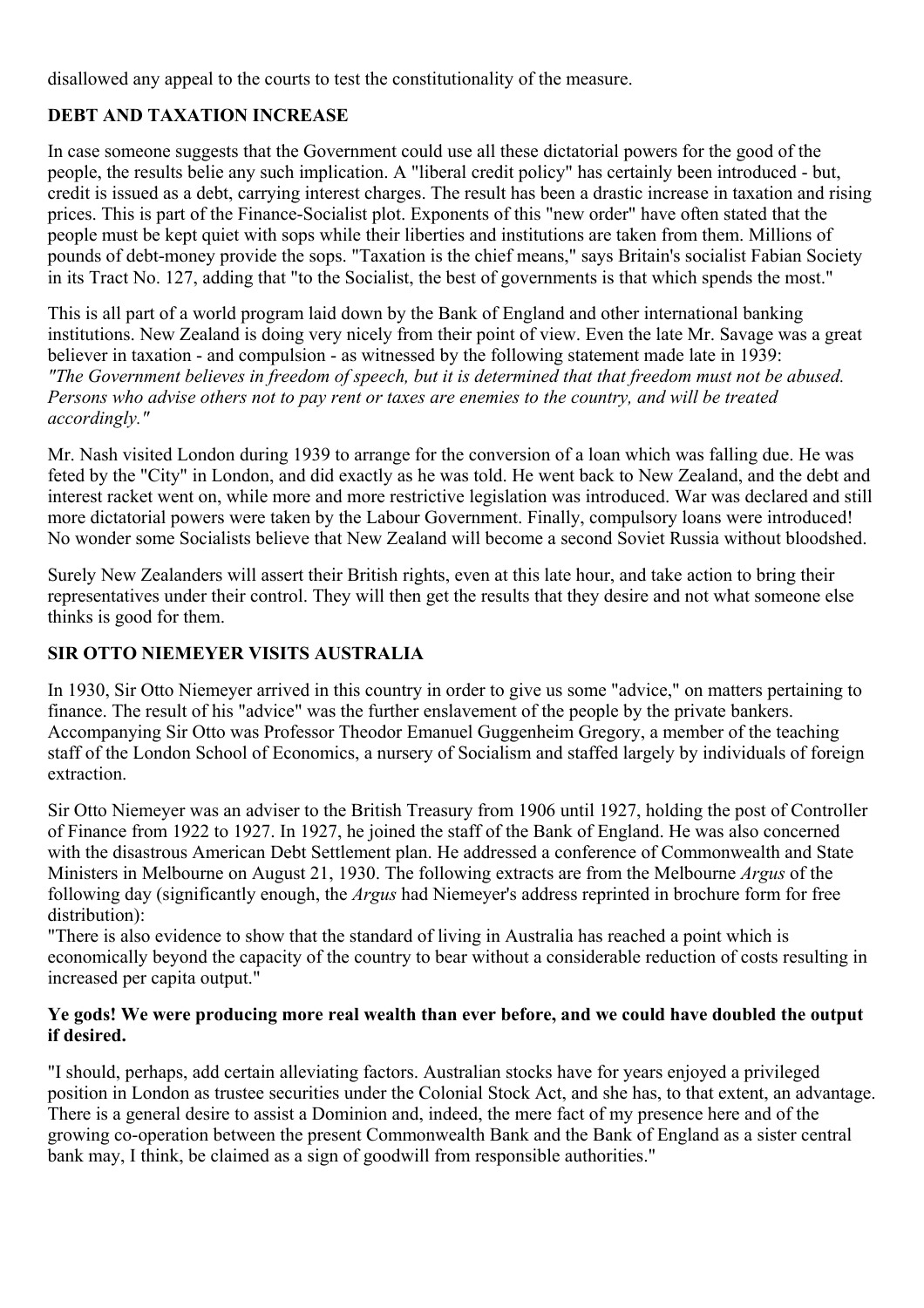#### **Who were these "responsible authorities"? Certainly not the millions of Australian people who suffered cruelly as a result of Niemeyer's instructions.**

"But the fundamental question is the extent to which Australia herself will make it possible for the present picture to change. Australia must reassure the world as to the direction in which she is going, financially and economically, and no one else can do that for her."

#### **Australia must reassure the world! Why? We are not told. As long as we pull in our belts and live on short rations Sir Otto and his Bank of England friends will have confidence in us! Did someone say something about a self-governing country?**

The Government representatives said that they would face the position and balance their budgets. There was to be no more borrowing; which meant that, apart from the fact that the banks were calling up overdrafts everywhere, the Governments would have little money for public works. The inevitable result was increased unemployment. Although this plan meant a ruthless attack upon the living standards of the Australian people, the conference actually carried the following resolution unanimously: "That the conference tenders its sincere thanks to Sir Otto Niemeyer and his colleague. for the valuable assistance given by them in the solution of the problems with which the conference has had to deal."

Sir Otto left us late in 1930 and next visited New Zealand, giving the people of that country similar advice, before leaving for South America to tell the people of that country that they, too, had to pull their belts in and "balance their budgets."

#### **PROFESSOR COPLAND AND THE PREMIERS' PLAN**

The result of Niemeyer's advice - or demands - to balance budgets was the famous Premiers' Plan. Sir Herbert Gepp said on July 20, 1936: "Professor Copland has done notable work for Australia and the Empire. He and Professor Giblin had been leaders in mapping out the details of the Premiers' Plan, and in persuading influential sections of the community to agree to its adoption. Professor Copland had also been an inspiring force in the University of Melbourne, and a leader of thought in the community."

However, in spite of the fact that he was a "leader of thought," he admitted on May 20, 1932, that "I can make the confession, now that the election is over" (Lyons, the bankers' puppet, had been elected to power) "that the Premiers' Plan has admittedly been a disappointment up to date."

In the Brisbane "Telegraph" of April 7, 1936, appeared a remarkable article with the headlines: "Premiers' Plan a Mistake," "Cuts Prolong the Depression." This article was written by J. L. K. Gifford, M.A., Lecturer in Economics at the University of Queensland. The following extract is worthy of careful reading: ". . . The wage reductions . of the Premiers' Plan . . . not only contributed to a permanent lowering of the Australian price level, but also to a quite unnecessary temporary impoverishment of Australia. . . . All the earnestness and all the Ruskinian eloquence used to persuade poor John Smith to accept wage reductions, could have been put to better use. . . . If the economists had agreed on a credit and exchange policy designed to maintain the level of money incomes, there would have been few harmful repercussions from the decline in export prices, little unemployment, and few hardships."

Mr. Gifford was one of those responsible for enforcing the Bank of England's deflation policy. Apparently he repented. Professor Copland carried on with his "expert advice." In March, 1933, he left for Europe and America. It was reported that he met Mr. Montagu Norman in England, and other representatives of the International Banking Ring. The following appeared in the Melbourne *Herald* of April 13, 1934: "Professor Copland has just returned from a world tour, during which he made an intensive study of conditions overseas, and came in contact with all the leading men of affairs who are tackling the big economic problems of the day. He attended the World Economic Conference in London, the Assembly of the League of Nations at Geneva, conferred with the Governor and economists of the Bank of International Settlements at Basle, met the members of the American Economic Association at Philadelphia, whom he addressed on the Australian policy during the depression, and lectured at Harvard, Toronto and Cornell Universities."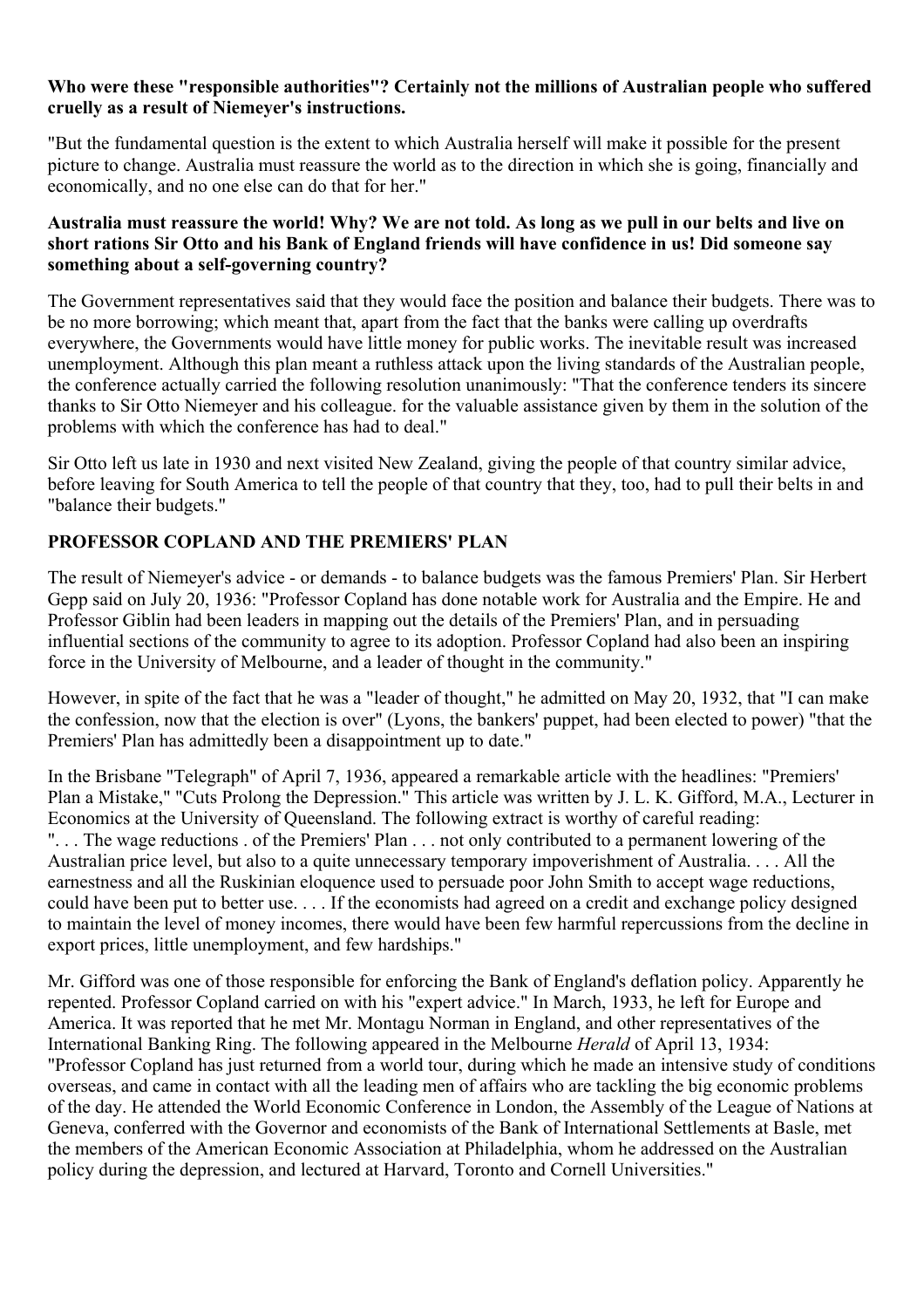The overseas financiers certainly have a very good apologist in Professor Copland.

#### Au**stralians should never forget the leading part he has played in implementing the bankers' policy in this country; and he still wields considerable influence in influential circles.**

#### **LANG'S CHALLENGE TO "SOUND FINANCE"**

On March 11, 1927, th*e Wall Street Journal* said: "Empire borrowing, especially that of Australian States, has been closely regulated by the Bank of England. . ." However, there was one Australian State and its Premier that the Bank of England will remember for a long time. I refer to New South Wales and Mr. J. T. Lang. Probably no other Premier in any part of the British Empire - with the exception of Mr. Aberhart, of Alberta, Canada - has ever caused the financiers so much apprehension. Even in 1936, with Mr. Lang no longer in office, this fear still existed.

Mr. B. S. B. Stevens (now Sir Bertram), next Premier of New South Wales, while in London meeting Mr. Norman and Co., was reported by the Melbourne *Herald* of May 23, of that year as follows: "I find discouraging antagonism by London financiers to New South Wales, because they fear a return of the regime of Mr. J. T. Lang. I have been able to clear the atmosphere greatly. It is an uphill fight, but there is a growing recognition of the country's recovery."

To understand the financiers' hatred of Mr. Lang and the campaign of inspired abuse conducted against him, it is essential that we understand what Mr. Lang really stood for. First, he opposed the disastrous Premiers' Plan, which was the result of Sir Otto Niemeyer's advice. Lang's policy, as stated at the 1930 New South Wales State election, was comprised of the following three major points:

1. That until Great Britain (The Bank of England) agreed to fund Australia's overseas debt in the same manner as America dealt with Great Britain's debt to her, no further interest upon overseas debt should be paid by Australia.

2. That the interest rate to Australian bondholders should be reduced to 3 per cent., and that all interest rates on private finance should be correspondingly reduced.

3. That the existing system of currency be altered from that of a nominal gold standard to a system more suited to modern conditions, preferably the goods standard.

Mr. Lang believed that human beings were more important than financial systems. A policy of sacrifice in a country literally stacked with real wealth did not appeal to him as common sense. He refused to sacrifice the people. The banks saw the danger and the fight was on.

The Press denounced Lang as a swindler and a thief.

#### **THE RUN ON THE N.S.W. SAVINGS BANK**

The Government Savings Bank of New South Wales was, in 1930, the second largest bank of its kind in the British Empire. Its assets exceeded £104 million, and it had a net income of approximately £400,000. Controlled by the New South Wales Government, it started to finance homes for the people, and also to assist primary producers by means of advances through a trading branch known as the Rural Bank. This policy was in direct opposition to the deflationary policy of the private trading banks. And the policy of the private trading banks was the policy of the Bank of England.

Even the Australian Royal Commission on Banking admitted in Paragraph 93 of its Report that the Australian banks were accustomed to follow the lead of the Bank of England. The Sydney *Evening News* and the country papers of October 24, 1930, stated: "Lang will confiscate Savings Bank deposits," "Lang will smash the banks and seize your savings."

The leader of the National Government stressed this point during electioneering, making it necessary for an official of the bank to personally appeal against such tactics, as a run had commenced upon the deposits. It has been stated that, apart from press propaganda, people were hired to walk continually in and out of the Bank's premises as if a run had started. Finally, the people were stampeded, and rushed to withdraw their savings. Now, this bank was like every other bank: It could never pay all the depositors in legal tender, as the bulk of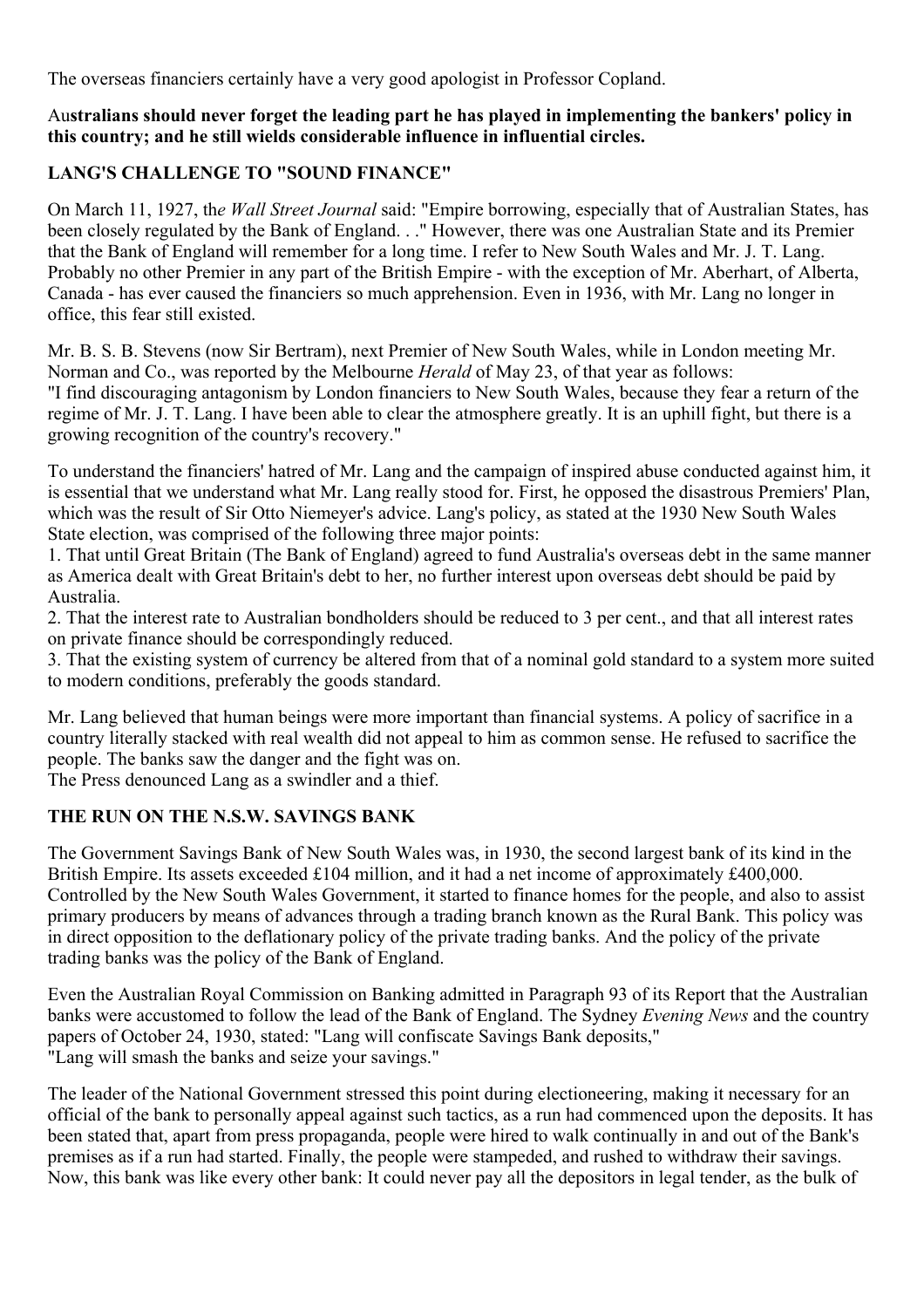deposits were no more than figures in its ledgers. This was not known by the people through their ignorance of banking practices. (They know a little more nowadays.) They believed that they could all obtain their money in legal tender if they demanded it. The private banks knew that if they could persuade enough of the depositors of the New South Wales Savings Bank to demand their money, the Bank would have to close its doors. The bank put up a great fight for seven months, paying out in that time all its liquid assets amounting to £22,000,000.

Unfortunately for the private banks, this campaign against the Savings Bank in New South Wales had the effect of inducing depositors in other banks to start drawing their money. This was serious. Even Professor Hytten, an apologist of the banks, admitted before the Tasmanian Monetary Inquiry in 1935 that a general run on the banks would mean that "they would go west then."

In order to save the position, Sir Robert Gibson, former chairman of the Commonwealth Bank Board, made a dramatic national broadcast on May 31, 1931. He said: "The Government Savings Bank of New South Wales was forced to close its doors because the people who had deposited their money in that bank were led to believe by the foolish statements of those who should have known better, and the statements of those who desired to bring about disaster, that that bank was not in a safe position. . . . The Government Savings Bank of New South Wales was in a perfectly sound position. There was no good reason, on account of lack of soundness, why it was compelled to close its doors."

He also said: ". . . the Commonwealth Bank had control over the note issue, and command of resources, in the form of currency, to any extent, which, in the opinion of the Bank Board, is deemed necessary." In other words, if the people did continue to demand their money, the printing machines would be put in motion. That admission is historic.

After the New South Wales Savings Bank had closed its doors, Sir Robert Gibson was prepared to talk business with the New South Wales Government. The following extracts are from *Australia's Curse*, by S. C. Barnes:

"The first merger terms, which included a refusal to have anything to do with advances for homes or the taking over of the Rural Branch, were so scandalous that the State Government refused to accept them. In the meantime an organisation, called the Government Savings Bank Rehabilitation Committee of Depositors and Citizens, had come into being. Growing rapidly in strength, it became embarrassing to the money power, working through the Commonwealth Bank, and amended merger terms were offered and accepted, unwillingly, by the State. The terms appeared to include the taking over of the Rural Bank as a going concern. The State Bank was then re-opened, and in a few days was prepared to pay depositors in full. . . . Had Sir Robert Gibson, a .year previously, uttered half a dozen words in support of the Bank, untold misery and death would have been avoided. . . The Rural Bank, with nearly 200 branches competing with the private banks in every town in New South Wales, was endangering their policy. It had to be destroyed, and the National (Commonwealth) Bank was the instrument used to bring about this destruction."

It is interesting to note in passing that the Western Australian Savings Bank was absorbed by the Commonwealth Bank under similar circumstances. Although Lang was branded "the arch-repudiator, swindler and thief, whose proper place was in gaol," the fact remains that, whereas previous Governments had borrowed approximately £8,000,000 from the Government Savings Bank, Lang repaid £1,200,000 of this money during his brief term of office. It has been asserted by some that direct pressure to dismiss Mr. Lang was brought to bear upon Sir Philip Game, Governor of New South Wales at that time, by a representative of the financiers. Mr. Lang was dismissed to the accompaniment of a tirade of abuse by the press. Mr. Lyons and others joined the campaign, and it is fair to say that a deluded public heaved a sigh of relief when Lang went. Mr. Stevens was the next Premier, and when he paid his first visit to England it was reported by the press that he spent two hours with Montagu Norman.

#### **New South Wales had been "saved"!**

**Mr. Norman said that its "credit" was good again, and he was prepared to do business with them!**

#### **BANK OF ENGLAND AND AUSTRALIA**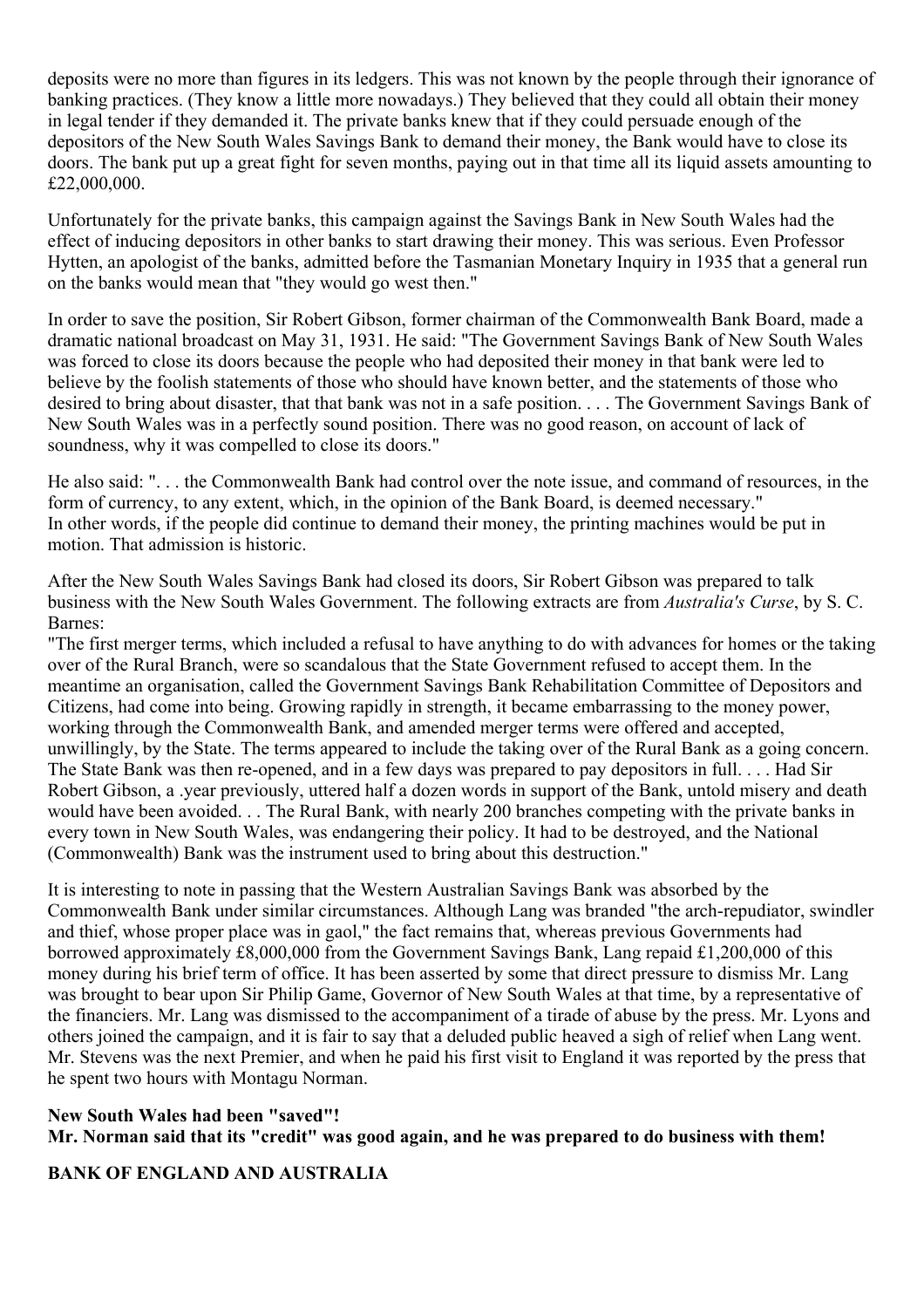Let us now devote some space to an examination of the tie-up between Australia's financial system and the Bank of England. Since 1924, the Commonwealth Bank has been under the direct domination of overseas interests. Prior to that time it was used to some extent on behalf of the Australian people. Until 1923 it was controlled by a Governor, Sir Denison Miller. The bank's outstanding act was to refuse to sacrifice the Australian people in 1920 at the instigation of Montagu Norman and his international banking friends, who had held a conference in Brussels early that year. Although Mr. Norman was able to make his policy felt in every other part of the Empire, he struck a "snag" in Australia.

The private bankers in this country started to restrict the nation's credit supplies and depression threatened. However, Sir Denison Miller foiled this move by using the Commonwealth Bank to issue £23,000,000 between June and December of 1920. This was a threat to the private banks, who then curtailed their deflation policy. Sir Denison Miller died in 1923.

(See The Story of The Commomnwealth Bank this site)

In 1924 the Bruce-Page administration took the first step in making the Commonwealth Bank a Central Bank, controlled by the Bank of England and the Bank of International Settlements. This was in line with Mr. Norman's policy of a chain of central banks throughout the world. In June, 1924, Dr. Earle Page introduced a Bill in the Federal House to amend the Commonwealth Bank Act by taking the control of the Bank out of the hands of a Governor and placing it under the control of a directorate, consisting of six persons "actively engaged in agriculture, commerce, finance and industry." In presenting the Bill, Dr. Earle Page referred to the discussions which members of Cabinet had with the private bankers!

'That Page was not ignorant of the banking swindle will be seen by his remarks on June 13, 1924, when introducing the Commonwealth Bank Bill:

"A very great power is exercised by the banks in the creation of credit in their control over business, and in their effect upon wages, as well as other conditions."

(Parliamentary Debates, Vol. 106, P. 1270.)

After admitting this, he was a party to the establishment of a dictatorial Board which gave the banks still greater power. The Directorate of the Bank Board was and still is, comprised of nominees of the private trading banks. The private trading banks in this country are owned by the three monopolies known as the Sugar-Tobacco-Gas Monopoly, the Metal Monopoly, and the Overseas Group. Mr. Bruce was personally connected with the Overseas Group, whose three banks - the Australasia, the E. S. & A., and the Union - have their headquarters in London!

Mr. R. G. Casey, a member of the Metal Monopoly, which controls the National, the Commercial of Australia, and the Bank of Adelaide, was appointed liaison officer to London by Mr. Bruce in 1924; Mr. Casey maintained close contact with the financial interests there until 1931.

After this training (?) he returned to Australia and entered the Federal Parliament, later becoming Federal Treasurer. He faithfully carried on the work of enslaving the Australian people; then went to America, where he was in close contact with Wall Street. Time will show what further plans are being drawn up for our further enslavement to the International Financiers. The Bank of New South Wales, the Queensland National, and the Commercial Banking Company of Sydney, belong to the Sugar-Tobacco-Gas Monopoly and have a direct representative, in the person of Sir Claude Reading, as chairman of the Commonwealth Bank Board.

#### **MR. BRUCE VISITS LONDON**

Soon after the emasculation of the Commonwealth Bank, Mr. Bruce left for London, where he dined and wined with his financial friends.

**I have no hesitation in saying that no man has betrayed his own nation more to International Financial interests than "Australia's Noblest Son"; his record on behalf of the financiers since 1924 should be made familiar to every loyal Australian.** 

Upon his arrival in London he told a group of bankers at a dinner that the Commonwealth Bank had been transferred by his Government to the control of "a board of directors charged with the duties of central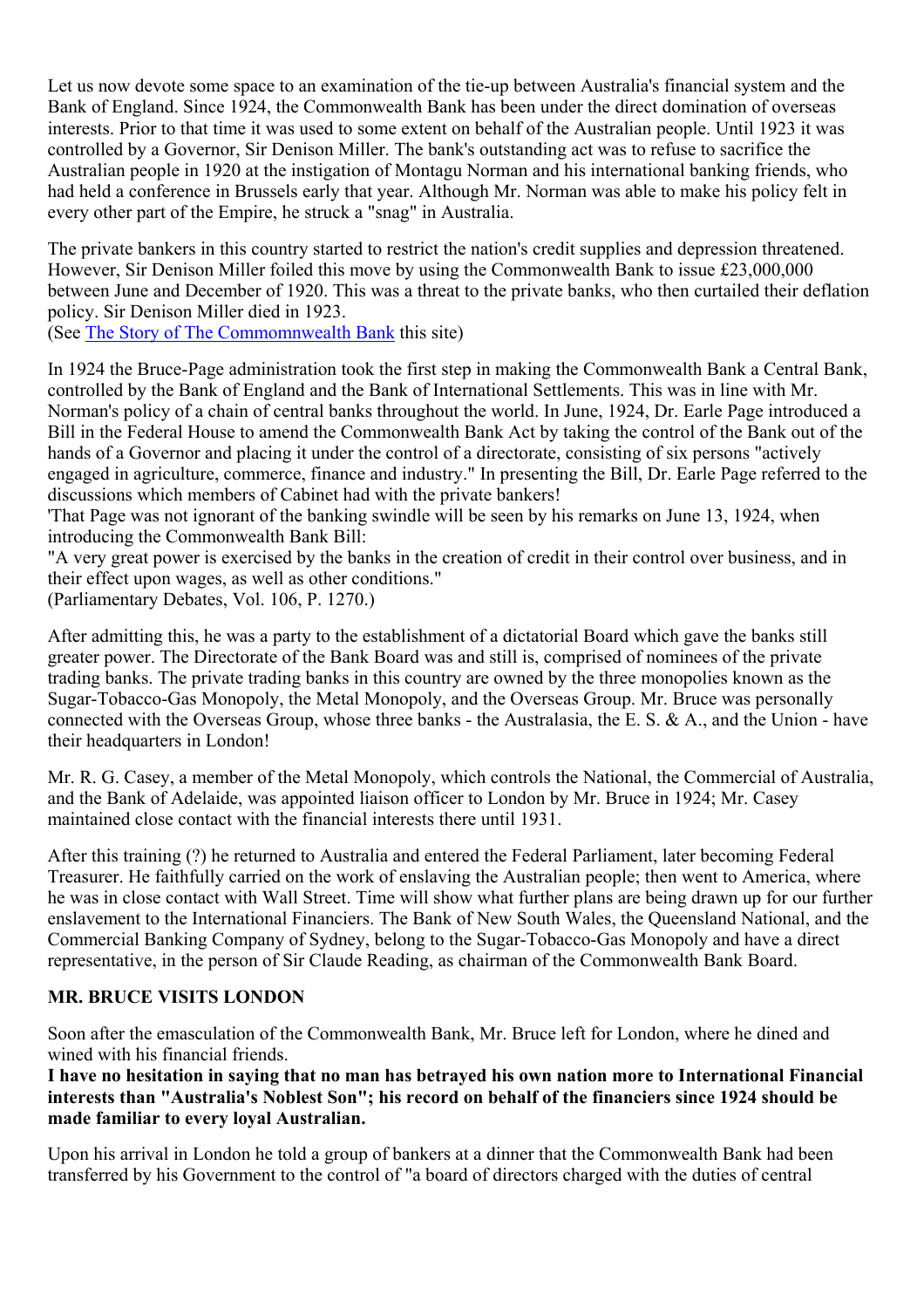#### banking."

The London *Times* reported him as follows: "The intention is that the Board shall control credit in Australia as the Bank of England regulates it in this country, and advice is now being sought from officials of the Bank of England as to the exact steps necessary to bring about a fully effective central banking system."

It was just about this time that the late Sir Robert Gibson, who was connected with the Metal Monopoly and had just been appointed chairman of the Commonwealth Bank Board, made the following statement: "The Board of Directors of the Commonwealth Bank has given consideration to the advisability of conferring with the mother bank of the Empire, the Bank of England, on matters connected with central banking. In this connection, the late chairman had important discussions with Mr. Norman, the Governor of the Bank of England, by whose courtesy it has been arranged that Sir Ernest Harvey shall pay a visit to Australia with a view to investigating . . . and making recommendations that . . . the central banking system of Australia may be co-ordinated with that of the Bank of England and other central banks of the Empire."

Sir Ernest Harvey, a director of the Bank of England, actually travelled to Australia with Mr. Bruce to further our enslavement. In 1927 he gave the final directions in connection with the Commonwealth Bank. The Bruce-Page Government was asked to pass a Bill to deprive the bank of its Savings Bank business. One speaker in Parliament said that this Act "took away the bank's cash reserves, which had enabled it to compete with private banks, terminated its trading operations, and reduced it to a bankers' bank - not a 'reserve' bank, because no bank was compelled to keep its reserves there - so that it became neither a trading bank nor a savings bank, nor yet a reserve bank, but a thing of shreds and patches, at the mercy of private institutions."

This Bill became law in December, 1927. To make the Money Power supreme, Mr. Bruce got the Financial Agreement incorporated as part of the Constitution. This Agreement paved the way for the formation of the Loan Council to control all Government borrowings.

In 1933, when Attorney-General for Victoria, Mr. R. G. Menzies said: "Five years ago Victoria entered into the financial agreement with the Commonwealth and the other States, with the result that the financial policy of the State is controlled by the Loan Council. Money cannot be borrowed without the permission of that Council, which is the governing body of Australia today."

Mr. Menzies has changed his ideas considerably since entering Federal politics.

#### **MR. BRUCE VISITS AUSTRALIA IN 1934**

Mr. Bruce paid a visit to Australia in 1934, on behalf of the financial oligarchy in the "City" of London: his mission was to advise us to restrict production and introduce "planning." (We have already examined the origin of this "planning" and its connection with the Bank of England.)

By 1934 there was growing dissatisfaction with the financial system in Australia. and thousands of people were beginning to ask why we should have widespread poverty amidst plenty. Upon his arrival, Mr. Bruce told us that although our "credit" now stood high with our overseas creditors, we must not relax our "wonderful" efforts.

#### **Who were these creditors that Mr. Bruce spoke of?**

While "representing" us in London he has been closely connected with the following people: Sir Harry Strakosch, Sir Felix Schuster, Mr. Beaumont Pease, Sir Otto Niemeyer, Sir Ernest Harvey, Sir Alan Anderson, Lord Craigmyle, Sir Clive Baillieu, the Nivisons, and Professor Guggenheim Strakosch was at the Brussels Conference in 1920 with Mr. Norman, and is connected with several international banking firms. He was responsible for the establishment of the Central Bank in South Africa.

Schuster (fine British-sounding names some of these individuals have!) was responsible for the establishment of the Central Bank in India, and has always worked in close collaboration with Sir Otto Niemeyer. The other individuals I have mentioned are all connected, directly or indirectly, with the Bank of England. The Nivisons are the people through whom all Australian loans from "Britain" were negotiated.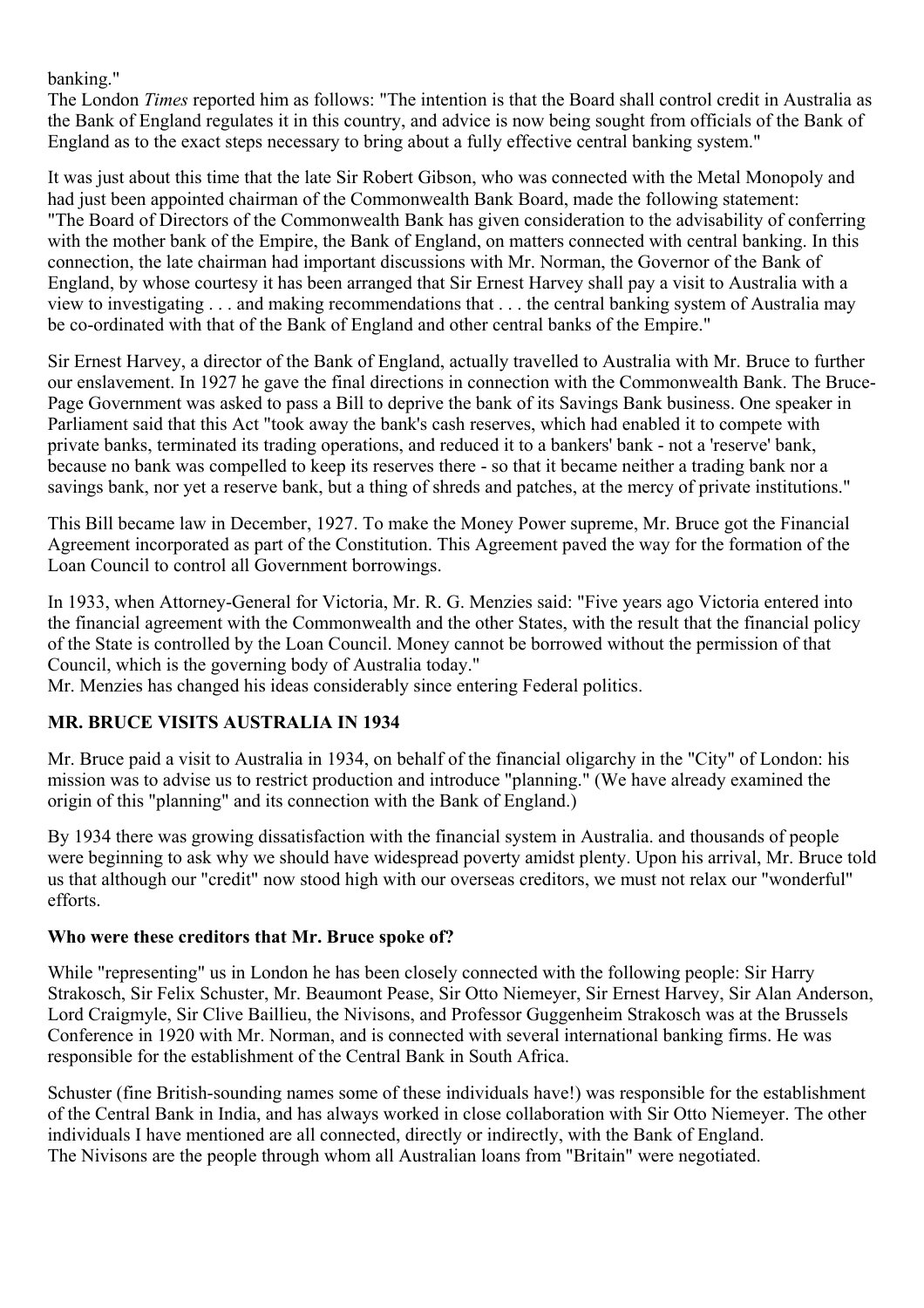The real object of Mr. Bruce's 1934 visit to Australia was revealed in an editorial in the London *Times* on April 2, 1934. It might be as well to mention here that the Governor of the Bank of England is one of the controllers of the London *Times*. The editorial told us that the Canadian farmers were making great sacrifices to gain security, and that Mr. Bruce's proposals for Australian farmers would probably be even more drastic. The proposals were the establishment of Boards to regulate production. This was the first move by the Bank of England and the International Financiers to introduce planning into Australia. Although the finance-controlled press in England was saying what a great man Mr. Bruce was, and the high prestige he had in Australia, the *Yorkshire Post* criticised his proposals and said "it is remarkable that even he dared to make such proposals." Having paved the way for "planned production" in Australia, Mr. Bruce left us.

On the eve of his departure, one Melbourne paper came out with headlines on the front page: "RESTRICTION OF PRODUCTION NECESSARY."

A report of his address to the Melbourne Chamber of Manufacturers also appeared in this same paper. He said that all sections of the community must co-operate to enable Australia to enter the competitive fight for world markets! . Having given his instructions on behalf of Mr. Montagu Norman & Co., Mr. Bruce left us and did not visit us again until 1939.

#### **MR. BRUCE'S 1939 VISIT**

Accompanied by a great press campaign, Mr. Bruce left England late in 1938 to again visit Australia. The international situation was, by this time, becoming increasingly critical. The International Financiers in Wall Street, together with the Bank of England, and the Bank of International Settlements, were laying their plans for the holocaust which was to burst upon the world in September of 1939.

As we have already seen, the financing of the totalitarian Powers, while Britain's defences were neglected, was a direct result of the financial policy pursued by the International Financiers. It was, therefore, significant that Mr. Bruce should call on the Wall Street bankers in December, 1938, on his way to Australia. Why? We can only speculate. We might remember that Mr. Bruce is a close friend of Mr. Casey, who has since been hobnobbing with these same financiers.

While here in 1939, Mr. Bruce travelled around talking to many different people - particularly members of Parliament. There is not the slightest doubt that the real object of his mission was to see how the Planned Economy plot was developing.

Back on April 3, 1934, the London *Times* published an article headed, "Planned Empire Marketing," in which the following appeared: "Mr. Bruce's experience in London has convinced him that the economic salvation of the Commonwealth and, indeed, of the whole Empire, depends upon a concerted policy of trade production, in which the Governments will combine with the leaders of agriculture industry, commerce and finance."

Well, we are being socialised rather rapidly in this country now. Boards are being established to control every primary industry, small industries are being absorbed in big centralised finance-controlled monopolies, while the individual is becoming more and more a victim of that soulless abstraction called the State.

The reader might well ponder over the following extract from the chief journal of the Political and Economic Planners PEP (issue of October 4, 1938):

#### **"We have started from the position that only in war, or under the threat of war, will a British Government embark on large-scale planning."**

In other words, we are having a deliberate policy of socialism foisted upon us under cover of war. Members of all parties are unanimous that Governments should have more and more control over industry. The following extract from the Melbourne *Age* of March 3, 1941, is worthy of careful thought by those who believe that the U.A.P. is a bulwark against socialism.

Mr. Menzies was being interviewed in Britain: "Mr. Menzies is reported to have said:

'I always tell my Opposition friends that the only difference between us is that I am theoretically non-Socialist, yet an amazingly practical Socialist, while they are theoretical Socialists. People will take things from us they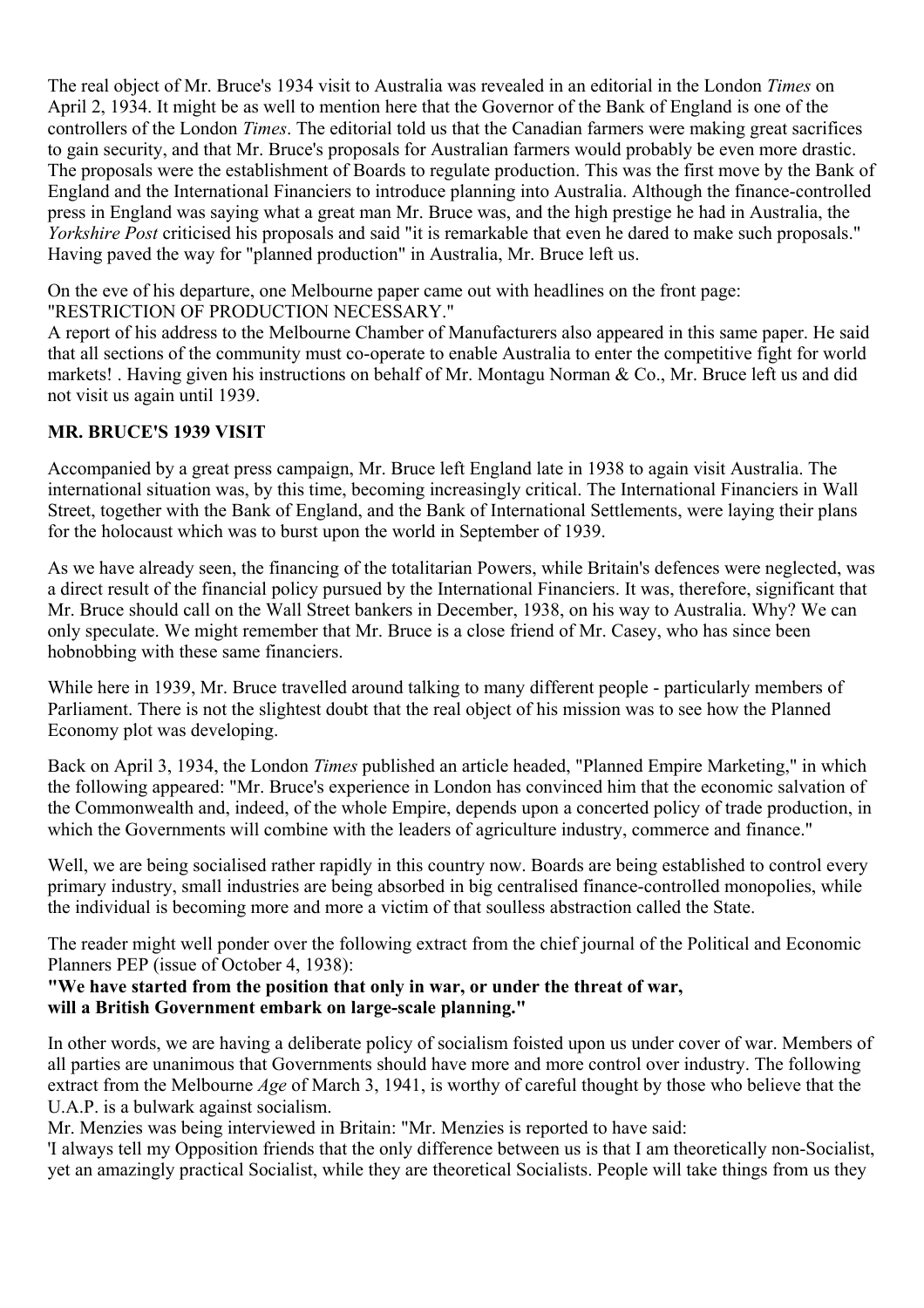wouldn't take from the Labor Party. That is outstandingly true in Australia. It is a question of speed. ... You get two views which, in theory, are violently opposed. In practice, the extreme course of today is a commonplace of tomorrow."

In conjunction with this, the following report from the Melbourne *Age* of March 12, makes sinister reading. Professor G.L. Wood, one of the gentlemen responsible for the implementation of the Premiers' Plan, is reported as having said in an address to the University Committee of Convocation,

*"that it was a common belief in Australia that economic freedom and individual liberty would be restored after the war; that the shackles of Governmental control would be lifted. The idea was a sample of the triumph of hope over experience. They had to realise that the pre-1939 status quo would never be restored. They were condemned to a system of Governmental control where almost every aspect of economic life would be subject to interference. That was inevitable, unless the problem of correlating the functions of primary, secondary, and tertiary workers, and of restoring a spirit of team work and co-operation to the world was tackled now."* 

There can be no voluntary co-operation - which is the basis of democratic government - while the financial domination by private monopolies under the control of the Bank of England continues.

**The monopoly of credit must be broken; otherwise we will be one big trust run by the private banks. There will be no essential difference between our society and that which the Russians and Germans exist under.** 

#### **MR. REDDAWAY VISITS AUSTRALIA**

In order to further prove that the Bank of England is not averse to Socialism, I shall deal briefly with the visit of a young man by the name of Reddaway to this country a few years ago. It is not generally known that Professor Copland (one of our 'experts' who implemented Niemeyer's deflation policy back in the 1929-32 depression) set off, in March, 1933, to tour America and Europe, and that he was reported to have had interviews with Mr. Montagu Norman and other prominent financiers. It was soon after this that Mr. W.B. Reddaway, one of the intelligence officers of the Bank of England, was sent out from England. He gave evidence before the Arbitration Court in 1937 and was, of course, applauded by all the apologists of the present financial system.

In addition to describing him as brilliant, the Melbourne *Argus* reminded us that Mr. Reddaway was "only 24 years of age".

I heard Mr. Reddaway speak on several occasions and questioned him.

One of his most interesting admissions in private conversation was that he was a Socialist! He had visited Russia and he expressed some admiration for the system in operation there. He is the author of a book on Russia's financial system.

Having completed his work here, he returned to England late in 1937 to resume his work with the Bank of England.

#### **CONCLUSION**

I think that this short history of the Bank of England and its debt-and-taxation system, although not as comprehensive as it might be, deals with all the salient points in its history since 1694. The facts which I have related should be known by everyone interested in discovering the cause of the breakdown of our civilisation. The more I study history, the more convinced I become that it will all have to be drastically re-written and the influence of money in social development clearly revealed.

Even H.G. Wells has written: "When I wrote the *Outline of History* I slowly gained the conviction which crystallised itself later on into a positive idea, that the great Roman Empire was ruined not only from outside by the storming barbarians; but also by the internal financial difficulties, by the indebtedness of all social classes, and by the heavy burden of taxation, until, under these financial burdens, the whole scaffolding of imperialism broke down.

It is dreadful to watch how gradually the same symptoms of decadence become visible in the great empires of